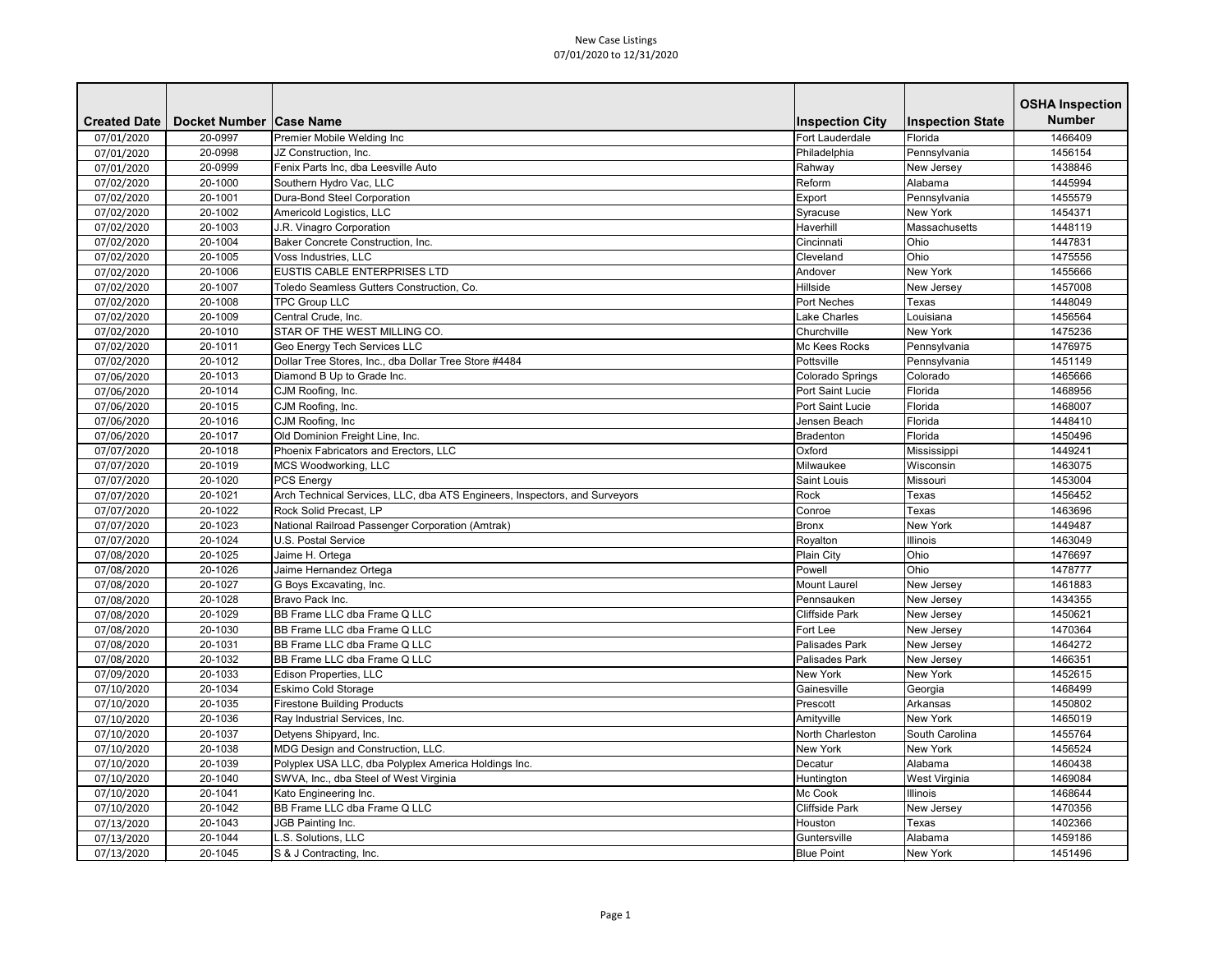|                     |                           |                                                             |                        |                         | <b>OSHA Inspection</b> |
|---------------------|---------------------------|-------------------------------------------------------------|------------------------|-------------------------|------------------------|
| <b>Created Date</b> | Docket Number   Case Name |                                                             | <b>Inspection City</b> | <b>Inspection State</b> | <b>Number</b>          |
| 07/13/2020          | 20-1046                   | Simon Roofing and Sheet Metal Corp                          | Imperial               | Pennsylvania            | 1456170                |
| 07/14/2020          | 20-1047                   | Main Street American Home Manufacturing, LLC                | Piscataway             | New Jersey              | 1459639                |
| 07/14/2020          | 20-1048                   | CBRE, Inc                                                   | <b>Newark</b>          | Delaware                | 1453593                |
| 07/14/2020          | 20-1049                   | Mayco Building Systems, Inc.                                | Houston                | Texas                   | 1457567                |
| 07/14/2020          | 20-1050                   | Barry Billcliff, dba Merrimack Valley Roofing & Gutter      | N Chelmsford           | Massachusetts           | 1451450                |
| 07/15/2020          | 20-1051                   | Damascus Bakery LLC                                         | Clifton                | New Jersey              | 1454632                |
| 07/15/2020          | 20-1052                   | The Kiko Contractor                                         | Bloomsbury             | New Jersey              | 1452064                |
| 07/15/2020          | 20-1053                   | <b>Furst McNess Company</b>                                 | lodi                   | Wisconsin               | 1450852                |
| 07/15/2020          | 20-1054                   | Corey Weir's Construction LLC                               | <b>Kansas City</b>     | Missouri                | 1473103                |
| 07/15/2020          | 20-1055                   | AVA Roofing & Siding Inc.                                   | Clarence               | <b>New York</b>         | 1461108                |
| 07/16/2020          | 20-1056                   | The JM Smucker Co., dba Folgers Coffee Co.                  | New Orleans            | Louisiana               | 1456259                |
| 07/16/2020          | 20-1057                   | The JM Smuckers Co, dba Folgers Coffee Company              | <b>New Orleans</b>     | Louisiana               | 1464159                |
| 07/16/2020          | 20-1058                   | Mogoo Inc.                                                  | Washington             | District of Columbia    | 1425016                |
| 07/16/2020          | 20-1059                   | Site Improvement Inc.                                       | Methuen                | Massachusetts           | 1462561                |
| 07/17/2020          | 20-1060                   | <b>Whitley Construction</b>                                 | <b>Kansas City</b>     | Missouri                | 1467693                |
| 07/17/2020          | 20-1061                   | Iron City Construction, Inc.                                | South Heights          | Pennsylvania            | 1460214                |
| 07/17/2020          | 20-1062                   | Schreiber Foods LLC                                         | Carthage               | Missouri                | 1467448                |
| 07/17/2020          | 20-1063                   | Ron Sparks, Inc., d/b/a RSI Construction                    | Lafayette              | Louisiana               | 1476649                |
| 07/17/2020          | 20-1064                   | <b>Snyder Environmental and Construction LLC</b>            | Meridian               | Mississippi             | 1466831                |
| 07/17/2020          | 20-1065                   | Ardent Mills, LLC                                           | Alton                  | Illinois                | 1452432                |
| 07/17/2020          | 20-1066                   | E.W. Howell Co., LLC                                        | Jersey City            | New Jersey              | 1448172                |
| 07/17/2020          | 20-1067                   | Capitol Sand Proppants, LLC                                 | Friendly               | West Virginia           | 1458186                |
| 07/17/2020          | 20-1068                   | Worthen Industries, Inc.                                    | Nashua                 | New Hampshire           | 1450096                |
| 07/20/2020          | 20-1069                   | CP Rankin, Inc.                                             | Marlton                | New Jersey              | 1477373                |
| 07/20/2020          | 20-1070                   | Checkmark Industrial, LLC                                   | Secaucus               | New Jersey              | 1448156                |
| 07/20/2020          | 20-1071                   | Precision Escalator Products, Inc.                          | Kenilworth             | New Jersey              | 1405901                |
| 07/20/2020          | 20-1072                   | Pilgrim's Pride Corporation                                 | Guntersville           | Alabama                 | 1454000                |
| 07/21/2020          | 20-1073                   | <b>Target Fire Protection</b>                               | Fort Lee               | New Jersey              | 1479489                |
| 07/21/2020          | 20-1074                   | Dollar Tree Store #7611                                     | Abington               | Massachusetts           | 1453267                |
| 07/21/2020          | 20-1075                   | Express Services Inc., dba Express Employment Professionals | Horseheads             | New York                | 1451585                |
| 07/21/2020          | 20-1076                   | Keith Tilden Roofing Company dba Tilden Roofing Co., Inc.   | Hinsdale               | Illinois                | 1477214                |
| 07/21/2020          | 20-1077                   | P.17 Construction Inc.                                      | <b>Deer Park</b>       | <b>New York</b>         | 1464366                |
| 07/21/2020          | 20-1078                   | Doodyman to the Rescue, Inc.                                | Elmont                 | New York                | 1456890                |
| 07/21/2020          | 20-1079                   | John Bergeron, dba Firstclass Contracting                   | Beverly                | Massachusetts           | 1455864                |
| 07/21/2020          | 20-1080                   | <b>Blink Contracting Inc.</b>                               | Flushing               | New York                | 1463728                |
| 07/22/2020          | 20-1081                   | Roy Rock LLC                                                | Kearny                 | New Jersey              | 1461294                |
| 07/22/2020          | 20-1082                   | Yank Marine, Inc.                                           | Tuckahoe               | New Jersey              | 1457542                |
| 07/22/2020          | 20-1083                   | Elmer Julio Perez Mendez, dba Julio Perez                   | Mobile                 | Alabama                 | 1469692                |
| 07/22/2020          | 20-1084                   | Yank Marine, Inc.                                           | Tuckahoe               | New Jersey              | 1457155                |
| 07/22/2020          | 20-1085                   | Tajammul Khokhar (Sole Proprietor)                          | Boonton                | New Jersey              | 1390964                |
| 07/22/2020          | 20-1086                   | Action Roofing Services, Inc.                               | <b>Boca Raton</b>      | Florida                 | 1469158                |
| 07/23/2020          | 20-1087                   | <b>Unnerstall Contracting Company LLC</b>                   | Chesterfield           | Missouri                | 1453596                |
| 07/23/2020          | 20-1088                   | <b>Wiretech Electric Corp</b>                               | Flushing               | New York                | 1463634                |
| 07/23/2020          | 20-1089                   | North American Crane & Rigging LLC                          | Plainville             | Massachusetts           | 1466248                |
| 07/23/2020          | 20-1090                   | Lincoln Master Construction, Inc.                           | Dartmouth              | Massachusetts           | 1453124                |
| 07/23/2020          | 20-1091                   | GP Martini Roofing Co.                                      | <b>West Chester</b>    | Pennsylvania            | 1438679                |
| 07/23/2020          | 20-1092                   | Old World Quality Corp.                                     | <b>Garden City</b>     | <b>New York</b>         | 1475892                |
| 07/23/2020          | 20-1093                   | Benton Construction Company, Inc.                           | <b>St Thomas</b>       | U.S. Virgin Islands     | 1460888                |
| 07/23/2020          | 20-1094                   | Butters-Fetting CO., Inc.                                   | <b>Union Grove</b>     | Wisconsin               | 1461145                |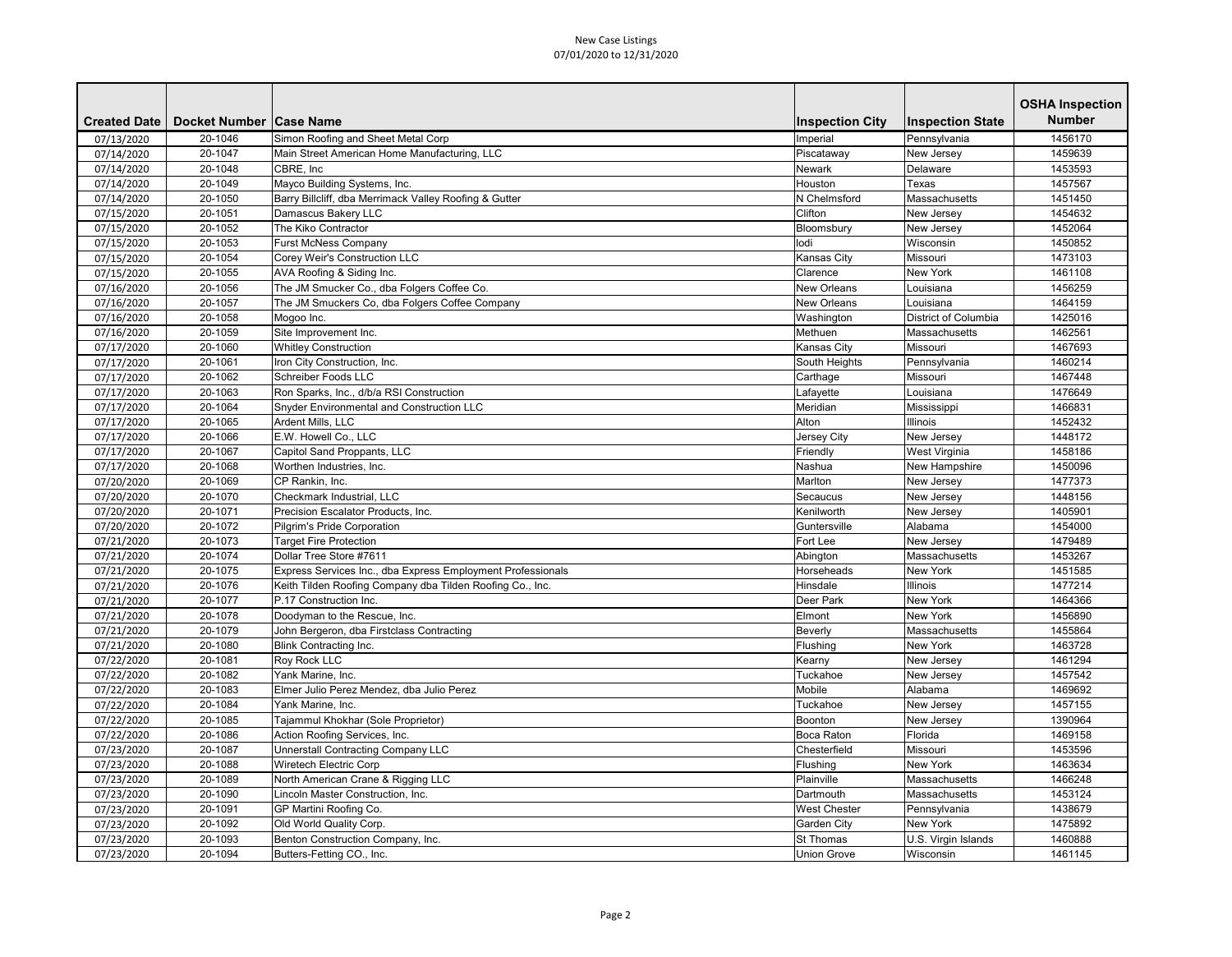|                     |                           |                                                                |                         |                         | <b>OSHA Inspection</b> |
|---------------------|---------------------------|----------------------------------------------------------------|-------------------------|-------------------------|------------------------|
| <b>Created Date</b> | Docket Number   Case Name |                                                                | <b>Inspection City</b>  | <b>Inspection State</b> | <b>Number</b>          |
| 07/23/2020          | 20-1095                   | Halstead Rooding, Inc.                                         | Philidelphia            | Pennsylvania            | 1419445                |
| 07/24/2020          | 20-1096                   | Tomra NY Recycling, LLC.                                       | Plattsburgh             | <b>New York</b>         | 1465388                |
| 07/24/2020          | 20-1097                   | Fire Guard Sprinkler Corp.                                     | Jersey City             | New Jersey              | 1466203                |
| 07/24/2020          | 20-1098                   | <b>Premier Roofing Company</b>                                 | Omaha                   | Nebraska                | 1475568                |
| 07/24/2020          | 20-1099                   | Ball Metal Beverage Container Corp.                            | Saratoga Springs        | <b>New York</b>         | 1455831                |
| 07/24/2020          | 20-1100                   | Davin's Construction, Inc.                                     | <b>Valley Stream</b>    | <b>New York</b>         | 1477409                |
| 07/24/2020          | 20-1101                   | Ball Metal Beverage Container Corp.                            | Saratoga Springs        | <b>New York</b>         | 1462036                |
| 07/24/2020          | 20-1102                   | <b>True Value Company</b>                                      | <b>Hanover Township</b> | Pennsylvania            | 1464762                |
| 07/24/2020          | 20-1103                   | TJX Companies, Inc., dba Marshalls Distribution Center         | Woburn                  | Massachusetts           | 1466661                |
| 07/24/2020          | 20-1104                   | Wilks Masonry, LLC                                             | Sherman                 | Texas                   | 1463209                |
| 07/24/2020          | 20-1105                   | Arkansas Electric Cooperatives, Inc.                           | Hackett                 | Arkansas                | 1456538                |
| 07/24/2020          | 20-1106                   | Genuis Construction, LLC, dba Genuis Construction & Remodeling | Hurricane               | West Virginia           | 1447787                |
| 07/24/2020          | 20-1107                   | All Seasons Maintenance, LLC                                   | Danbury                 | Connecticut             | 1471552                |
| 07/24/2020          | 20-1108                   | Dorlom Construction Inc.                                       | Pinecrest               | Florida                 | 1479396                |
| 07/27/2020          | 20-1109                   | Cinelli Scrap Metals, Inc.                                     | Jersey City             | New Jersey              | 1445633                |
| 07/27/2020          | 20-1110                   | Lighthouse Productions, Inc., dba Port Lighting Systems        | Boston                  | Massachusetts           | 1479278                |
| 07/27/2020          | 20-1111                   | United Staging & Rigging, LLC                                  | Boston                  | Massachusetts           | 1463950                |
| 07/27/2020          | 20-1112                   | Maplehurst Farms, Inc.                                         | Lindenwood              | Illinois                | 1472054                |
| 07/28/2020          | 20-1113                   | Sahara Contracting Corp                                        | Brooklyn                | <b>New York</b>         | 1467206                |
| 07/28/2020          | 20-1114                   | SL 10 Park Place LLC, dba SL Management Group LLC              | <b>Butler</b>           | New Jersey              | 1473649                |
| 07/28/2020          | 20-1115                   | Nations Roof East LLC                                          | Brooklyn                | <b>New York</b>         | 1470053                |
| 07/28/2020          | 20-1116                   | Stupp Coatings, LLC                                            | <b>Baton Rouge</b>      | Louisiana               | 1464494                |
| 07/28/2020          | 20-1117                   | Parikh Network LLC., dba Popeyes Louisiana Kitchen             | <b>New Windsor</b>      | <b>New York</b>         | 1465731                |
| 07/28/2020          | 20-1118                   | Low Budget Roofing, LLC                                        | Fostoria                | Ohio                    | 1477496                |
| 07/29/2020          | 20-1119                   | Construction by Monroy LLC                                     | <b>Dublin</b>           | Ohio                    | 1442977                |
| 07/29/2020          | 20-1120                   | Lincoln Recycling Services, LLC                                | North Bergen            | New Jersey              | 1453600                |
| 07/29/2020          | 20-1121                   | Landscape Associates Inc.                                      | Norcross                | Georgia                 | 1477946                |
| 07/29/2020          | 20-1122                   | Eddie's Aquarium Centre, Inc.                                  | Cohoes                  | <b>New York</b>         | 1462756                |
| 07/29/2020          | 20-1123                   | Boomerang Rubber, Inc.                                         | <b>Botkins</b>          | Ohio                    | 1456542                |
| 07/29/2020          | 20-1124                   | Boomerang Rubber, Inc.                                         | <b>Botkins</b>          | Ohio                    | 1456585                |
| 07/29/2020          | 20-1125                   | <b>Street Foundation Drilling</b>                              | San Antonio             | Texas                   | 1461445                |
| 07/29/2020          | 20-1126                   | John Honest Construction, Inc.                                 | Brooklyn                | <b>New York</b>         | 1470263                |
| 07/29/2020          | 20-1127                   | The Hallen Construction Co., Inc.                              | Brooklyn                | New York                | 1458818                |
| 07/30/2020          | 20-1128                   | The F.A Bartlett Tree Expert Company                           | Rector                  | Pennsylvania            | 1477713                |
| 07/31/2020          | 20-1129                   | Pilgrim's Pride Corporation                                    | Natchitoches            | Louisiana               | 1461458                |
| 07/31/2020          | 20-1130                   | Wilson Excavating and Grading, Inc.                            | New Wilmington          | Pennsylvania            | 1466224                |
| 07/31/2020          | 20-1131                   | <b>Buck Construction LLC</b>                                   | Marlton                 | New Jersey              | 1467230                |
| 07/31/2020          | 20-1132                   | <b>Apex Systems</b>                                            | Denver                  | Colorado                | 1466242                |
| 07/31/2020          | 20-1133                   | <b>Hutton Construction LLC</b>                                 | Old Bridge              | New Jersey              | 1469370                |
| 07/31/2020          | 20-1134                   | Ferrera Candy Company                                          | Bellwood                | <b>Illinois</b>         | 1456731                |
| 07/31/2020          | 20-1135                   | Handi-Foil Corp. dba Handi-Foil of America                     | Antioch                 | <b>Illinois</b>         | 1454912                |
| 07/31/2020          | 20-1136                   | The Quikrete Holdings, Inc., dba Tremron Group Arcadia         | Arcadia                 | Florida                 | 1471416                |
| 07/31/2020          | 20-1137                   | Gate Precast Erection Co., dba Gate Precast, Inc.              | Tuscaloosa              | Alabama                 | 1458637                |
| 07/31/2020          | 20-1138                   | Progress Rail Locomotive Inc.                                  | Mc Cook                 | <b>Illinois</b>         | 1468992                |
| 08/03/2020          | 20-1139                   | Robert Bates, Inc., dba Bob's Tire Co., Inc.                   | <b>New Bedford</b>      | Massachusetts           | 1463716                |
| 08/03/2020          | 20-1140                   | Robert Bates, Inc., dba Bob's Tire Co., Inc.                   | <b>New Bedford</b>      | Massachusetts           | 1463750                |
| 08/03/2020          | 20-1141                   | Adirondack Records Management, Inc.                            | Amsterdam               | <b>New York</b>         | 1454575                |
| 08/03/2020          | 20-1142                   | <b>Allen Distribution</b>                                      | Carlisle                | Pennsylvania            | 1459713                |
| 08/04/2020          | 20-1143                   | Custom Gutter & Supply, Inc. dba Custom Installations, Inc.    | Glenview                | <b>Illinois</b>         | 1468750                |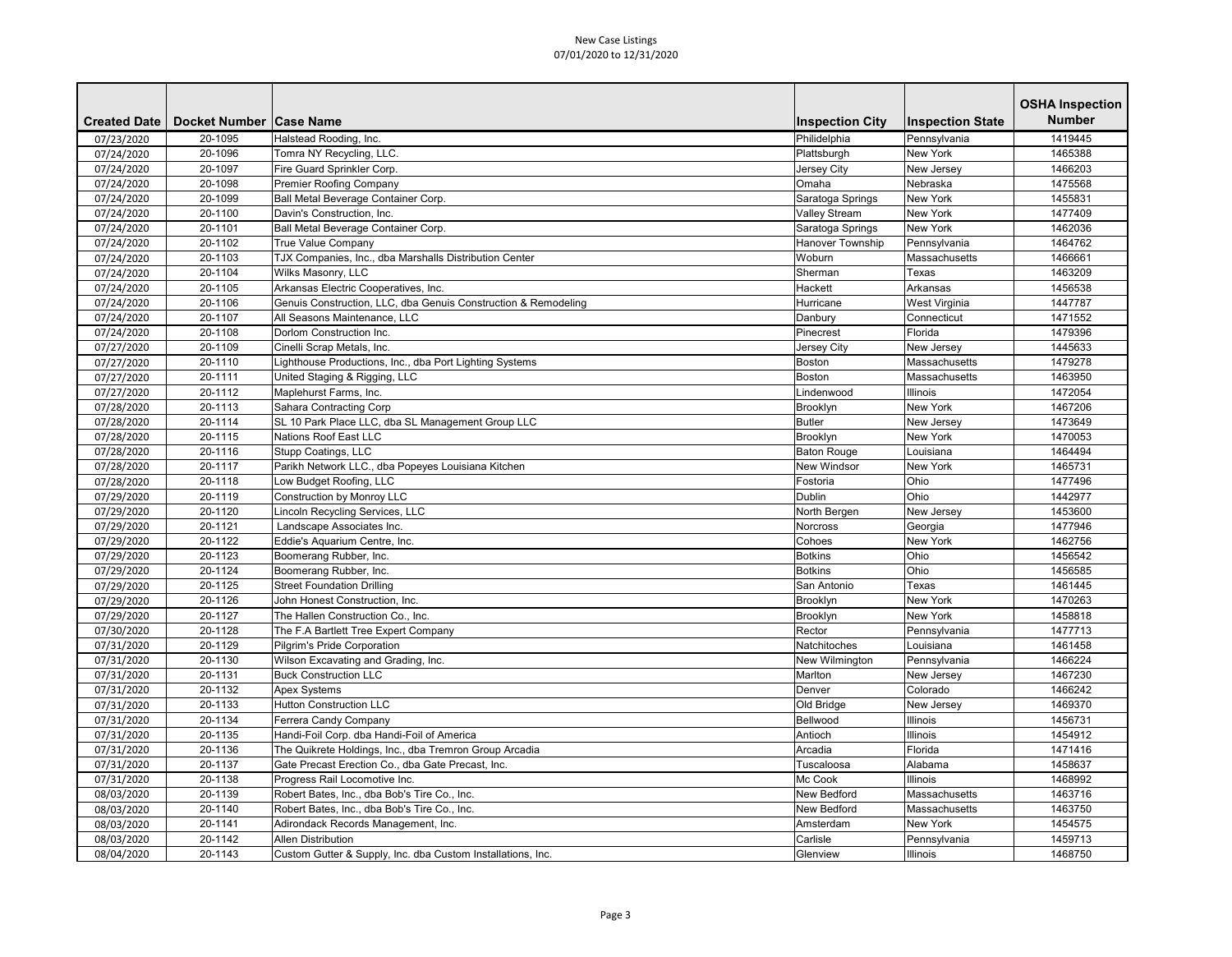|                     |                           |                                                                      |                        |                         | <b>OSHA Inspection</b> |
|---------------------|---------------------------|----------------------------------------------------------------------|------------------------|-------------------------|------------------------|
| <b>Created Date</b> | Docket Number   Case Name |                                                                      | <b>Inspection City</b> | <b>Inspection State</b> | <b>Number</b>          |
| 08/04/2020          | 20-1144                   | Karvo Companies Inc.                                                 | Massillon              | Ohio                    | 1476603                |
| 08/04/2020          | 20-1145                   | City Hill Excavating, Inc.                                           | Middlesex              | <b>New York</b>         | 1480470                |
| 08/04/2020          | 20-1146                   | Danny Sanders Construction Co.                                       | El Paso                | Texas                   | 1477888                |
| 08/05/2020          | 20-1147                   | Alpha Technical Services Corporation, LC, dba Quala Rail & Specialty | Pasadena               | Texas                   | 1453365                |
| 08/05/2020          | 20-1148                   | <b>Facility Services Management Inc</b>                              | Fort Huachuca          | Arizona                 | 1461071                |
| 08/05/2020          | 20-1149                   | Ajax Tocco Magnithermic Corporation                                  | Warren                 | Ohio                    | 1480283                |
| 08/05/2020          | 20-1150                   | Pueblo Nuevo Meat Corp, dba Cherry Valley Marketplace                | <b>West Hempstead</b>  | <b>New York</b>         | 1436781                |
| 08/06/2020          | 20-1151                   | Grace Holdings Wallingford, LLC, dba Meriden Wine & Spirits          | Wallingford            | Connecticut             | 1459353                |
| 08/06/2020          | 20-1152                   | Ohmstede Industrial Services, Inc.                                   | El Paso                | Texas                   | 1459333                |
| 08/06/2020          | 20-1153                   | Ultimate Roofing Solutions Inc.                                      | Palos Hills            | Illinois                | 1477016                |
| 08/06/2020          | 20-1154                   | Parkhurst Tree and Landscape, Inc.                                   | Newton                 | Massachusetts           | 1452712                |
| 08/07/2020          | 20-1155                   | Sojourner Drilling Corporation                                       | Anson                  | Texas                   | 1455499                |
| 08/07/2020          | 20-1156                   | <b>Unnerstall Contracting Company LLC</b>                            | Saint Louis            | Missouri                | 1463301                |
| 08/07/2020          | 20-1157                   | Ball Corporation dba Ball Metal Beverage Container Corp.             | Findlay                | Ohio                    | 1471982                |
| 08/07/2020          | 20-1158                   | Sam A. Lupo & Sons, Inc.                                             | Endicott               | <b>New York</b>         | 1474596                |
| 08/07/2020          | 20-1159                   | SJK Steel and Construction, LLC.                                     | Manasquan              | New Jersey              | 1421818                |
| 08/07/2020          | 20-1160                   | International Technical Coatings, Inc., dba ITC Manufacturing        | Columbus               | Ohio                    | 1475405                |
| 08/07/2020          | 20-1161                   | Ammons & Blackmon Construction, LLC                                  | Calvert                | Alabama                 | 1472620                |
| 08/07/2020          | 20-1162                   | AM Framing, LLC.                                                     | Middletown             | <b>New York</b>         | 1467542                |
| 08/07/2020          | 20-1163                   | WM Mercury Waste, Inc., dba Waste Management                         | <b>Union Grove</b>     | Wisconsin               | 1460444                |
| 08/07/2020          | 20-1164                   | <b>Clearwater Paper Corporation</b>                                  | Lewiston               | Idaho                   | 1461749                |
| 08/07/2020          | 20-1165                   | Walmart Inc., dba Walmart DC #6096                                   | Johnstown              | <b>New York</b>         | 1455592                |
| 08/07/2020          | 20-1166                   | <b>AK Steel Corporation</b>                                          | Mansfield              | Ohio                    | 1458790                |
| 08/10/2020          | 20-1167                   | Quality Welding & Fabrication, Inc.                                  | Columbia               | Mississippi             | 1454689                |
| 08/11/2020          | 20-1168                   | Watson Grinding and Manufacturing Company, Inc.                      | Houston                | Texas                   | 1458001                |
| 08/12/2020          | 20-1169                   | Royal Waste Services Inc.                                            | <b>Hollis</b>          | <b>New York</b>         | 1455943                |
| 08/12/2020          | 20-1170                   | MW Dylag Builders, LLC                                               | Tonawanda              | <b>New York</b>         | 1453258                |
| 08/12/2020          | 20-1171                   | Lu Construction, Inc.                                                | <b>Bath</b>            | Maine                   | 1474211                |
| 08/12/2020          | 20-1172                   | North Coast Sewer and Drainage, Inc. dba Welter Plumbing             | Deerfield              | <b>Illinois</b>         | 1467374                |
| 08/13/2020          | 20-1173                   | AMAZON.COM SERVICES LLC                                              | Nashua                 | New Hampshire           | 1454704                |
| 08/13/2020          | 20-1174                   | Tyson Fresh Meats, Inc.                                              | Holcomb                | Kansas                  | 1470781                |
| 08/13/2020          | 20-1175                   | Williams Brothers Construction Co., Inc.                             | Rosenberg              | Texas                   | 1467651                |
| 08/14/2020          | 20-1176                   | Encon Colorado                                                       | Denver                 | Colorado                | 1463983                |
| 08/14/2020          | 20-1177                   | FCA Construction & Sons, Inc.                                        | Saint Petersburg       | Florida                 | 1476718                |
| 08/14/2020          | 20-1178                   | AM Framing, LLC                                                      | Bayonne                | New Jersey              | 1471254                |
| 08/14/2020          | 20-1179                   | Connecticut Sealcoating, LLC.                                        | <b>New Milford</b>     | Connecticut             | 1459102                |
| 08/14/2020          | 20-1180                   | Cesar Lopez, dba DD Construction LLC                                 | Southwick              | Massachusetts           | 1459629                |
| 08/17/2020          | 20-1181                   | K & R Construction LTD                                               | North Canton           | Ohio                    | 1467309                |
| 08/17/2020          | 20-1182                   | O'Ryan Oil & Gas                                                     | Powell                 | Texas                   | 1461893                |
| 08/17/2020          | 20-1183                   | O'Ryan Oil & Gas                                                     | Powell                 | Texas                   | 1461890                |
| 08/17/2020          | 20-1184                   | <b>Gleeson Constructors &amp; Engineers LLC</b>                      | Dallas                 | Texas                   | 1480578                |
| 08/17/2020          | 20-1185                   | Wagner Construction, Inc.                                            | <b>Bismarck</b>        | North Dakota            | 1467035                |
| 08/18/2020          | 20-1186                   | Sims Metal Management LLC                                            | Jersey City            | New Jersey              | 1460997                |
| 08/18/2020          | 20-1187                   | Pantaleo Capparelli, dba Pantaleo Capparelli Landscape & Cement Work | <b>White Plains</b>    | <b>New York</b>         | 1456059                |
| 08/18/2020          | 20-1188                   | ADM Milling Co.                                                      | Hudson                 | <b>New York</b>         | 1459566                |
| 08/18/2020          | 20-1189                   | ADM Milling Co.                                                      | Hudson                 | New York                | 1460025                |
| 08/18/2020          | 20-1190                   | RC Structures Inc.                                                   | <b>Oyster Bay</b>      | <b>New York</b>         | 1459187                |
| 08/18/2020          | 20-1191                   | Walmart, Inc.                                                        | Olney                  | <b>Illinois</b>         | 1462874                |
| 08/18/2020          | 20-1192                   | Greenbrier Companies, Inc., dba Greenbrier                           | Marmaduke              | Arkansas                | 1457711                |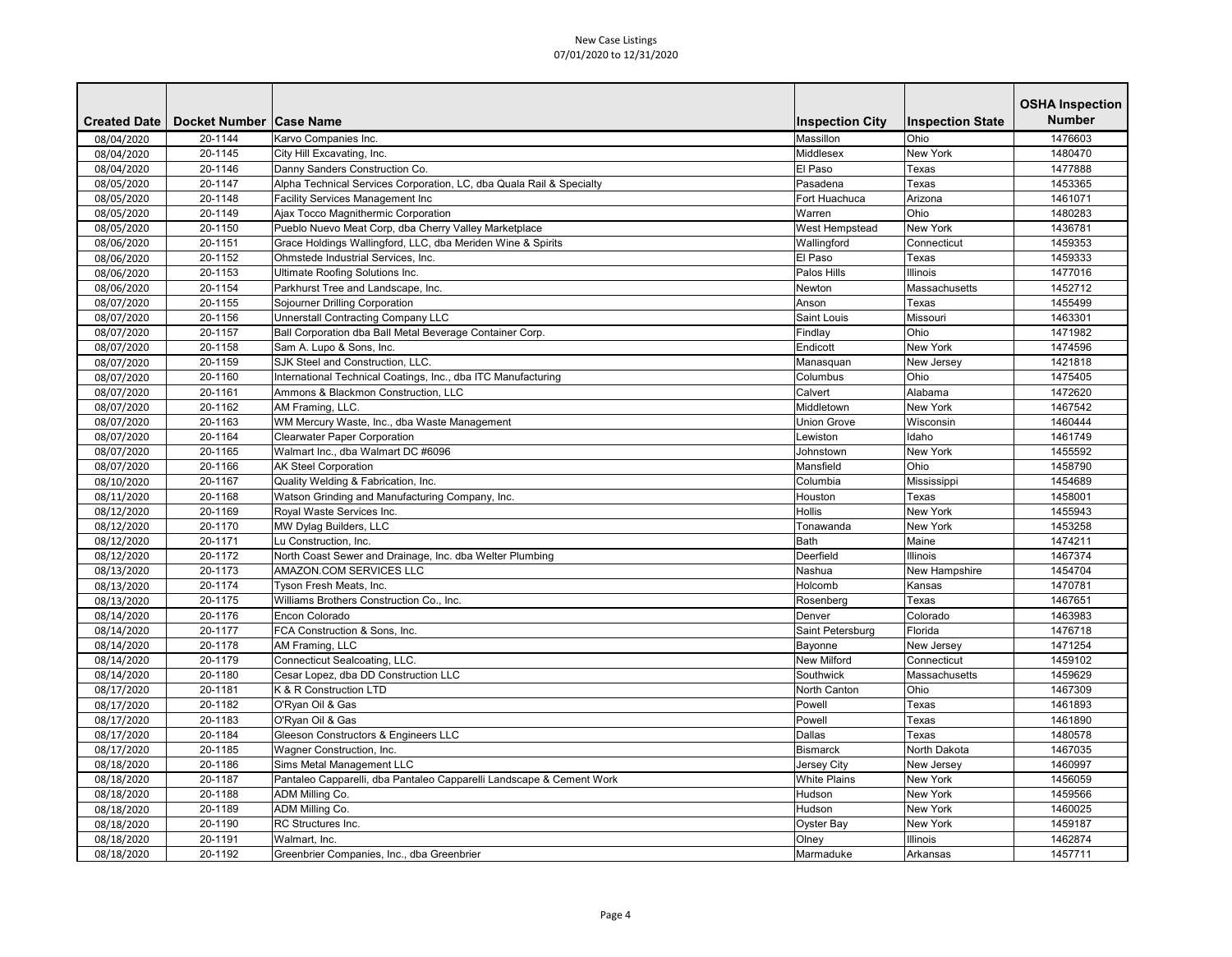| <b>Created Date</b><br>Docket Number   Case Name<br><b>Inspection City</b>                                   | <b>Inspection State</b> | <b>Number</b> |
|--------------------------------------------------------------------------------------------------------------|-------------------------|---------------|
|                                                                                                              |                         |               |
| 20-1193<br>Brooklyn<br>08/18/2020<br>JLJ IV Enterprises, Inc.                                                | <b>New York</b>         | 1468433       |
| 08/19/2020<br>20-1194<br>Infinity Roofing & Siding, Inc., dba Infinity Restoration<br>Denver                 | Colorado                | 1475776       |
| 08/19/2020<br>20-1195<br>Lemus Construction Inc.<br><b>Highland Park</b>                                     | New Jersey              | 1442638       |
| 08/19/2020<br>20-1196<br>Amazing Contractors, LLC.<br><b>Highland Park</b>                                   | New Jersey              | 1463658       |
| 20-1197<br><b>Turn Services LLC</b><br>Convent<br>08/19/2020                                                 | Louisiana               | 1458212       |
| Fairfield<br>20-1198<br>Koch Foods of Cincinnati, LLC, dba Koch Meat Company<br>08/19/2020                   | Ohio                    | 1464993       |
| 20-1199<br>Tennis Hatfield<br>Seven Hills<br>08/19/2020                                                      | Ohio                    | 1483102       |
| Chesapeake Energy Corporation<br>Caldwell<br>20-1200<br>08/20/2020                                           | Texas                   | 1460411       |
| 20-1201<br>Forbes Energy Services, LLC, dba C.C. Forbes Company<br>Caldwell<br>08/20/2020                    | Texas                   | 1460384       |
| HVFG, LLC.<br>20-1202<br>Ferndale<br>08/20/2020                                                              | <b>New York</b>         | 1461042       |
| 08/21/2020<br>20-1203<br><b>GEC Contracting Inc.</b><br><b>Huntington Station</b>                            | <b>New York</b>         | 1441944       |
| 08/21/2020<br>20-1204<br>Malka Carpentry Contracting, Inc.<br>Monsey                                         | <b>New York</b>         | 1462840       |
| 20-1205<br><b>Tysinger Construction LLC</b><br>Delaware<br>08/21/2020                                        | Ohio                    | 1476185       |
| 20-1206<br><b>Best Staffing Solutions</b><br>Gloversville<br>08/21/2020                                      | <b>New York</b>         | 1461309       |
| International Recovery Systems of PA<br>20-1207<br>08/21/2020<br>Mckeesport                                  | Pennsylvania            | 1463895       |
| 20-1208<br>S'N'S Erectors, Inc.<br>08/21/2020<br>Tuscaloosa                                                  | Alabama                 | 1458500       |
| 20-1209<br><b>A2B Property Services LLC</b><br>08/21/2020<br>Johnstown                                       | Ohio                    | 1460900       |
| 20-1210<br><b>SJK Steel and Construction, LLC</b><br>08/21/2020<br>Avenel                                    | New Jersey              | 1436819       |
| 08/24/2020<br>20-1211<br>Daka Plumbing and Heating, LLC<br>Poughkeepsie                                      | <b>New York</b>         | 1456022       |
| 08/24/2020<br>20-1212<br>Roy Rock, LLC<br>Elizabeth                                                          | New Jersey              | 1462468       |
| 20-1213<br>North Babylon<br>08/24/2020<br>Bertoglio Home Improvement, Inc.                                   | <b>New York</b>         | 1465801       |
| 20-1214<br>Dollar Tree Store #4163<br><b>Brockton</b><br>08/24/2020                                          | Massachusetts           | 1464979       |
| M.E. Wood Construction LLC<br>08/24/2020<br>20-1215<br>Kearny                                                | New Jersey              | 1426330       |
| 20-1216<br>Olney<br>08/25/2020<br><b>JMS Wind Energy</b>                                                     | Texas                   | 1475244       |
| 08/25/2020<br>20-1217<br>Finley, LLC<br>Denver                                                               | Colorado                | 1471097       |
| Fort Worth<br>20-1218<br>Gamtex Industries LP, dba Gachman Metals & Recycling<br>08/26/2020                  | Texas                   | 1460759       |
| 20-1219<br>McAllen<br>08/26/2020<br>Cinch Connectors, Inc.                                                   | Texas                   | 1464479       |
| 08/26/2020<br>20-1220<br>Twin Pines Manufacturing Corp.<br>Clarksburg                                        | Pennsylvania            | 1447376       |
| 20-1221<br>Triadelphia<br>08/27/2020<br>ERB Electric, Inc.                                                   | West Virginia           | 1460916       |
| <b>Edgewater Townhomes LLC</b><br>20-1222<br>Berlin<br>08/27/2020                                            | Connecticut             | 1470187       |
| Jacobs Engineering Group, Inc.<br>Orlando<br>20-1223<br>08/27/2020                                           | Florida                 | 1445052       |
| 08/27/2020<br><b>Gestido Construction LLC</b><br>20-1224<br>Weston                                           | Florida                 | 1450949       |
| 08/27/2020<br>20-1225<br><b>Gestido Construction LLC</b><br>Weston                                           | Florida                 | 1450118       |
| Distrilogik US Ltd.<br>08/28/2020<br>20-1226<br>Dayton                                                       | New Jersey              | 1453469       |
| Kloss Equipment Inc.<br>08/28/2020<br>20-1227<br>Gansevoort                                                  | New York                | 1466221       |
| Thyssenkrupp Elevator Corp.<br>20-1228<br>Enid<br>08/28/2020                                                 | Oklahoma                | 1473807       |
| Wilmington<br>08/28/2020<br>20-1229<br><b>EDiS Company</b>                                                   | Delaware                | 1476174       |
| Detwiler Roofing<br>20-1230<br>08/28/2020<br>Wilmington                                                      | Delaware                | 1476336       |
| 20-1231<br>Garton's Rigging Inc<br>Wilmington<br>08/28/2020                                                  | Delaware                | 1476333       |
| 20-1232<br>Builders Choice of New York, Inc., dba Upstate Roofing & Siding, Inc.<br>08/31/2020<br>Middletown | <b>New York</b>         | 1465625       |
| 08/31/2020<br>20-1233<br><b>JBA Construction LLC</b><br>Saint Joseph                                         | Missouri                | 1465698       |
| 08/31/2020<br>Publix Supermarkets, Inc.<br><b>Fort Lauderdale</b><br>20-1234                                 | Florida                 | 1455558       |
| 08/31/2020<br>20-1235<br>Gaudelli Bros, Inc.<br>Wilmington                                                   | Delaware                | 1476335       |
| Robert Fleming dba Diesel Component Rebuilders<br>20-1236<br>Alton<br>08/31/2020                             | <b>Illinois</b>         | 1467302       |
| 08/31/2020<br>20-1237<br>M.A. Mortenson Company<br>Denver                                                    | Colorado                | 1464086       |
| Legend Energy Services, LLC, dba Legend BMES Energy Services, LLC<br>09/02/2020<br>20-1238<br>Dimmitt        | Texas                   | 1471915       |
| 09/02/2020<br>20-1239<br>Alpha Welding & Boat Repair, Inc.<br><b>Dutch Harbor</b>                            | Alaska                  | 1467930       |
| 20-1240<br>Gold Creek Foods, LLC<br>09/02/2020<br>Gainesville                                                | Georgia                 | 1462587       |
| Azteca Utility RR Service Inc.<br>09/02/2020<br>20-1241<br>Houston                                           | Texas                   | 1463309       |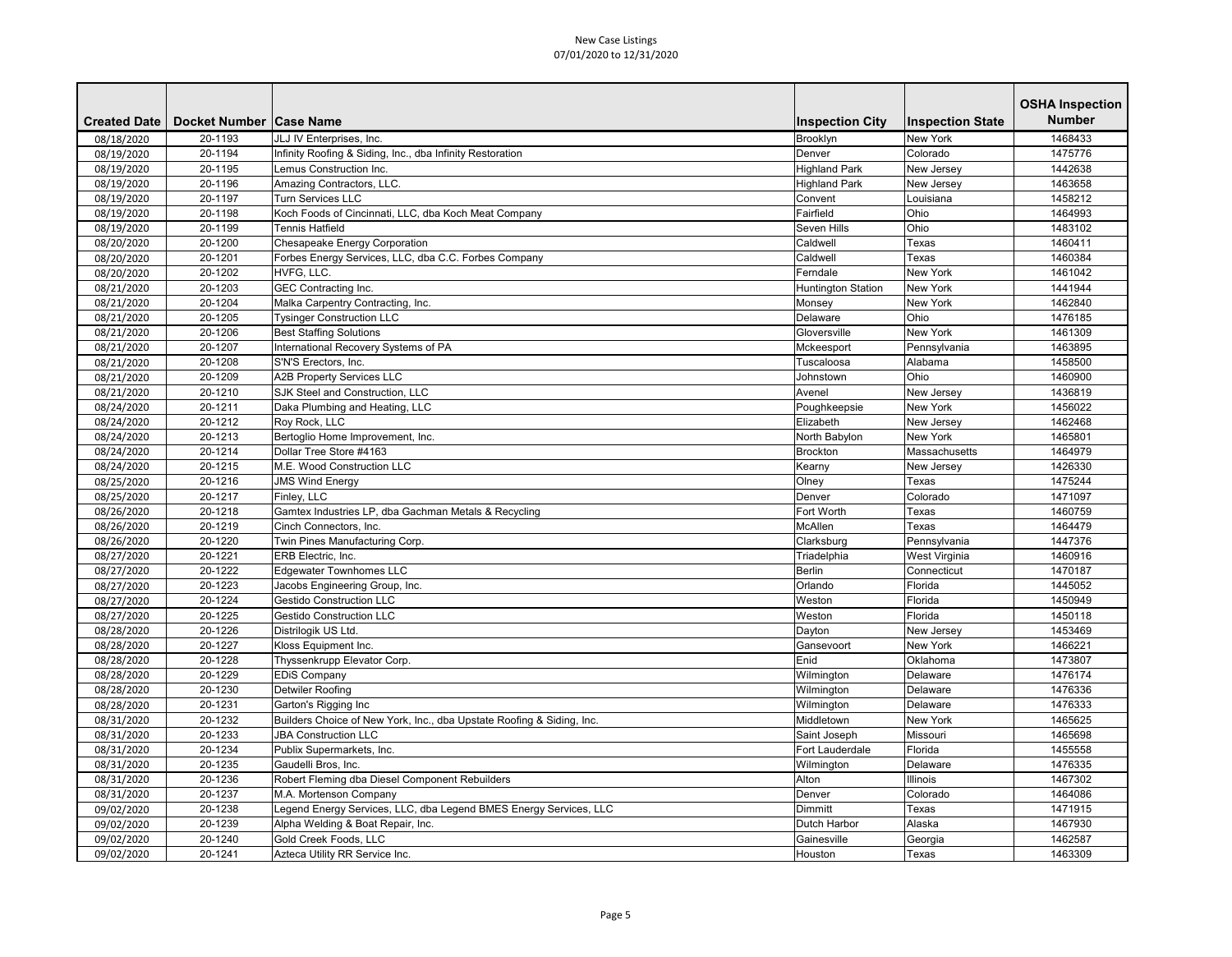| <b>Number</b><br><b>Inspection City</b><br><b>Inspection State</b><br><b>Created Date</b><br>Docket Number   Case Name<br>20-1242<br>Atlas Paving Contractors Inc.<br>Jersey City<br>1466136<br>09/03/2020<br>New Jersey<br>09/03/2020<br>20-1243<br><b>Charles Chapman Construction</b><br>Medina<br>Ohio<br>1481426<br>Ohio<br>Medina<br>09/03/2020<br>20-1244<br><b>Charles Chapman Construction</b><br>1485139<br>20-1245<br>Zona Roofing LLC<br>Haledon<br>1421673<br>09/03/2020<br>New Jersey<br>20-1246<br>McMahon's Farm, Inc.<br><b>New York</b><br>1435446<br>09/03/2020<br>Hopewell Junction<br>20-1247<br><b>Master Construction New Generation</b><br>Rosenberg<br>1462515<br>09/03/2020<br>Texas<br>20-1248<br>MB Custom Builders Inc<br>Palisades Park<br>New Jersey<br>1484335<br>09/04/2020<br><b>Bowman Steel LLC</b><br>Florida<br>1462387<br>20-1249<br>09/04/2020<br>Tampa<br>20-1250<br>1485023<br>Active Roofing Company, Inc.<br><b>Tinley Park</b><br><b>Illinois</b><br>09/04/2020<br>09/08/2020<br>20-1251<br>Barr & Barr Inc.<br>Florida<br>1480385<br>Tampa<br><b>Belair Sitework Services</b><br>Colorado<br>09/08/2020<br>20-1252<br>1463759<br>Denver<br>09/08/2020<br>20-1253<br>Food Lion LLC, dba Food Lion Store #2164<br>Claymont<br>Delaware<br>1462947<br>Arkansas<br>20-1254<br>Reed's Metals, LLC<br>Benton<br>1462670<br>09/08/2020<br>1461794<br>20-1255<br>The J.M. Smucker Company<br>Colorado<br>09/09/2020<br>Longmont<br>Colorado<br>20-1256<br><b>Katerra Construction LLC</b><br>Denver<br>1471105<br>09/09/2020<br>20-1257<br>Delta Arsenal, LLC<br>Wallingford<br>Connecticut<br>1433026<br>09/09/2020<br>20-1258<br>Wheaton<br><b>Illinois</b><br>1479677<br>09/09/2020<br>Prieto Construction, Inc.<br><b>New York</b><br>20-1259<br><b>BLZ</b> Electric Inc.<br>Brooklyn<br>1401822<br>09/09/2020<br><b>New York</b><br>09/10/2020<br>20-1260<br>Pinnacle Building Maintenance<br>Yonkers<br>1458968<br>09/10/2020<br>20-1261<br>KC & J Perimeter Protection Products, LLC, dba Perimeter Protection Products, LLC<br>1442751<br>Middlesex<br>New Jersey<br>Ohio<br>20-1262<br>Popil Roofing Company, dba PRC Roofing<br>Brunswick<br>1480465<br>09/10/2020<br>20-1263<br>C & J Carpentry and Home Improvement Inc<br><b>New York</b><br>1465373<br>09/10/2020<br>Mamaroneck<br><b>Great Lakes Tank &amp; Vessel LLC</b><br>Cleveland<br>Ohio<br>1464642<br>20-1264<br>09/11/2020<br>20-1265<br>Equity Construction Group LLC, dba Equity Roofing, LLC<br>1475736<br>09/11/2020<br>Bloomsburg<br>Pennsylvania<br>Rhode Island<br>09/11/2020<br>20-1266<br>Modine Manufacturing Company<br><b>West Kingston</b><br>1476461<br>Illinois<br>09/11/2020<br>20-1267<br>1481721<br>Sunrun Inc.<br>Oswego<br>20-1268<br>Environmental Remediation and Recovery, Inc.<br><b>Illinois</b><br>1461922<br>09/11/2020<br>Mounds<br>Alabama<br>09/14/2020<br>20-1269<br>Southern Field Maintenance and Fabrication, L.L.C.<br><b>Mount Meigs</b><br>1471437<br>Laurel<br>09/14/2020<br>20-1270<br>Howard Industries, Inc., dba Howard Industries<br>Mississippi<br>1465829<br>20-1271<br>North Canton<br>Ohio<br>1464356<br>09/14/2020<br>Kenan Advantage Group, Inc.<br>Brooklyn Resource Recovery, Inc.<br><b>New York</b><br>20-1272<br>1440251<br>09/15/2020<br>Brooklyn<br>Colonial East, LP<br>Rehoboth Beach<br>1467540<br>09/15/2020<br>20-1273<br>Delaware<br>Ned Stevens Gutter Cleaning & General Contracting of Illinois, LLC<br>09/15/2020<br>20-1274<br><b>Illinois</b><br>1481707<br>Naperville<br>Ohio<br>Monarch Investment and Management Group<br>09/15/2020<br>20-1275<br>Reynoldsburg<br>1475626<br>20-1276<br>Robert Fleming DBA Diesel Component Rebuilders<br><b>Illinois</b><br>1468213<br>09/15/2020<br>Alton<br>DOW Chemical Company, dba DC Alabama, Inc.<br><b>Mount Meigs</b><br>20-1277<br>Alabama<br>1479522<br>09/15/2020<br>U.S. Postal Service<br>09/15/2020<br>20-1278<br>Springfield<br>Massachusetts<br>1473534<br>Lemus Construction, Inc., dba Lemus Construction Roofing and Siding<br>20-1279<br>Woodbridge<br>1418338<br>09/16/2020<br>New Jersey<br>New York<br>20-1280<br><b>G-Tech Elevator Associates, LLC</b><br><b>New York</b><br>1452127<br>09/16/2020<br>09/16/2020<br>20-1281<br>Alsip<br><b>Illinois</b><br>1472344<br>Berry Global, Inc.<br>09/16/2020<br>20-1282<br><b>PCI Synthesis</b><br>Newburyport<br>Massachusetts<br>1463040<br>09/17/2020<br>Ourem Iron Works, Inc.<br><b>New York</b><br>1458036<br>20-1283<br>Yonkers<br>09/17/2020<br>20-1284<br><b>Safe Flow Utilities</b><br><b>White Plains</b><br>New York<br>1462220<br>20-1285<br>Brothers J&P Framing Inc. Jaime & Pedro<br>Lido Beach<br><b>New York</b><br>1464635<br>09/17/2020<br>Ohio<br>NN, Inc. Power Solutions Division., dba Deer Park Die and Stamping<br>1473752<br>09/18/2020<br>20-1286<br>Indian Springs<br><b>New York</b><br>20-1287<br>Garfield Plumbing & Heating Inc.<br>Monroe<br>1470363<br>09/18/2020<br>Positive Builders Inc<br>New York<br>09/21/2020<br>20-1288<br>Monroe<br>1470254<br>20-1289<br>Robert Sibley, dba Robert H Sibley & Son Plumbing & Heating<br>1470439<br>09/21/2020<br>New York<br>Monroe |            |         |                        |            |          | <b>OSHA Inspection</b> |
|-------------------------------------------------------------------------------------------------------------------------------------------------------------------------------------------------------------------------------------------------------------------------------------------------------------------------------------------------------------------------------------------------------------------------------------------------------------------------------------------------------------------------------------------------------------------------------------------------------------------------------------------------------------------------------------------------------------------------------------------------------------------------------------------------------------------------------------------------------------------------------------------------------------------------------------------------------------------------------------------------------------------------------------------------------------------------------------------------------------------------------------------------------------------------------------------------------------------------------------------------------------------------------------------------------------------------------------------------------------------------------------------------------------------------------------------------------------------------------------------------------------------------------------------------------------------------------------------------------------------------------------------------------------------------------------------------------------------------------------------------------------------------------------------------------------------------------------------------------------------------------------------------------------------------------------------------------------------------------------------------------------------------------------------------------------------------------------------------------------------------------------------------------------------------------------------------------------------------------------------------------------------------------------------------------------------------------------------------------------------------------------------------------------------------------------------------------------------------------------------------------------------------------------------------------------------------------------------------------------------------------------------------------------------------------------------------------------------------------------------------------------------------------------------------------------------------------------------------------------------------------------------------------------------------------------------------------------------------------------------------------------------------------------------------------------------------------------------------------------------------------------------------------------------------------------------------------------------------------------------------------------------------------------------------------------------------------------------------------------------------------------------------------------------------------------------------------------------------------------------------------------------------------------------------------------------------------------------------------------------------------------------------------------------------------------------------------------------------------------------------------------------------------------------------------------------------------------------------------------------------------------------------------------------------------------------------------------------------------------------------------------------------------------------------------------------------------------------------------------------------------------------------------------------------------------------------------------------------------------------------------------------------------------------------------------------------------------------------------------------------------------------------------------------------------------------------------------------------------------------------------------------------------------------------------------------------------------------------------------------------------------------------------------------------------------------------------------------------------------------------------------------------------------------------------------------------------------------------------------------------------------------------------------------------------------------------------------------------------------------------------------------------------------------------------------------------------------------------------------------------------------------------------------------------------------------------------------|------------|---------|------------------------|------------|----------|------------------------|
|                                                                                                                                                                                                                                                                                                                                                                                                                                                                                                                                                                                                                                                                                                                                                                                                                                                                                                                                                                                                                                                                                                                                                                                                                                                                                                                                                                                                                                                                                                                                                                                                                                                                                                                                                                                                                                                                                                                                                                                                                                                                                                                                                                                                                                                                                                                                                                                                                                                                                                                                                                                                                                                                                                                                                                                                                                                                                                                                                                                                                                                                                                                                                                                                                                                                                                                                                                                                                                                                                                                                                                                                                                                                                                                                                                                                                                                                                                                                                                                                                                                                                                                                                                                                                                                                                                                                                                                                                                                                                                                                                                                                                                                                                                                                                                                                                                                                                                                                                                                                                                                                                                                                                                                                             |            |         |                        |            |          |                        |
|                                                                                                                                                                                                                                                                                                                                                                                                                                                                                                                                                                                                                                                                                                                                                                                                                                                                                                                                                                                                                                                                                                                                                                                                                                                                                                                                                                                                                                                                                                                                                                                                                                                                                                                                                                                                                                                                                                                                                                                                                                                                                                                                                                                                                                                                                                                                                                                                                                                                                                                                                                                                                                                                                                                                                                                                                                                                                                                                                                                                                                                                                                                                                                                                                                                                                                                                                                                                                                                                                                                                                                                                                                                                                                                                                                                                                                                                                                                                                                                                                                                                                                                                                                                                                                                                                                                                                                                                                                                                                                                                                                                                                                                                                                                                                                                                                                                                                                                                                                                                                                                                                                                                                                                                             |            |         |                        |            |          |                        |
|                                                                                                                                                                                                                                                                                                                                                                                                                                                                                                                                                                                                                                                                                                                                                                                                                                                                                                                                                                                                                                                                                                                                                                                                                                                                                                                                                                                                                                                                                                                                                                                                                                                                                                                                                                                                                                                                                                                                                                                                                                                                                                                                                                                                                                                                                                                                                                                                                                                                                                                                                                                                                                                                                                                                                                                                                                                                                                                                                                                                                                                                                                                                                                                                                                                                                                                                                                                                                                                                                                                                                                                                                                                                                                                                                                                                                                                                                                                                                                                                                                                                                                                                                                                                                                                                                                                                                                                                                                                                                                                                                                                                                                                                                                                                                                                                                                                                                                                                                                                                                                                                                                                                                                                                             |            |         |                        |            |          |                        |
|                                                                                                                                                                                                                                                                                                                                                                                                                                                                                                                                                                                                                                                                                                                                                                                                                                                                                                                                                                                                                                                                                                                                                                                                                                                                                                                                                                                                                                                                                                                                                                                                                                                                                                                                                                                                                                                                                                                                                                                                                                                                                                                                                                                                                                                                                                                                                                                                                                                                                                                                                                                                                                                                                                                                                                                                                                                                                                                                                                                                                                                                                                                                                                                                                                                                                                                                                                                                                                                                                                                                                                                                                                                                                                                                                                                                                                                                                                                                                                                                                                                                                                                                                                                                                                                                                                                                                                                                                                                                                                                                                                                                                                                                                                                                                                                                                                                                                                                                                                                                                                                                                                                                                                                                             |            |         |                        |            |          |                        |
|                                                                                                                                                                                                                                                                                                                                                                                                                                                                                                                                                                                                                                                                                                                                                                                                                                                                                                                                                                                                                                                                                                                                                                                                                                                                                                                                                                                                                                                                                                                                                                                                                                                                                                                                                                                                                                                                                                                                                                                                                                                                                                                                                                                                                                                                                                                                                                                                                                                                                                                                                                                                                                                                                                                                                                                                                                                                                                                                                                                                                                                                                                                                                                                                                                                                                                                                                                                                                                                                                                                                                                                                                                                                                                                                                                                                                                                                                                                                                                                                                                                                                                                                                                                                                                                                                                                                                                                                                                                                                                                                                                                                                                                                                                                                                                                                                                                                                                                                                                                                                                                                                                                                                                                                             |            |         |                        |            |          |                        |
|                                                                                                                                                                                                                                                                                                                                                                                                                                                                                                                                                                                                                                                                                                                                                                                                                                                                                                                                                                                                                                                                                                                                                                                                                                                                                                                                                                                                                                                                                                                                                                                                                                                                                                                                                                                                                                                                                                                                                                                                                                                                                                                                                                                                                                                                                                                                                                                                                                                                                                                                                                                                                                                                                                                                                                                                                                                                                                                                                                                                                                                                                                                                                                                                                                                                                                                                                                                                                                                                                                                                                                                                                                                                                                                                                                                                                                                                                                                                                                                                                                                                                                                                                                                                                                                                                                                                                                                                                                                                                                                                                                                                                                                                                                                                                                                                                                                                                                                                                                                                                                                                                                                                                                                                             |            |         |                        |            |          |                        |
|                                                                                                                                                                                                                                                                                                                                                                                                                                                                                                                                                                                                                                                                                                                                                                                                                                                                                                                                                                                                                                                                                                                                                                                                                                                                                                                                                                                                                                                                                                                                                                                                                                                                                                                                                                                                                                                                                                                                                                                                                                                                                                                                                                                                                                                                                                                                                                                                                                                                                                                                                                                                                                                                                                                                                                                                                                                                                                                                                                                                                                                                                                                                                                                                                                                                                                                                                                                                                                                                                                                                                                                                                                                                                                                                                                                                                                                                                                                                                                                                                                                                                                                                                                                                                                                                                                                                                                                                                                                                                                                                                                                                                                                                                                                                                                                                                                                                                                                                                                                                                                                                                                                                                                                                             |            |         |                        |            |          |                        |
|                                                                                                                                                                                                                                                                                                                                                                                                                                                                                                                                                                                                                                                                                                                                                                                                                                                                                                                                                                                                                                                                                                                                                                                                                                                                                                                                                                                                                                                                                                                                                                                                                                                                                                                                                                                                                                                                                                                                                                                                                                                                                                                                                                                                                                                                                                                                                                                                                                                                                                                                                                                                                                                                                                                                                                                                                                                                                                                                                                                                                                                                                                                                                                                                                                                                                                                                                                                                                                                                                                                                                                                                                                                                                                                                                                                                                                                                                                                                                                                                                                                                                                                                                                                                                                                                                                                                                                                                                                                                                                                                                                                                                                                                                                                                                                                                                                                                                                                                                                                                                                                                                                                                                                                                             |            |         |                        |            |          |                        |
|                                                                                                                                                                                                                                                                                                                                                                                                                                                                                                                                                                                                                                                                                                                                                                                                                                                                                                                                                                                                                                                                                                                                                                                                                                                                                                                                                                                                                                                                                                                                                                                                                                                                                                                                                                                                                                                                                                                                                                                                                                                                                                                                                                                                                                                                                                                                                                                                                                                                                                                                                                                                                                                                                                                                                                                                                                                                                                                                                                                                                                                                                                                                                                                                                                                                                                                                                                                                                                                                                                                                                                                                                                                                                                                                                                                                                                                                                                                                                                                                                                                                                                                                                                                                                                                                                                                                                                                                                                                                                                                                                                                                                                                                                                                                                                                                                                                                                                                                                                                                                                                                                                                                                                                                             |            |         |                        |            |          |                        |
|                                                                                                                                                                                                                                                                                                                                                                                                                                                                                                                                                                                                                                                                                                                                                                                                                                                                                                                                                                                                                                                                                                                                                                                                                                                                                                                                                                                                                                                                                                                                                                                                                                                                                                                                                                                                                                                                                                                                                                                                                                                                                                                                                                                                                                                                                                                                                                                                                                                                                                                                                                                                                                                                                                                                                                                                                                                                                                                                                                                                                                                                                                                                                                                                                                                                                                                                                                                                                                                                                                                                                                                                                                                                                                                                                                                                                                                                                                                                                                                                                                                                                                                                                                                                                                                                                                                                                                                                                                                                                                                                                                                                                                                                                                                                                                                                                                                                                                                                                                                                                                                                                                                                                                                                             |            |         |                        |            |          |                        |
|                                                                                                                                                                                                                                                                                                                                                                                                                                                                                                                                                                                                                                                                                                                                                                                                                                                                                                                                                                                                                                                                                                                                                                                                                                                                                                                                                                                                                                                                                                                                                                                                                                                                                                                                                                                                                                                                                                                                                                                                                                                                                                                                                                                                                                                                                                                                                                                                                                                                                                                                                                                                                                                                                                                                                                                                                                                                                                                                                                                                                                                                                                                                                                                                                                                                                                                                                                                                                                                                                                                                                                                                                                                                                                                                                                                                                                                                                                                                                                                                                                                                                                                                                                                                                                                                                                                                                                                                                                                                                                                                                                                                                                                                                                                                                                                                                                                                                                                                                                                                                                                                                                                                                                                                             |            |         |                        |            |          |                        |
|                                                                                                                                                                                                                                                                                                                                                                                                                                                                                                                                                                                                                                                                                                                                                                                                                                                                                                                                                                                                                                                                                                                                                                                                                                                                                                                                                                                                                                                                                                                                                                                                                                                                                                                                                                                                                                                                                                                                                                                                                                                                                                                                                                                                                                                                                                                                                                                                                                                                                                                                                                                                                                                                                                                                                                                                                                                                                                                                                                                                                                                                                                                                                                                                                                                                                                                                                                                                                                                                                                                                                                                                                                                                                                                                                                                                                                                                                                                                                                                                                                                                                                                                                                                                                                                                                                                                                                                                                                                                                                                                                                                                                                                                                                                                                                                                                                                                                                                                                                                                                                                                                                                                                                                                             |            |         |                        |            |          |                        |
|                                                                                                                                                                                                                                                                                                                                                                                                                                                                                                                                                                                                                                                                                                                                                                                                                                                                                                                                                                                                                                                                                                                                                                                                                                                                                                                                                                                                                                                                                                                                                                                                                                                                                                                                                                                                                                                                                                                                                                                                                                                                                                                                                                                                                                                                                                                                                                                                                                                                                                                                                                                                                                                                                                                                                                                                                                                                                                                                                                                                                                                                                                                                                                                                                                                                                                                                                                                                                                                                                                                                                                                                                                                                                                                                                                                                                                                                                                                                                                                                                                                                                                                                                                                                                                                                                                                                                                                                                                                                                                                                                                                                                                                                                                                                                                                                                                                                                                                                                                                                                                                                                                                                                                                                             |            |         |                        |            |          |                        |
|                                                                                                                                                                                                                                                                                                                                                                                                                                                                                                                                                                                                                                                                                                                                                                                                                                                                                                                                                                                                                                                                                                                                                                                                                                                                                                                                                                                                                                                                                                                                                                                                                                                                                                                                                                                                                                                                                                                                                                                                                                                                                                                                                                                                                                                                                                                                                                                                                                                                                                                                                                                                                                                                                                                                                                                                                                                                                                                                                                                                                                                                                                                                                                                                                                                                                                                                                                                                                                                                                                                                                                                                                                                                                                                                                                                                                                                                                                                                                                                                                                                                                                                                                                                                                                                                                                                                                                                                                                                                                                                                                                                                                                                                                                                                                                                                                                                                                                                                                                                                                                                                                                                                                                                                             |            |         |                        |            |          |                        |
|                                                                                                                                                                                                                                                                                                                                                                                                                                                                                                                                                                                                                                                                                                                                                                                                                                                                                                                                                                                                                                                                                                                                                                                                                                                                                                                                                                                                                                                                                                                                                                                                                                                                                                                                                                                                                                                                                                                                                                                                                                                                                                                                                                                                                                                                                                                                                                                                                                                                                                                                                                                                                                                                                                                                                                                                                                                                                                                                                                                                                                                                                                                                                                                                                                                                                                                                                                                                                                                                                                                                                                                                                                                                                                                                                                                                                                                                                                                                                                                                                                                                                                                                                                                                                                                                                                                                                                                                                                                                                                                                                                                                                                                                                                                                                                                                                                                                                                                                                                                                                                                                                                                                                                                                             |            |         |                        |            |          |                        |
|                                                                                                                                                                                                                                                                                                                                                                                                                                                                                                                                                                                                                                                                                                                                                                                                                                                                                                                                                                                                                                                                                                                                                                                                                                                                                                                                                                                                                                                                                                                                                                                                                                                                                                                                                                                                                                                                                                                                                                                                                                                                                                                                                                                                                                                                                                                                                                                                                                                                                                                                                                                                                                                                                                                                                                                                                                                                                                                                                                                                                                                                                                                                                                                                                                                                                                                                                                                                                                                                                                                                                                                                                                                                                                                                                                                                                                                                                                                                                                                                                                                                                                                                                                                                                                                                                                                                                                                                                                                                                                                                                                                                                                                                                                                                                                                                                                                                                                                                                                                                                                                                                                                                                                                                             |            |         |                        |            |          |                        |
|                                                                                                                                                                                                                                                                                                                                                                                                                                                                                                                                                                                                                                                                                                                                                                                                                                                                                                                                                                                                                                                                                                                                                                                                                                                                                                                                                                                                                                                                                                                                                                                                                                                                                                                                                                                                                                                                                                                                                                                                                                                                                                                                                                                                                                                                                                                                                                                                                                                                                                                                                                                                                                                                                                                                                                                                                                                                                                                                                                                                                                                                                                                                                                                                                                                                                                                                                                                                                                                                                                                                                                                                                                                                                                                                                                                                                                                                                                                                                                                                                                                                                                                                                                                                                                                                                                                                                                                                                                                                                                                                                                                                                                                                                                                                                                                                                                                                                                                                                                                                                                                                                                                                                                                                             |            |         |                        |            |          |                        |
|                                                                                                                                                                                                                                                                                                                                                                                                                                                                                                                                                                                                                                                                                                                                                                                                                                                                                                                                                                                                                                                                                                                                                                                                                                                                                                                                                                                                                                                                                                                                                                                                                                                                                                                                                                                                                                                                                                                                                                                                                                                                                                                                                                                                                                                                                                                                                                                                                                                                                                                                                                                                                                                                                                                                                                                                                                                                                                                                                                                                                                                                                                                                                                                                                                                                                                                                                                                                                                                                                                                                                                                                                                                                                                                                                                                                                                                                                                                                                                                                                                                                                                                                                                                                                                                                                                                                                                                                                                                                                                                                                                                                                                                                                                                                                                                                                                                                                                                                                                                                                                                                                                                                                                                                             |            |         |                        |            |          |                        |
|                                                                                                                                                                                                                                                                                                                                                                                                                                                                                                                                                                                                                                                                                                                                                                                                                                                                                                                                                                                                                                                                                                                                                                                                                                                                                                                                                                                                                                                                                                                                                                                                                                                                                                                                                                                                                                                                                                                                                                                                                                                                                                                                                                                                                                                                                                                                                                                                                                                                                                                                                                                                                                                                                                                                                                                                                                                                                                                                                                                                                                                                                                                                                                                                                                                                                                                                                                                                                                                                                                                                                                                                                                                                                                                                                                                                                                                                                                                                                                                                                                                                                                                                                                                                                                                                                                                                                                                                                                                                                                                                                                                                                                                                                                                                                                                                                                                                                                                                                                                                                                                                                                                                                                                                             |            |         |                        |            |          |                        |
|                                                                                                                                                                                                                                                                                                                                                                                                                                                                                                                                                                                                                                                                                                                                                                                                                                                                                                                                                                                                                                                                                                                                                                                                                                                                                                                                                                                                                                                                                                                                                                                                                                                                                                                                                                                                                                                                                                                                                                                                                                                                                                                                                                                                                                                                                                                                                                                                                                                                                                                                                                                                                                                                                                                                                                                                                                                                                                                                                                                                                                                                                                                                                                                                                                                                                                                                                                                                                                                                                                                                                                                                                                                                                                                                                                                                                                                                                                                                                                                                                                                                                                                                                                                                                                                                                                                                                                                                                                                                                                                                                                                                                                                                                                                                                                                                                                                                                                                                                                                                                                                                                                                                                                                                             |            |         |                        |            |          |                        |
|                                                                                                                                                                                                                                                                                                                                                                                                                                                                                                                                                                                                                                                                                                                                                                                                                                                                                                                                                                                                                                                                                                                                                                                                                                                                                                                                                                                                                                                                                                                                                                                                                                                                                                                                                                                                                                                                                                                                                                                                                                                                                                                                                                                                                                                                                                                                                                                                                                                                                                                                                                                                                                                                                                                                                                                                                                                                                                                                                                                                                                                                                                                                                                                                                                                                                                                                                                                                                                                                                                                                                                                                                                                                                                                                                                                                                                                                                                                                                                                                                                                                                                                                                                                                                                                                                                                                                                                                                                                                                                                                                                                                                                                                                                                                                                                                                                                                                                                                                                                                                                                                                                                                                                                                             |            |         |                        |            |          |                        |
|                                                                                                                                                                                                                                                                                                                                                                                                                                                                                                                                                                                                                                                                                                                                                                                                                                                                                                                                                                                                                                                                                                                                                                                                                                                                                                                                                                                                                                                                                                                                                                                                                                                                                                                                                                                                                                                                                                                                                                                                                                                                                                                                                                                                                                                                                                                                                                                                                                                                                                                                                                                                                                                                                                                                                                                                                                                                                                                                                                                                                                                                                                                                                                                                                                                                                                                                                                                                                                                                                                                                                                                                                                                                                                                                                                                                                                                                                                                                                                                                                                                                                                                                                                                                                                                                                                                                                                                                                                                                                                                                                                                                                                                                                                                                                                                                                                                                                                                                                                                                                                                                                                                                                                                                             |            |         |                        |            |          |                        |
|                                                                                                                                                                                                                                                                                                                                                                                                                                                                                                                                                                                                                                                                                                                                                                                                                                                                                                                                                                                                                                                                                                                                                                                                                                                                                                                                                                                                                                                                                                                                                                                                                                                                                                                                                                                                                                                                                                                                                                                                                                                                                                                                                                                                                                                                                                                                                                                                                                                                                                                                                                                                                                                                                                                                                                                                                                                                                                                                                                                                                                                                                                                                                                                                                                                                                                                                                                                                                                                                                                                                                                                                                                                                                                                                                                                                                                                                                                                                                                                                                                                                                                                                                                                                                                                                                                                                                                                                                                                                                                                                                                                                                                                                                                                                                                                                                                                                                                                                                                                                                                                                                                                                                                                                             |            |         |                        |            |          |                        |
|                                                                                                                                                                                                                                                                                                                                                                                                                                                                                                                                                                                                                                                                                                                                                                                                                                                                                                                                                                                                                                                                                                                                                                                                                                                                                                                                                                                                                                                                                                                                                                                                                                                                                                                                                                                                                                                                                                                                                                                                                                                                                                                                                                                                                                                                                                                                                                                                                                                                                                                                                                                                                                                                                                                                                                                                                                                                                                                                                                                                                                                                                                                                                                                                                                                                                                                                                                                                                                                                                                                                                                                                                                                                                                                                                                                                                                                                                                                                                                                                                                                                                                                                                                                                                                                                                                                                                                                                                                                                                                                                                                                                                                                                                                                                                                                                                                                                                                                                                                                                                                                                                                                                                                                                             |            |         |                        |            |          |                        |
|                                                                                                                                                                                                                                                                                                                                                                                                                                                                                                                                                                                                                                                                                                                                                                                                                                                                                                                                                                                                                                                                                                                                                                                                                                                                                                                                                                                                                                                                                                                                                                                                                                                                                                                                                                                                                                                                                                                                                                                                                                                                                                                                                                                                                                                                                                                                                                                                                                                                                                                                                                                                                                                                                                                                                                                                                                                                                                                                                                                                                                                                                                                                                                                                                                                                                                                                                                                                                                                                                                                                                                                                                                                                                                                                                                                                                                                                                                                                                                                                                                                                                                                                                                                                                                                                                                                                                                                                                                                                                                                                                                                                                                                                                                                                                                                                                                                                                                                                                                                                                                                                                                                                                                                                             |            |         |                        |            |          |                        |
|                                                                                                                                                                                                                                                                                                                                                                                                                                                                                                                                                                                                                                                                                                                                                                                                                                                                                                                                                                                                                                                                                                                                                                                                                                                                                                                                                                                                                                                                                                                                                                                                                                                                                                                                                                                                                                                                                                                                                                                                                                                                                                                                                                                                                                                                                                                                                                                                                                                                                                                                                                                                                                                                                                                                                                                                                                                                                                                                                                                                                                                                                                                                                                                                                                                                                                                                                                                                                                                                                                                                                                                                                                                                                                                                                                                                                                                                                                                                                                                                                                                                                                                                                                                                                                                                                                                                                                                                                                                                                                                                                                                                                                                                                                                                                                                                                                                                                                                                                                                                                                                                                                                                                                                                             |            |         |                        |            |          |                        |
|                                                                                                                                                                                                                                                                                                                                                                                                                                                                                                                                                                                                                                                                                                                                                                                                                                                                                                                                                                                                                                                                                                                                                                                                                                                                                                                                                                                                                                                                                                                                                                                                                                                                                                                                                                                                                                                                                                                                                                                                                                                                                                                                                                                                                                                                                                                                                                                                                                                                                                                                                                                                                                                                                                                                                                                                                                                                                                                                                                                                                                                                                                                                                                                                                                                                                                                                                                                                                                                                                                                                                                                                                                                                                                                                                                                                                                                                                                                                                                                                                                                                                                                                                                                                                                                                                                                                                                                                                                                                                                                                                                                                                                                                                                                                                                                                                                                                                                                                                                                                                                                                                                                                                                                                             |            |         |                        |            |          |                        |
|                                                                                                                                                                                                                                                                                                                                                                                                                                                                                                                                                                                                                                                                                                                                                                                                                                                                                                                                                                                                                                                                                                                                                                                                                                                                                                                                                                                                                                                                                                                                                                                                                                                                                                                                                                                                                                                                                                                                                                                                                                                                                                                                                                                                                                                                                                                                                                                                                                                                                                                                                                                                                                                                                                                                                                                                                                                                                                                                                                                                                                                                                                                                                                                                                                                                                                                                                                                                                                                                                                                                                                                                                                                                                                                                                                                                                                                                                                                                                                                                                                                                                                                                                                                                                                                                                                                                                                                                                                                                                                                                                                                                                                                                                                                                                                                                                                                                                                                                                                                                                                                                                                                                                                                                             |            |         |                        |            |          |                        |
|                                                                                                                                                                                                                                                                                                                                                                                                                                                                                                                                                                                                                                                                                                                                                                                                                                                                                                                                                                                                                                                                                                                                                                                                                                                                                                                                                                                                                                                                                                                                                                                                                                                                                                                                                                                                                                                                                                                                                                                                                                                                                                                                                                                                                                                                                                                                                                                                                                                                                                                                                                                                                                                                                                                                                                                                                                                                                                                                                                                                                                                                                                                                                                                                                                                                                                                                                                                                                                                                                                                                                                                                                                                                                                                                                                                                                                                                                                                                                                                                                                                                                                                                                                                                                                                                                                                                                                                                                                                                                                                                                                                                                                                                                                                                                                                                                                                                                                                                                                                                                                                                                                                                                                                                             |            |         |                        |            |          |                        |
|                                                                                                                                                                                                                                                                                                                                                                                                                                                                                                                                                                                                                                                                                                                                                                                                                                                                                                                                                                                                                                                                                                                                                                                                                                                                                                                                                                                                                                                                                                                                                                                                                                                                                                                                                                                                                                                                                                                                                                                                                                                                                                                                                                                                                                                                                                                                                                                                                                                                                                                                                                                                                                                                                                                                                                                                                                                                                                                                                                                                                                                                                                                                                                                                                                                                                                                                                                                                                                                                                                                                                                                                                                                                                                                                                                                                                                                                                                                                                                                                                                                                                                                                                                                                                                                                                                                                                                                                                                                                                                                                                                                                                                                                                                                                                                                                                                                                                                                                                                                                                                                                                                                                                                                                             |            |         |                        |            |          |                        |
|                                                                                                                                                                                                                                                                                                                                                                                                                                                                                                                                                                                                                                                                                                                                                                                                                                                                                                                                                                                                                                                                                                                                                                                                                                                                                                                                                                                                                                                                                                                                                                                                                                                                                                                                                                                                                                                                                                                                                                                                                                                                                                                                                                                                                                                                                                                                                                                                                                                                                                                                                                                                                                                                                                                                                                                                                                                                                                                                                                                                                                                                                                                                                                                                                                                                                                                                                                                                                                                                                                                                                                                                                                                                                                                                                                                                                                                                                                                                                                                                                                                                                                                                                                                                                                                                                                                                                                                                                                                                                                                                                                                                                                                                                                                                                                                                                                                                                                                                                                                                                                                                                                                                                                                                             |            |         |                        |            |          |                        |
|                                                                                                                                                                                                                                                                                                                                                                                                                                                                                                                                                                                                                                                                                                                                                                                                                                                                                                                                                                                                                                                                                                                                                                                                                                                                                                                                                                                                                                                                                                                                                                                                                                                                                                                                                                                                                                                                                                                                                                                                                                                                                                                                                                                                                                                                                                                                                                                                                                                                                                                                                                                                                                                                                                                                                                                                                                                                                                                                                                                                                                                                                                                                                                                                                                                                                                                                                                                                                                                                                                                                                                                                                                                                                                                                                                                                                                                                                                                                                                                                                                                                                                                                                                                                                                                                                                                                                                                                                                                                                                                                                                                                                                                                                                                                                                                                                                                                                                                                                                                                                                                                                                                                                                                                             |            |         |                        |            |          |                        |
|                                                                                                                                                                                                                                                                                                                                                                                                                                                                                                                                                                                                                                                                                                                                                                                                                                                                                                                                                                                                                                                                                                                                                                                                                                                                                                                                                                                                                                                                                                                                                                                                                                                                                                                                                                                                                                                                                                                                                                                                                                                                                                                                                                                                                                                                                                                                                                                                                                                                                                                                                                                                                                                                                                                                                                                                                                                                                                                                                                                                                                                                                                                                                                                                                                                                                                                                                                                                                                                                                                                                                                                                                                                                                                                                                                                                                                                                                                                                                                                                                                                                                                                                                                                                                                                                                                                                                                                                                                                                                                                                                                                                                                                                                                                                                                                                                                                                                                                                                                                                                                                                                                                                                                                                             |            |         |                        |            |          |                        |
|                                                                                                                                                                                                                                                                                                                                                                                                                                                                                                                                                                                                                                                                                                                                                                                                                                                                                                                                                                                                                                                                                                                                                                                                                                                                                                                                                                                                                                                                                                                                                                                                                                                                                                                                                                                                                                                                                                                                                                                                                                                                                                                                                                                                                                                                                                                                                                                                                                                                                                                                                                                                                                                                                                                                                                                                                                                                                                                                                                                                                                                                                                                                                                                                                                                                                                                                                                                                                                                                                                                                                                                                                                                                                                                                                                                                                                                                                                                                                                                                                                                                                                                                                                                                                                                                                                                                                                                                                                                                                                                                                                                                                                                                                                                                                                                                                                                                                                                                                                                                                                                                                                                                                                                                             |            |         |                        |            |          |                        |
|                                                                                                                                                                                                                                                                                                                                                                                                                                                                                                                                                                                                                                                                                                                                                                                                                                                                                                                                                                                                                                                                                                                                                                                                                                                                                                                                                                                                                                                                                                                                                                                                                                                                                                                                                                                                                                                                                                                                                                                                                                                                                                                                                                                                                                                                                                                                                                                                                                                                                                                                                                                                                                                                                                                                                                                                                                                                                                                                                                                                                                                                                                                                                                                                                                                                                                                                                                                                                                                                                                                                                                                                                                                                                                                                                                                                                                                                                                                                                                                                                                                                                                                                                                                                                                                                                                                                                                                                                                                                                                                                                                                                                                                                                                                                                                                                                                                                                                                                                                                                                                                                                                                                                                                                             |            |         |                        |            |          |                        |
|                                                                                                                                                                                                                                                                                                                                                                                                                                                                                                                                                                                                                                                                                                                                                                                                                                                                                                                                                                                                                                                                                                                                                                                                                                                                                                                                                                                                                                                                                                                                                                                                                                                                                                                                                                                                                                                                                                                                                                                                                                                                                                                                                                                                                                                                                                                                                                                                                                                                                                                                                                                                                                                                                                                                                                                                                                                                                                                                                                                                                                                                                                                                                                                                                                                                                                                                                                                                                                                                                                                                                                                                                                                                                                                                                                                                                                                                                                                                                                                                                                                                                                                                                                                                                                                                                                                                                                                                                                                                                                                                                                                                                                                                                                                                                                                                                                                                                                                                                                                                                                                                                                                                                                                                             |            |         |                        |            |          |                        |
|                                                                                                                                                                                                                                                                                                                                                                                                                                                                                                                                                                                                                                                                                                                                                                                                                                                                                                                                                                                                                                                                                                                                                                                                                                                                                                                                                                                                                                                                                                                                                                                                                                                                                                                                                                                                                                                                                                                                                                                                                                                                                                                                                                                                                                                                                                                                                                                                                                                                                                                                                                                                                                                                                                                                                                                                                                                                                                                                                                                                                                                                                                                                                                                                                                                                                                                                                                                                                                                                                                                                                                                                                                                                                                                                                                                                                                                                                                                                                                                                                                                                                                                                                                                                                                                                                                                                                                                                                                                                                                                                                                                                                                                                                                                                                                                                                                                                                                                                                                                                                                                                                                                                                                                                             |            |         |                        |            |          |                        |
|                                                                                                                                                                                                                                                                                                                                                                                                                                                                                                                                                                                                                                                                                                                                                                                                                                                                                                                                                                                                                                                                                                                                                                                                                                                                                                                                                                                                                                                                                                                                                                                                                                                                                                                                                                                                                                                                                                                                                                                                                                                                                                                                                                                                                                                                                                                                                                                                                                                                                                                                                                                                                                                                                                                                                                                                                                                                                                                                                                                                                                                                                                                                                                                                                                                                                                                                                                                                                                                                                                                                                                                                                                                                                                                                                                                                                                                                                                                                                                                                                                                                                                                                                                                                                                                                                                                                                                                                                                                                                                                                                                                                                                                                                                                                                                                                                                                                                                                                                                                                                                                                                                                                                                                                             |            |         |                        |            |          |                        |
|                                                                                                                                                                                                                                                                                                                                                                                                                                                                                                                                                                                                                                                                                                                                                                                                                                                                                                                                                                                                                                                                                                                                                                                                                                                                                                                                                                                                                                                                                                                                                                                                                                                                                                                                                                                                                                                                                                                                                                                                                                                                                                                                                                                                                                                                                                                                                                                                                                                                                                                                                                                                                                                                                                                                                                                                                                                                                                                                                                                                                                                                                                                                                                                                                                                                                                                                                                                                                                                                                                                                                                                                                                                                                                                                                                                                                                                                                                                                                                                                                                                                                                                                                                                                                                                                                                                                                                                                                                                                                                                                                                                                                                                                                                                                                                                                                                                                                                                                                                                                                                                                                                                                                                                                             |            |         |                        |            |          |                        |
|                                                                                                                                                                                                                                                                                                                                                                                                                                                                                                                                                                                                                                                                                                                                                                                                                                                                                                                                                                                                                                                                                                                                                                                                                                                                                                                                                                                                                                                                                                                                                                                                                                                                                                                                                                                                                                                                                                                                                                                                                                                                                                                                                                                                                                                                                                                                                                                                                                                                                                                                                                                                                                                                                                                                                                                                                                                                                                                                                                                                                                                                                                                                                                                                                                                                                                                                                                                                                                                                                                                                                                                                                                                                                                                                                                                                                                                                                                                                                                                                                                                                                                                                                                                                                                                                                                                                                                                                                                                                                                                                                                                                                                                                                                                                                                                                                                                                                                                                                                                                                                                                                                                                                                                                             |            |         |                        |            |          |                        |
|                                                                                                                                                                                                                                                                                                                                                                                                                                                                                                                                                                                                                                                                                                                                                                                                                                                                                                                                                                                                                                                                                                                                                                                                                                                                                                                                                                                                                                                                                                                                                                                                                                                                                                                                                                                                                                                                                                                                                                                                                                                                                                                                                                                                                                                                                                                                                                                                                                                                                                                                                                                                                                                                                                                                                                                                                                                                                                                                                                                                                                                                                                                                                                                                                                                                                                                                                                                                                                                                                                                                                                                                                                                                                                                                                                                                                                                                                                                                                                                                                                                                                                                                                                                                                                                                                                                                                                                                                                                                                                                                                                                                                                                                                                                                                                                                                                                                                                                                                                                                                                                                                                                                                                                                             |            |         |                        |            |          |                        |
|                                                                                                                                                                                                                                                                                                                                                                                                                                                                                                                                                                                                                                                                                                                                                                                                                                                                                                                                                                                                                                                                                                                                                                                                                                                                                                                                                                                                                                                                                                                                                                                                                                                                                                                                                                                                                                                                                                                                                                                                                                                                                                                                                                                                                                                                                                                                                                                                                                                                                                                                                                                                                                                                                                                                                                                                                                                                                                                                                                                                                                                                                                                                                                                                                                                                                                                                                                                                                                                                                                                                                                                                                                                                                                                                                                                                                                                                                                                                                                                                                                                                                                                                                                                                                                                                                                                                                                                                                                                                                                                                                                                                                                                                                                                                                                                                                                                                                                                                                                                                                                                                                                                                                                                                             |            |         |                        |            |          |                        |
|                                                                                                                                                                                                                                                                                                                                                                                                                                                                                                                                                                                                                                                                                                                                                                                                                                                                                                                                                                                                                                                                                                                                                                                                                                                                                                                                                                                                                                                                                                                                                                                                                                                                                                                                                                                                                                                                                                                                                                                                                                                                                                                                                                                                                                                                                                                                                                                                                                                                                                                                                                                                                                                                                                                                                                                                                                                                                                                                                                                                                                                                                                                                                                                                                                                                                                                                                                                                                                                                                                                                                                                                                                                                                                                                                                                                                                                                                                                                                                                                                                                                                                                                                                                                                                                                                                                                                                                                                                                                                                                                                                                                                                                                                                                                                                                                                                                                                                                                                                                                                                                                                                                                                                                                             |            |         |                        |            |          |                        |
|                                                                                                                                                                                                                                                                                                                                                                                                                                                                                                                                                                                                                                                                                                                                                                                                                                                                                                                                                                                                                                                                                                                                                                                                                                                                                                                                                                                                                                                                                                                                                                                                                                                                                                                                                                                                                                                                                                                                                                                                                                                                                                                                                                                                                                                                                                                                                                                                                                                                                                                                                                                                                                                                                                                                                                                                                                                                                                                                                                                                                                                                                                                                                                                                                                                                                                                                                                                                                                                                                                                                                                                                                                                                                                                                                                                                                                                                                                                                                                                                                                                                                                                                                                                                                                                                                                                                                                                                                                                                                                                                                                                                                                                                                                                                                                                                                                                                                                                                                                                                                                                                                                                                                                                                             |            |         |                        |            |          |                        |
|                                                                                                                                                                                                                                                                                                                                                                                                                                                                                                                                                                                                                                                                                                                                                                                                                                                                                                                                                                                                                                                                                                                                                                                                                                                                                                                                                                                                                                                                                                                                                                                                                                                                                                                                                                                                                                                                                                                                                                                                                                                                                                                                                                                                                                                                                                                                                                                                                                                                                                                                                                                                                                                                                                                                                                                                                                                                                                                                                                                                                                                                                                                                                                                                                                                                                                                                                                                                                                                                                                                                                                                                                                                                                                                                                                                                                                                                                                                                                                                                                                                                                                                                                                                                                                                                                                                                                                                                                                                                                                                                                                                                                                                                                                                                                                                                                                                                                                                                                                                                                                                                                                                                                                                                             |            |         |                        |            |          |                        |
|                                                                                                                                                                                                                                                                                                                                                                                                                                                                                                                                                                                                                                                                                                                                                                                                                                                                                                                                                                                                                                                                                                                                                                                                                                                                                                                                                                                                                                                                                                                                                                                                                                                                                                                                                                                                                                                                                                                                                                                                                                                                                                                                                                                                                                                                                                                                                                                                                                                                                                                                                                                                                                                                                                                                                                                                                                                                                                                                                                                                                                                                                                                                                                                                                                                                                                                                                                                                                                                                                                                                                                                                                                                                                                                                                                                                                                                                                                                                                                                                                                                                                                                                                                                                                                                                                                                                                                                                                                                                                                                                                                                                                                                                                                                                                                                                                                                                                                                                                                                                                                                                                                                                                                                                             |            |         |                        |            |          |                        |
|                                                                                                                                                                                                                                                                                                                                                                                                                                                                                                                                                                                                                                                                                                                                                                                                                                                                                                                                                                                                                                                                                                                                                                                                                                                                                                                                                                                                                                                                                                                                                                                                                                                                                                                                                                                                                                                                                                                                                                                                                                                                                                                                                                                                                                                                                                                                                                                                                                                                                                                                                                                                                                                                                                                                                                                                                                                                                                                                                                                                                                                                                                                                                                                                                                                                                                                                                                                                                                                                                                                                                                                                                                                                                                                                                                                                                                                                                                                                                                                                                                                                                                                                                                                                                                                                                                                                                                                                                                                                                                                                                                                                                                                                                                                                                                                                                                                                                                                                                                                                                                                                                                                                                                                                             |            |         |                        |            |          |                        |
|                                                                                                                                                                                                                                                                                                                                                                                                                                                                                                                                                                                                                                                                                                                                                                                                                                                                                                                                                                                                                                                                                                                                                                                                                                                                                                                                                                                                                                                                                                                                                                                                                                                                                                                                                                                                                                                                                                                                                                                                                                                                                                                                                                                                                                                                                                                                                                                                                                                                                                                                                                                                                                                                                                                                                                                                                                                                                                                                                                                                                                                                                                                                                                                                                                                                                                                                                                                                                                                                                                                                                                                                                                                                                                                                                                                                                                                                                                                                                                                                                                                                                                                                                                                                                                                                                                                                                                                                                                                                                                                                                                                                                                                                                                                                                                                                                                                                                                                                                                                                                                                                                                                                                                                                             |            |         |                        |            |          |                        |
|                                                                                                                                                                                                                                                                                                                                                                                                                                                                                                                                                                                                                                                                                                                                                                                                                                                                                                                                                                                                                                                                                                                                                                                                                                                                                                                                                                                                                                                                                                                                                                                                                                                                                                                                                                                                                                                                                                                                                                                                                                                                                                                                                                                                                                                                                                                                                                                                                                                                                                                                                                                                                                                                                                                                                                                                                                                                                                                                                                                                                                                                                                                                                                                                                                                                                                                                                                                                                                                                                                                                                                                                                                                                                                                                                                                                                                                                                                                                                                                                                                                                                                                                                                                                                                                                                                                                                                                                                                                                                                                                                                                                                                                                                                                                                                                                                                                                                                                                                                                                                                                                                                                                                                                                             |            |         |                        |            |          |                        |
|                                                                                                                                                                                                                                                                                                                                                                                                                                                                                                                                                                                                                                                                                                                                                                                                                                                                                                                                                                                                                                                                                                                                                                                                                                                                                                                                                                                                                                                                                                                                                                                                                                                                                                                                                                                                                                                                                                                                                                                                                                                                                                                                                                                                                                                                                                                                                                                                                                                                                                                                                                                                                                                                                                                                                                                                                                                                                                                                                                                                                                                                                                                                                                                                                                                                                                                                                                                                                                                                                                                                                                                                                                                                                                                                                                                                                                                                                                                                                                                                                                                                                                                                                                                                                                                                                                                                                                                                                                                                                                                                                                                                                                                                                                                                                                                                                                                                                                                                                                                                                                                                                                                                                                                                             | 09/21/2020 | 20-1290 | Bi-State Utilities Co. | Wentzville | Missouri | 1476620                |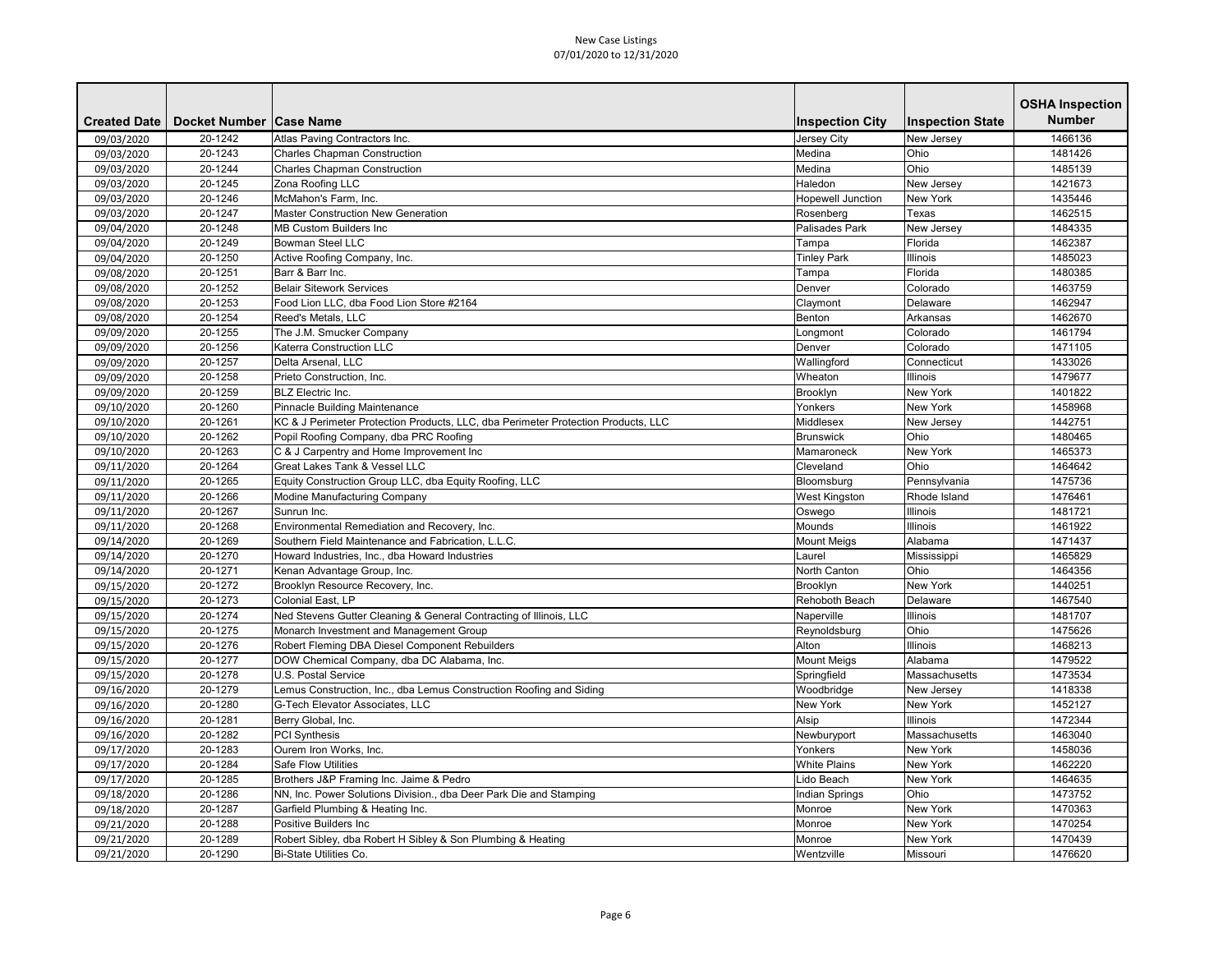|                     |                           |                                                                   |                         |                         | <b>OSHA Inspection</b> |
|---------------------|---------------------------|-------------------------------------------------------------------|-------------------------|-------------------------|------------------------|
| <b>Created Date</b> | Docket Number   Case Name |                                                                   | <b>Inspection City</b>  | <b>Inspection State</b> | <b>Number</b>          |
| 09/21/2020          | 20-1291                   | Tower International, dba Tower Automotive Operations USA I, LLC   | Bellevue                | Ohio                    | 1462503                |
| 09/21/2020          | 20-1292                   | Crossroads Roofing & Contracting, LLC, dba Crossroads Roofing LLC | <b>Saint Charles</b>    | Missouri                | 1485449                |
| 09/21/2020          | 20-1293                   | <b>Trumbull Corporation</b>                                       | Ewing                   | New Jersey              | 1465296                |
| 09/21/2020          | 20-1294                   | United Parcel Service, dba UPS                                    | <b>Commerce City</b>    | Colorado                | 1484705                |
| 09/21/2020          | 20-1295                   | <b>United Tube Corporation</b>                                    | Medina                  | Ohio                    | 1481423                |
| 09/21/2020          | 20-1296                   | Intech Construction, LLC.                                         | Philadelphia            | Pennsylvania            | 1468364                |
| 09/21/2020          | 20-1297                   | National Management Resources Corporation                         | <b>Elkins</b>           | West Virginia           | 1475834                |
| 09/21/2020          | 20-1298                   | <b>ACE Building Service Inc.</b>                                  | Rhinelander             | Wisconsin               | 1482929                |
| 09/21/2020          | 20-1299                   | <b>Frankes Wood Products LLC</b>                                  | Marysville              | Ohio                    | 1486524                |
| 09/21/2020          | 20-1300                   | Mid Construction, LLC.                                            | Kansas City             | Missouri                | 1476490                |
| 09/23/2020          | 20-1301                   | Angelo J Romano Roofing                                           | Chelsea                 | Massachusetts           | 1460728                |
| 09/23/2020          | 20-1302                   | JET Polymer Recycling, Inc.                                       | Fort Payne              | Alabama                 | 1461059                |
| 09/23/2020          | 20-1303                   | <b>Bestmark National LLC</b>                                      | <b>New York</b>         | <b>New York</b>         | 1424784                |
| 09/23/2020          | 20-1304                   | Variable Steel Unlimited, LLC.                                    | Atlanta                 | Georgia                 | 1403543                |
| 09/24/2020          | 20-1305                   | C.B. Carpentry Corp.                                              | Montauk                 | <b>New York</b>         | 1458214                |
| 09/24/2020          | 20-1306                   | Guiliano Environmental, LLC                                       | Tarrytown               | New York                | 1483466                |
| 09/24/2020          | 20-1307                   | <b>PASCO</b>                                                      | Philadelphia            | Pennsylvania            | 1466708                |
| 09/24/2020          | 20-1308                   | <b>PASCO</b>                                                      | Philadelphia            | Pennsylvania            | 1469456                |
| 09/25/2020          | 20-1309                   | Nemeckay's Roofing & Home Improvement Company                     | <b>Columbia Station</b> | Ohio                    | 1481497                |
| 09/25/2020          | 20-1310                   | <b>CentiMark Corporation</b>                                      | Tarrytown               | <b>New York</b>         | 1483426                |
| 09/28/2020          | 20-1311                   | Wolverine Wireless, Inc.                                          | Lumberton               | Mississippi             | 1462605                |
| 09/28/2020          | 20-1312                   | <b>Winter Contracting LLC</b>                                     | <b>Brookings</b>        | South Dakota            | 1474617                |
| 09/28/2020          | 20-1313                   | Kinney Contractors Inc.                                           | Alton                   | <b>Illinois</b>         | 1484795                |
| 09/28/2020          | 20-1314                   | Kinney Contractors, Inc.                                          | Raymond                 | Illinois                | 1487189                |
| 09/28/2020          | 20-1315                   | Adams Construction & Associates, Inc.                             | <b>Pike Road</b>        | Alabama                 | 1485025                |
| 09/28/2020          | 20-1316                   | Warren Paving, Inc.                                               | Hattiesburg             | Mississippi             | 1479293                |
| 09/29/2020          | 20-1317                   | Smithfield Packaged Meats Corporation                             | <b>Sioux Falls</b>      | South Dakota            | 1472736                |
| 09/29/2020          | 20-1318                   | HTRE2, LLC, dba SOHO Metal Recycling                              | League City             | Texas                   | 1476640                |
| 09/30/2020          | 20-1319                   | Home Handyman Service Inc.                                        | <b>Buffalo</b>          | New York                | 1467833                |
| 09/30/2020          | 20-1320                   | JBS Foods, Inc., dba Swift Beef Company                           | Greeley                 | Colorado                | 1475131                |
| 09/30/2020          | 20-1321                   | Mission Care of Illinois, LLC dba Abbott EMS of Illinois          | <b>Belleville</b>       | Illinois                | 1472412                |
| 09/30/2020          | 20-1322                   | Cartel Drilling, LLC                                              | Firestone               | Colorado                | 1469517                |
| 09/30/2020          | 20-1323                   | M & J Construction Inc                                            | New Rochelle            | <b>New York</b>         | 1462563                |
| 09/30/2020          | 20-1324                   | Polyair Corporation                                               | Carlstadt               | New Jersey              | 1368659                |
| 09/30/2020          | 20-1325                   | <b>NER Construction Management Corp.</b>                          | Allston                 | Massachusetts           | 1477175                |
| 10/01/2020          | 20-1326                   | Seminole Construction, LLC                                        | Bayville                | New Jersey              | 1472875                |
| 10/01/2020          | 20-1327                   | <b>Celanese Corporation</b>                                       | Airport                 | Texas                   | 1491311                |
| 10/01/2020          | 20-1328                   | <b>Union Power Stucco LLC</b>                                     | Keene                   | New Hampshire           | 1464059                |
| 10/01/2020          | 20-1329                   | <b>Global Construction &amp; Contracting</b>                      | Brooklyn                | <b>New York</b>         | 1468808                |
| 10/02/2020          | 20-1330                   | UETA of Texas, Inc.                                               | Laredo                  | Texas                   | 1470220                |
| 10/02/2020          | 20-1331                   | Darling Ingredients Inc., dba DarPro Solutions                    | Tampa                   | Florida                 | 1490744                |
| 10/02/2020          | 20-1332                   | Broward Pressure Cleaning and Patios Inc.                         | Weston                  | Florida                 | 1486475                |
| 10/05/2020          | 20-1333                   | Secure Roofing Inc.                                               | Brooklyn                | New York                | 1466233                |
| 10/05/2020          | 20-1334                   | Carpenters Technology, dba Latrobe Specialty Metals               | Latrobe                 | Pennsylvania            | 1485999                |
| 10/05/2020          | 20-1335                   | <b>Tyler Roofing Company</b>                                      | Lindale                 | Texas                   | 1487948                |
| 10/05/2020          | 20-1336                   | Welspun Tubular, LLC                                              | Little Rock             | Arkansas                | 1464992                |
| 10/06/2020          | 20-1337                   | Upstate Niagara Cooperative, Inc.                                 | <b>West Seneca</b>      | <b>New York</b>         | 1468613                |
| 10/06/2020          | 20-1338                   | Turner Industries Group, LLC                                      | Westlake                | Louisiana               | 1471109                |
| 10/06/2020          | 20-1339                   | MW Roofing, LLC                                                   | Middletown              | Delaware                | 1471640                |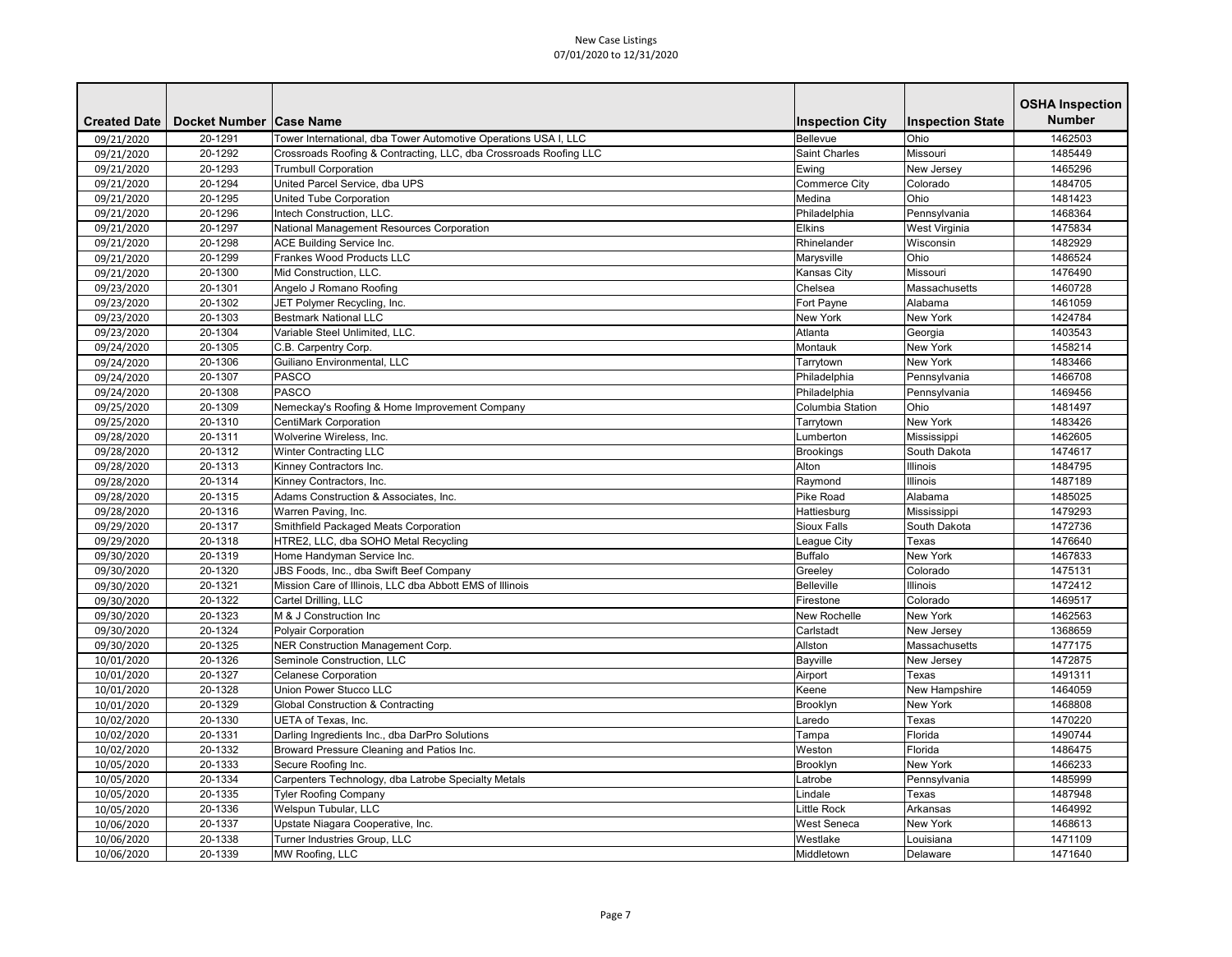|                     |                           |                                                                            |                          |                         | <b>OSHA Inspection</b> |
|---------------------|---------------------------|----------------------------------------------------------------------------|--------------------------|-------------------------|------------------------|
| <b>Created Date</b> | Docket Number   Case Name |                                                                            | <b>Inspection City</b>   | <b>Inspection State</b> | <b>Number</b>          |
| 10/06/2020          | 20-1340                   | Hackensack Meridian Health Residential Care Inc., The Harborage            | North Bergen             | New Jersey              | 1476465                |
| 10/06/2020          | 20-1341                   | Hinojosa Waterproofing, LLC                                                | Houston                  | Texas                   | 1471417                |
| 10/06/2020          | 20-1342                   | Dorsey Trailer LLC                                                         | Elba                     | Alabama                 | 1470773                |
| 10/06/2020          | 20-1343                   | Waste Connections of Colorado                                              | Denver                   | Colorado                | 1476034                |
| 10/07/2020          | 20-1344                   | Egan's Forestry Unlimited, LLC                                             | Westford                 | Massachusetts           | 1482772                |
| 10/07/2020          | 20-1345                   | Buckingham Manufacturing Co., Inc.                                         | Binghamton               | <b>New York</b>         | 1481461                |
| 10/08/2020          | 20-1346                   | International Concrete Products, Inc.                                      | Germantown               | Wisconsin               | 1469493                |
| 10/08/2020          | 20-1347                   | Frito Lay Inc.                                                             | Orlando                  | Florida                 | 1471366                |
| 10/09/2020          | 20-1348                   | Yonatan Villeda Perez                                                      | Arcade                   | <b>New York</b>         | 1480358                |
| 10/09/2020          | 20-1349                   | <b>JYL Construction Inc</b>                                                | Merrimac                 | Massachusetts           | 1418959                |
| 10/09/2020          | 20-1350                   | <b>Century Roofing</b>                                                     | Kansas City              | Missouri                | 1258740                |
| 10/09/2020          | 20-1351                   | <b>Century Roofing</b>                                                     | Lees Summit              | Missouri                | 1349510                |
| 10/09/2020          | 20-1352                   | BridgePoint Group, Inc.                                                    | <b>Mount Vernon</b>      | <b>New York</b>         | 1281685                |
| 10/13/2020          | 20-1353                   | Delaware City Refining Company, LLC                                        | Delaware City            | Delaware                | 1468775                |
| 10/13/2020          | 20-1354                   | Central Falls Landing, LLC                                                 | <b>Central Falls</b>     | Rhode Island            | 1469804                |
| 10/13/2020          | 20-1355                   | North Houston Pole Line, LP                                                | Baytown                  | Texas                   | 1471037                |
| 10/13/2020          | 20-1356                   | Dana Railcare, a Division of Dana Container, Inc.                          | Wilmington               | Delaware                | 1421123A               |
| 10/13/2020          | 20-1357                   | Rana Meal Solutions, LLC                                                   | <b>Bartlett</b>          | <b>Illinois</b>         | 1470814                |
| 10/13/2020          | 20-1358                   | Dan Ellis                                                                  | Fairfield                | Ohio                    | 1481228                |
| 10/13/2020          | 20-1359                   | Idaho Concrete and Excavation, LLC                                         | <b>Boise</b>             | Idaho                   | 1478521                |
| 10/14/2020          | 20-1360                   | Grandma Brown's Beans, Inc.                                                | Mexico                   | <b>New York</b>         | 1476782                |
| 10/14/2020          | 20-1361                   | <b>Back Brook Masonry LLC</b>                                              | <b>New Rochelle</b>      | <b>New York</b>         | 1488537                |
| 10/14/2020          | 20-1362                   | Amazon CMH4                                                                | West Jefferson           | Ohio                    | 1484775                |
| 10/15/2020          | 20-1363                   | ADMP, LLC                                                                  | Houston                  | Texas                   | 1450570                |
| 10/15/2020          | 20-1364                   | <b>Arthur Vincent Company</b>                                              | <b>New York</b>          | <b>New York</b>         | 1460974                |
| 10/15/2020          | 20-1365                   | Pablo Mora dba Pablo Mora                                                  | Chicago Heights          | Illinois                | 1477795                |
| 10/16/2020          | 20-1366                   | Hackensack Meridian Health, Inc., dba JFK/Johnson Rehabilitation Institute | Edison                   | New Jersey              | 1476526                |
| 10/16/2020          | 20-1367                   | Holland Roofing of Cincinnati Inc.                                         | Hamler                   | Ohio                    | 1475444                |
| 10/16/2020          | 20-1368                   | G.M. Drilling & Blasting, Inc.                                             | Salem                    | New Hampshire           | 1472398                |
| 10/16/2020          | 20-1369                   | KeHE Distributors, LLC, dba KeHE Distributors DC42                         | <b>Flower Mound</b>      | Texas                   | 1492547                |
| 10/19/2020          | 20-1370                   | Alfredo Varela                                                             | Kansas City              | Missouri                | 1421819                |
| 10/19/2020          | 20-1371                   | Shawnlee Construction, LLC                                                 | Revere                   | Massachusetts           | 1478988                |
| 10/19/2020          | 20-1372                   | Roofing Better Builds                                                      | Lakewood                 | Ohio                    | 1490175                |
| 10/19/2020          | 20-1373                   | Ahava Medical & Rehabilitation Center, LLC                                 | Brooklyn                 | <b>New York</b>         | 1472872                |
| 10/19/2020          | 20-1374                   | HMH Residential Care, INC, dba Meridian Subacute Rehabilitation            | <b>Wall Township</b>     | New Jersey              | 1486211                |
| 10/20/2020          | 20-1375                   | Juan Gutierrez                                                             | Waxahachie               | Texas                   | 1493269                |
| 10/20/2020          | 20-1376                   | Brooklyn Queens Nursing Home, Inc.                                         | Brooklyn                 | New York                | 1472977                |
| 10/20/2020          | 20-1377                   | RDJJ Services, Inc.                                                        | Bogue Chitto             | Mississippi             | 1465279                |
| 10/20/2020          | 20-1378                   | Midwest Sign Company                                                       | Warrensburg              | Missouri                | 1483549                |
| 10/20/2020          | 20-1379                   | Valley Energy Services, LLC, dba Valley Trucking Services                  | Canton                   | Ohio                    | 1488499                |
| 10/20/2020          | 20-1380                   | Alexandros Roofing                                                         | <b>Blue Springs</b>      | Missouri                | 1487888                |
| 10/20/2020          | 20-1381                   | 292 Applegarth Road Operations LLC, dba Cranbury Center                    | Monroe Township          | New Jersey              | 1487345                |
| 10/20/2020          | 20-1382                   | 1515 Lamberts Mill Road Operations, LLC, dba Westfield Center              | Westfield                | New Jersey              | 1472780                |
| 10/21/2020          | 20-1383                   | <b>U.S. Postal Service</b>                                                 | Wasilla                  | Alaska                  | 1483679                |
| 10/21/2020          | 20-1384                   | 2 Deer Park Drive Operations LLC, dba Park Place Center                    | <b>Monmouth Junction</b> | New Jersey              | 1472170                |
| 10/21/2020          | 20-1385                   | Juan Avalos, dba Avalos Construction                                       | Lebanon                  | Ohio                    | 1490184                |
| 10/21/2020          | 20-1386                   | West Oaks Nursing & Rehabilitation Center                                  | Austin                   | Texas                   | 1472866                |
| 10/22/2020          | 20-1387                   | JBS Green Bay, Inc.                                                        | <b>Green Bay</b>         | Wisconsin               | 1472927                |
| 10/22/2020          | 20-1388                   | M. Falanga Trucking, LLC.                                                  | <b>Spring Valley</b>     | New York                | 1472203                |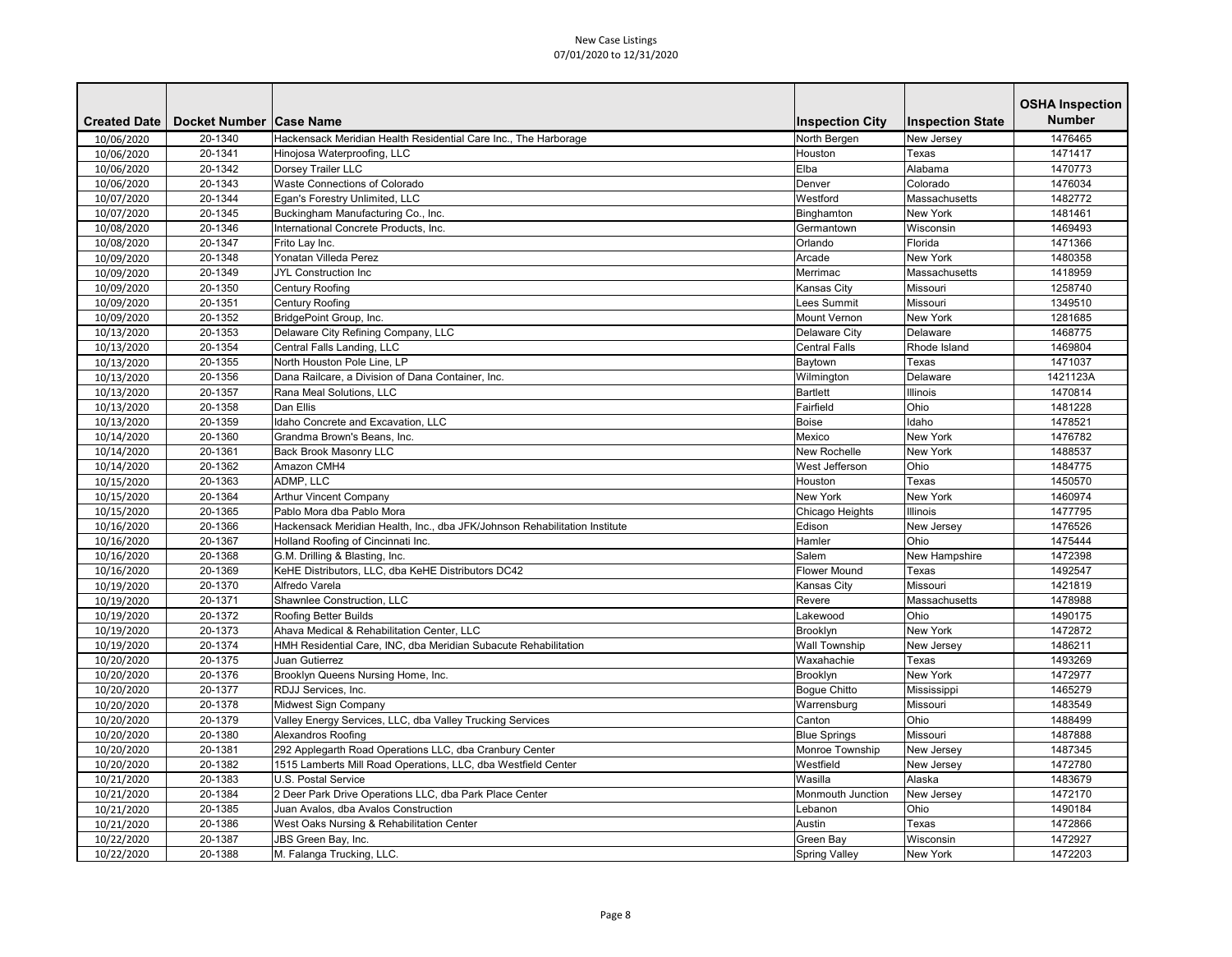|                     |                           |                                                                                   |                        |                         | <b>OSHA Inspection</b> |
|---------------------|---------------------------|-----------------------------------------------------------------------------------|------------------------|-------------------------|------------------------|
| <b>Created Date</b> | Docket Number   Case Name |                                                                                   | <b>Inspection City</b> | <b>Inspection State</b> | <b>Number</b>          |
| 10/22/2020          | 20-1389                   | Tioga Contracting, LLC.                                                           | Utica                  | <b>New York</b>         | 1462483                |
| 10/22/2020          | 20-1390                   | Maplehurst Farms, Inc.                                                            | Rochelle               | Illinois                | 1474322                |
| 10/22/2020          | 20-1391                   | PCI Construction, Inc.                                                            | Richardson             | Texas                   | 1472495                |
| 10/22/2020          | 20-1392                   | Jewish Home Lifecare, Home Assistance Personnel, Inc., dba The New Jewish Home    | New York               | <b>New York</b>         | 1472332                |
| 10/23/2020          | 20-1393                   | Image Time Inc.                                                                   | Perryopolis            | Pennsylvania            | 1484659                |
| 10/23/2020          | 20-1394                   | <b>Vivo Staffing LLC</b>                                                          | <b>Newark</b>          | New Jersey              | 1452289                |
| 10/23/2020          | 20-1395                   | R1 Engineering, Inc., dba Allterra Engineering & Testing, Inc.                    | Port Saint Lucie       | Florida                 | 1471083                |
| 10/23/2020          | 20-1396                   | <b>Vivo Builders LLC</b>                                                          | <b>Newark</b>          | New Jersey              | 1427318                |
| 10/23/2020          | 20-1397                   | Columbia Iron Works, Inc, dba Columbian Ornamental Iron Works, Inc                | Jersey City            | New Jersey              | 1430505                |
| 10/23/2020          | 20-1398                   | 2020 Route 23 North Operating Company d/b/a Atrium Post-Acute Care of Wayneview   | Wayne                  | New Jersey              | 1487624                |
| 10/23/2020          | 20-1399                   | Gutier, LLC                                                                       | Houston                | Texas                   | 1477788                |
| 10/23/2020          | 20-1400                   | Marcelo Contreras Villa                                                           | Lenexa                 | Kansas                  | 1479528                |
| 10/26/2020          | 20-1401                   | The LJI Management Corp.                                                          | <b>New Rochelle</b>    | <b>New York</b>         | 1462623                |
| 10/26/2020          | 20-1402                   | Luis Home                                                                         | <b>Nutley</b>          | New Jersey              | 1463017                |
| 10/26/2020          | 20-1403                   | St. Barnabas Hospital                                                             | <b>Bronx</b>           | <b>New York</b>         | 1473218                |
| 10/26/2020          | 20-1404                   | Alex's Home Improvement LLC                                                       | Morristown             | New Jersey              | 1462541                |
| 10/26/2020          | 20-1405                   | <b>Black Dog Construction</b>                                                     | South Orange           | New Jersey              | 1480836                |
| 10/26/2020          | 20-1406                   | St. Barnabas Hospital                                                             | <b>Bronx</b>           | <b>New York</b>         | 1472869                |
| 10/26/2020          | 20-1407                   | <b>Luigi Construction Corp</b>                                                    | Somerville             | Massachusetts           | 1435538                |
| 10/26/2020          | 20-1408                   | 84 Cold Hill Road Operations LLC, dba Holly Manor                                 | Mendham                | New Jersey              | 1473525                |
| 10/26/2020          | 20-1409                   | Arbor Management Services, LLC, dba Arbor Terrace at Cascade                      | Atlanta                | Georgia                 | 1478813                |
| 10/26/2020          | 20-1410                   | Northwell Health Orzac Center For Rehabilitation                                  | <b>Valley Stream</b>   | New York                | 1476726                |
| 10/26/2020          | 20-1411                   | K & J Builders LLC                                                                | Romeoville             | Illinois                | 1454558                |
| 10/26/2020          | 20-1412                   | JHCC, LLC                                                                         | <b>Overland Park</b>   | Kansas                  | 1480974                |
| 10/27/2020          | 20-1413                   | <b>CK Enterprises Inc</b>                                                         | Lone Jack              | Missouri                | 1453656                |
| 10/27/2020          | 20-1414                   | Tru Roofing Corp.                                                                 | <b>Coral Springs</b>   | Florida                 | 1460270                |
| 10/27/2020          | 20-1415                   | Gadistro Corp                                                                     | Washington             | District of Columbia    | 1448038                |
| 10/27/2020          | 20-1416                   | <b>Allied Partners</b>                                                            | Colorado Springs       | Colorado                | 1324526                |
| 10/27/2020          | 20-1417                   | <b>Elmer W Davis</b>                                                              | Rochester              | <b>New York</b>         | 1493404                |
| 10/28/2020          | 20-1418                   | Alpha Omega Construction                                                          | Lincoln                | Nebraska                | 1483647                |
| 10/28/2020          | 20-1419                   | Marion Regional Medical Center, Inc.                                              | Hamilton               | Alabama                 | 1472689                |
| 10/28/2020          | 20-1420                   | DBG Arkansas, LLC., dba DBG Conway                                                | Conway                 | Arkansas                | 1468649                |
| 10/28/2020          | 20-1421                   | Riceland Foods, Inc.                                                              | Jonesboro              | Arkansas                | 1471347                |
| 10/28/2020          | 20-1422                   | <b>Precision Steel Erectors</b>                                                   | Chandler               | Arizona                 | 1492494                |
| 10/28/2020          | 20-1423                   | Eriksen Construction Company Inc.                                                 | <b>Clay Center</b>     | Nebraska                | 1491304                |
| 10/28/2020          | 20-1424                   | Queens Boulevard Extended Care Facility Management LLC                            | Flushing               | <b>New York</b>         | 1479868                |
| 10/29/2020          | 20-1425                   | H.J. Eppel & Co.                                                                  | Gridley                | <b>Illinois</b>         | 1478135                |
| 10/29/2020          | 20-1426                   | Clearview Operating Co., LLC, dba The Grand Rehabilitation and Nursing, Queens    | Whitestone             | New York                | 1487378                |
| 10/29/2020          | 20-1427                   | Shaun Toledo, dba Toledo Contracting                                              | <b>Fall River</b>      | Massachusetts           | 1478698                |
| 10/30/2020          | 20-1428                   | Alliance Health of Braintree Inc.                                                 | <b>Braintree</b>       | Massachusetts           | 1473536                |
| 10/30/2020          | 20-1429                   | Alliance Health of Brockton, Inc., dba Alliance Health at West Acres              | Brockton               | Massachusetts           | 1474628                |
| 10/30/2020          | 20-1430                   | Ronyak Paving, Inc.                                                               | <b>Valley City</b>     | Ohio                    | 1477206                |
| 10/30/2020          | 20-1431                   | Presence Chicago Hospitals Network dba Amita Health Saint Joseph Hospital Chicago | Chicago                | <b>Illinois</b>         | 1472284                |
| 10/30/2020          | 20-1432                   | Cherokee Pride Construction, Inc.                                                 | <b>Broken Arrow</b>    | Oklahoma                | 1493069                |
| 10/30/2020          | 20-1433                   | Bortnick Dairy, LLC                                                               | Conneautville          | Pennsylvania            | 1491086                |
| 11/02/2020          | 20-1434                   | Bergey's Commercial Tire Centers                                                  | Phillipsburg           | New Jersey              | 1449888                |
| 11/02/2020          | 20-1435                   | <b>Reiss Masonry Construction, LLC</b>                                            | Philadelphia           | Pennsylvania            | 1467788                |
| 11/02/2020          | 20-1436                   | American Masonry LLC                                                              | Manchester             | New Hampshire           | 1415750                |
| 11/02/2020          | 20-1437                   | K.M. Davis Contracting Co, Inc                                                    | Marietta               | Georgia                 | 1478815                |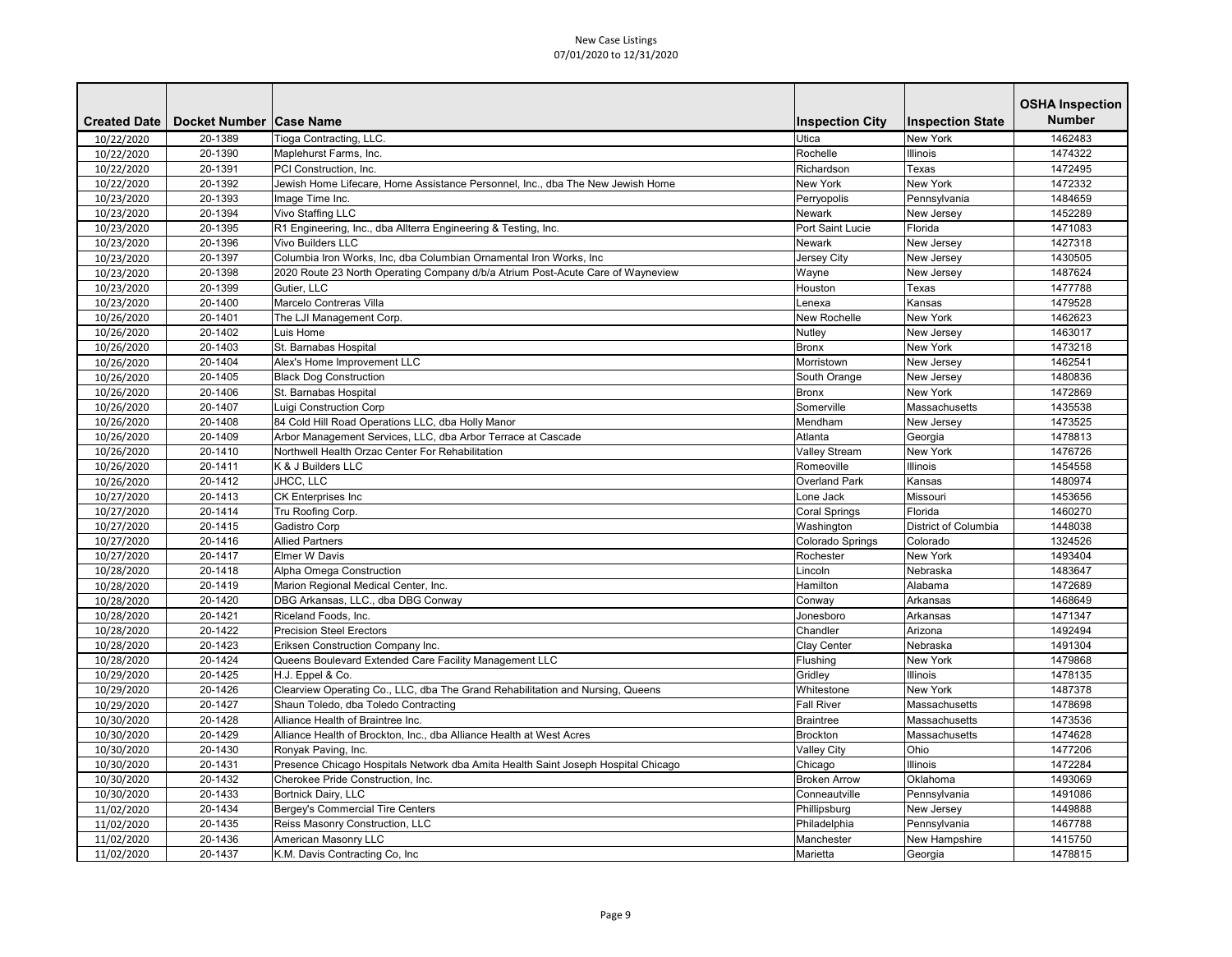|                     |                           |                                                                                                  |                                |                         | <b>OSHA Inspection</b> |
|---------------------|---------------------------|--------------------------------------------------------------------------------------------------|--------------------------------|-------------------------|------------------------|
| <b>Created Date</b> | Docket Number   Case Name |                                                                                                  | <b>Inspection City</b>         | <b>Inspection State</b> | <b>Number</b>          |
| 11/03/2020          | 20-1438                   | Richmond Medical Center, dba Richmond University Medical Center                                  | Staten Island                  | <b>New York</b>         | 1472429                |
| 11/03/2020          | 20-1439                   | Sara Construction LLC.                                                                           | <b>White Plains</b>            | <b>New York</b>         | 1461614                |
| 11/03/2020          | 20-1440                   | Mukenschnabl, Inc.                                                                               | <b>West Chicago</b>            | <b>Illinois</b>         | 1484270                |
| 11/03/2020          | 20-1441                   | Clearview Operating Co., LLC, dba The Grand Rehabilitation and Nursing, Queens                   | Whitestone                     | <b>New York</b>         | 1487383                |
| 11/03/2020          | 20-1442                   | Bortnick Dairy, LLC                                                                              | Conneautville                  | Pennsylvania            | 1491083                |
| 11/03/2020          | 20-1443                   | Natchaug Hospital, Inc.                                                                          | <b>Mansfield Center</b>        | Connecticut             | 1476019                |
| 11/03/2020          | 20-1444                   | 2305 Rancocas Road Operations LLC, dba Marcella Center                                           | Burlington                     | New Jersey              | 1476211                |
| 11/04/2020          | 20-1445                   | Valentin Hernandez, dba Magic Tech Roofing                                                       | Pataskala                      | Ohio                    | 1488164                |
| 11/04/2020          | 20-1446                   | Richmond Medical Center, dba Richmond University Medical Center                                  | Staten Island                  | <b>New York</b>         | 1477126                |
| 11/04/2020          | 20-1447                   | Care One at Birchwood, LLC, dba CareOne at the Highlands                                         | Edison                         | New Jersey              | 1481640                |
| 11/05/2020          | 20-1448                   | Prime Healthcare Services - St. Michael's LLC                                                    | <b>Newark</b>                  | New Jersey              | 1472330                |
| 11/05/2020          | 20-1449                   | Athena Orchard View LLC, dba Orchard View Manor Rehabilitation & Nursing Center                  | Riverside                      | Rhode Island            | 1475461                |
| 11/05/2020          | 20-1450                   | Robert Wood Johnson Barnabas Health, dba Community Medical Center                                | <b>Toms River</b>              | New Jersey              | 1475320                |
| 11/05/2020          | 20-1451                   | Lumber and Things, Inc                                                                           | Keyser                         | West Virginia           | 1466035                |
| 11/05/2020          | 20-1452                   | <b>Rivne Roofing</b>                                                                             | Barberton                      | Ohio                    | 1476604                |
| 11/05/2020          | 20-1453                   | Cubitac Cabinetry Inc.                                                                           | Ridgefield                     | New Jersey              | 1460895                |
| 11/05/2020          | 20-1454                   | <b>ADS Contracting</b>                                                                           | Johnstown                      | <b>New York</b>         | 1479229                |
| 11/05/2020          | 20-1455                   | Avista Healthcare, dba MIMA Healthcare                                                           | <b>Cherry Hill</b>             | New Jersey              | 1472865                |
| 11/05/2020          | 20-1456                   | <b>Boston Construction Co.</b>                                                                   | <b>Clarendon Hills</b>         | <b>Illinois</b>         | 1492929                |
| 11/06/2020          | 20-1457                   | Conagra Brands Inc.                                                                              | Marshall                       | Missouri                | 1472729                |
| 11/06/2020          | 20-1458                   | Rogosin Institute Inc., dba Rogosin Institute- Brooklyn East                                     | Brooklyn                       | <b>New York</b>         | 1475478                |
| 11/06/2020          | 20-1459                   | The Brooklyn Hospital Center                                                                     | Brooklyn                       | <b>New York</b>         | 1473810                |
| 11/06/2020          | 20-1460                   | Life Care Center of Nashoba Valley                                                               | Littleton                      | Massachusetts           | 1478339                |
| 11/06/2020          | 20-1461                   | RCH Roofing Corp.                                                                                | Framingham                     | Massachusetts           | 1472323                |
| 11/06/2020          | 20-1462                   | Hackensack Meridian Medical Group, Primary Care                                                  | <b>Red Bank</b>                | New Jersey              | 1475842                |
| 11/06/2020          | 20-1463                   | Land O'Frost, Inc.                                                                               | Lansing                        | <b>Illinois</b>         | 1481556                |
| 11/09/2020          | 20-1464                   | Montefiore Medical Center                                                                        | <b>Bronx</b>                   | <b>New York</b>         | 1475727                |
| 11/09/2020          | 20-1465                   | 2020 Route 23 North Operating Company dba Atrium Post-Acute Care of Wayneview                    | Wayne                          | New Jersey              | 1487631                |
| 11/09/2020          | 20-1466                   | Hudson Pointe Acquisition LLC, dba Hudson Pointe at Riverdale CTR for Nursing and Rehabilitation | <b>Bronx</b>                   | <b>New York</b>         | 1486893                |
| 11/09/2020          | 20-1467                   | Highland Care Center, Inc.                                                                       | Jamaica                        | <b>New York</b>         | 1472064                |
| 11/09/2020          | 20-1468                   | East Coast Framers, Inc.                                                                         | <b>Chestnut Ridge</b>          | New York                | 1325912                |
| 11/09/2020          | 20-1469                   | Tantum's Tree Removal LLC                                                                        | <b>Asbury Park</b>             | New Jersey              | 1474335                |
| 11/09/2020          | 20-1470                   | The Silvercrest Center for Nursing and Rehabilitation                                            | Briarwood                      | New York                | 1477406                |
| 11/10/2020          | 20-1471                   | John William Masonry BRS, LLC                                                                    | Boston                         | Massachusetts           | 1482471                |
| 11/10/2020          | 20-1472                   | Baypointe Rehab Center, LLC                                                                      | <b>Brockton</b>                | Massachusetts           | 1474378                |
| 11/10/2020          | 20-1473                   | Joaquin Garcia                                                                                   | Goddard                        | Kansas                  | 1495737                |
| 11/10/2020          | 20-1474                   | Universal Packaging Corporation                                                                  | Kirkwood                       | Missouri                | 1493579                |
| 11/10/2020          | 20-1475                   | Spectrum Brands- Bridgeton                                                                       | Bridgeton                      | Missouri                | 1493063                |
| 11/12/2020          | 20-1476                   | Care One at Livingston Assisted Living                                                           | Livingston                     | New Jersey              | 1479867                |
| 11/12/2020          | 20-1477                   | Lutheran Senior Services, dba Meramec Bluffs Care Center                                         | <b>Ballwin</b>                 | Missouri                | 1472507                |
| 11/12/2020          | 20-1478                   | Acker-Stone                                                                                      | Chandler                       | Arizona                 | 1477166                |
| 11/12/2020          | 20-1479                   | Sapphire HC LLC, dba Briarcliff Manor Center for Rehabilitation and Nursing                      | <b>Briarcliff Manor</b>        | <b>New York</b>         | 1487944                |
| 11/12/2020          | 20-1480                   | East Coast Framers, Inc.                                                                         | <b>Chestnut Ridge</b>          | New York                | 1323713                |
| 11/12/2020          | 20-1481                   | Natural Pack Inc, dba SuperMoss                                                                  | Thomaston                      | Georgia                 | 1467868                |
| 11/12/2020          | 20-1482                   | Care One at Livingston Assisted Living                                                           | Livingston                     | New Jersey              | 1489564                |
| 11/12/2020          | 20-1483                   | Star Plastics, Inc                                                                               | Ravenswood                     | West Virginia           | 1492925                |
| 11/12/2020          | 20-1484                   | RD Group Builders Inc.                                                                           | Hampton                        | New Hampshire           | 1478336                |
| 11/12/2020          | 20-1485                   | Egg Harbor Care Center, LLC.                                                                     | Egg Harbor Township New Jersey |                         | 1489006                |
| 11/12/2020          | 20-1486                   | Swift Beef Company, dba JBS                                                                      | Cactus                         | Texas                   | 1476485                |
|                     |                           |                                                                                                  |                                |                         |                        |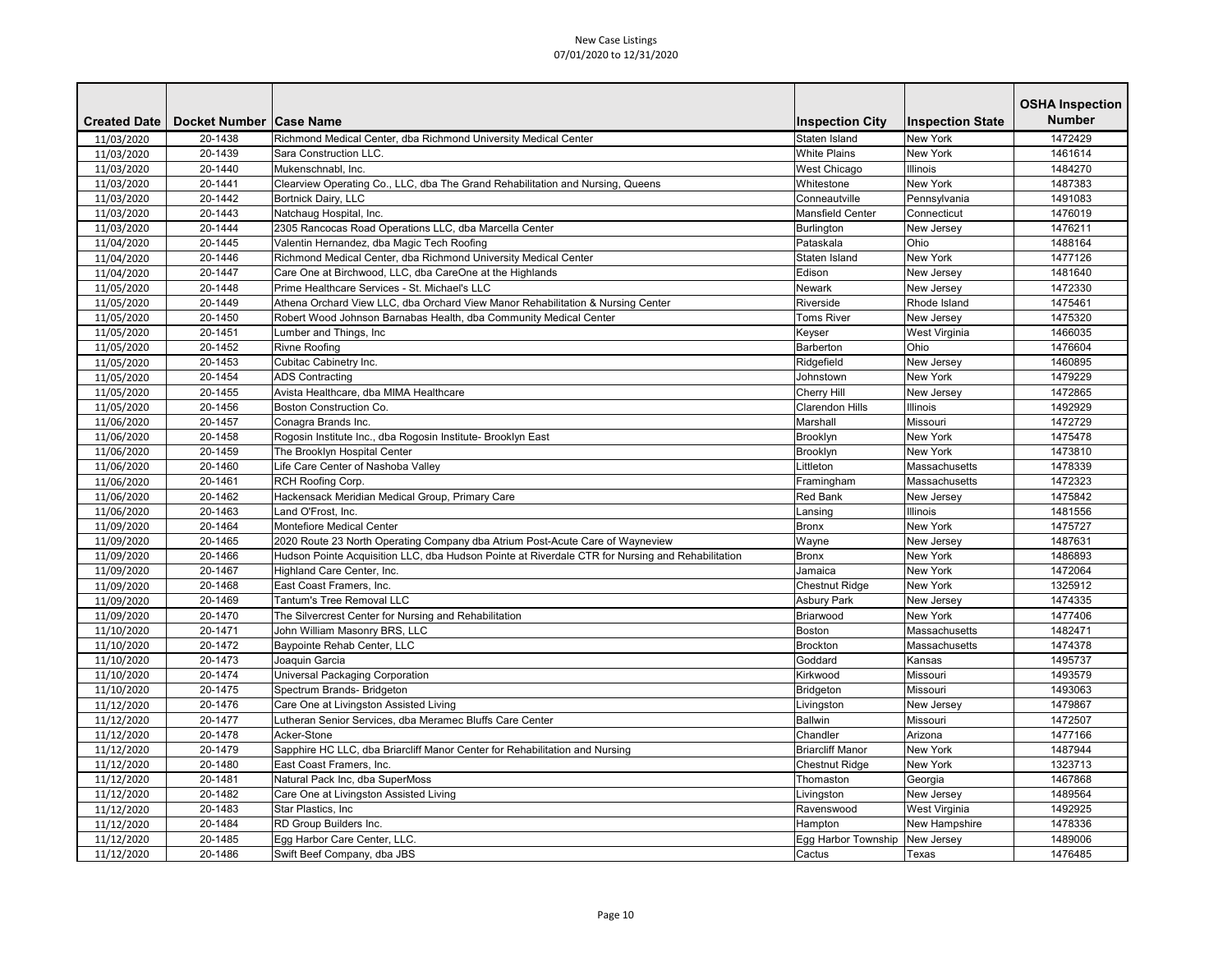|                     |                           |                                                                                                     |                        |                         | <b>OSHA Inspection</b> |
|---------------------|---------------------------|-----------------------------------------------------------------------------------------------------|------------------------|-------------------------|------------------------|
| <b>Created Date</b> | Docket Number   Case Name |                                                                                                     | <b>Inspection City</b> | <b>Inspection State</b> | <b>Number</b>          |
| 11/13/2020          | 20-1487                   | Prime Healthcare Services- St. Mary's Passaic, LLC, dba St. Mary's General Hospital                 | Passaic                | New Jersey              | 1491182                |
| 11/13/2020          | 20-1488                   | Alden-Valley Ridge Rehabilitation and Health Care Center, Inc.                                      | Bloomingdale           | <b>Illinois</b>         | 1488820                |
| 11/13/2020          | 20-1489                   | Koch Foods of Cincinnati, LLC                                                                       | Fairfield              | Ohio                    | 1475567                |
| 11/13/2020          | 20-1490                   | Sundt Construction, Inc.                                                                            | Chandler               | Arizona                 | 1492480                |
| 11/13/2020          | 20-1491                   | <b>FieldCore Service Solutions, LLC</b>                                                             | Lamar                  | Colorado                | 1477738                |
| 11/13/2020          | 20-1492                   | FieldCore Service Solutions, LLC                                                                    | Lamar                  | Colorado                | 1475096                |
| 11/13/2020          | 20-1493                   | Bergelectric Corp                                                                                   | Chandler               | Arizona                 | 1492500                |
| 11/13/2020          | 20-1494                   | Alden Terrace of McHenry Rehabilitation and Health Care Center, Inc.                                | McHenry                | Illinois                | 1476177                |
| 11/13/2020          | 20-1495                   | Acker-Stone                                                                                         | Chandler               | Arizona                 | 1477371                |
| 11/13/2020          | 20-1496                   | ManorCare Health Services, dba HCR Healthcare, LLC.                                                 | <b>West Deptford</b>   | New Jersey              | 1475471                |
| 11/13/2020          | 20-1497                   | FBI Buildings, Inc.                                                                                 | Greenwich              | Ohio                    | 1490200                |
| 11/16/2020          | 20-1498                   | Christian Health Care Center                                                                        | Wyckoff                | New Jersey              | 1473817                |
| 11/16/2020          | 20-1499                   | Phoenix Fabricators & Erectors, LLC.                                                                | Malvern                | Arkansas                | 1472622                |
| 11/16/2020          | 20-1500                   | Friona Cattle Feeders North, dba Friona Industries                                                  | Satanta                | Kansas                  | 1489161                |
| 11/16/2020          | 20-1501                   | Friona Cattle Feeders North, dba Friona Industries                                                  | Satanta                | Kansas                  | 1489222                |
| 11/16/2020          | 20-1502                   | IEA Constructors, LLC                                                                               | Scurry                 | Texas                   | 1493300                |
| 11/16/2020          | 20-1503                   | Hackensack Meridian Health Hospitals Corporation, dba Hackensack University Medical Center          | Hackensack             | New Jersey              | 1472186                |
| 11/17/2020          | 20-1504                   | Mahoney Design & Build                                                                              | Liverpool              | <b>New York</b>         | 1496450                |
| 11/17/2020          | 20-1505                   | Complete Care at Hamilton LLC                                                                       | Passaic                | New Jersey              | 1486510                |
| 11/17/2020          | 20-1506                   | Brickfield Builders, Inc.                                                                           | New Caney              | Texas                   | 1490480                |
| 11/17/2020          | 20-1507                   | Quality Sausage Company LLC                                                                         | Dallas                 | Texas                   | 1474954                |
| 11/17/2020          | 20-1508                   | Quality Sausage Company LLC                                                                         | Dallas                 | Texas                   | 1473273                |
| 11/17/2020          | 20-1509                   | Quality Sausage Company LLC                                                                         | Dallas                 | Texas                   | 1475435                |
| 11/17/2020          | 20-1510                   | Hensel Phelps Construction Co                                                                       | Westminster            | Colorado                | 1487369                |
| 11/18/2020          | 20-1511                   | Fogarty Bros. Inc., dba Safeway Van Lines                                                           | <b>Butler</b>          | New Jersey              | 1469301                |
| 11/18/2020          | 20-1512                   | Essex Residential Care, LLC, dba Hackensack Meridian Health West Caldwell Care Center               | <b>West Caldwell</b>   | New Jersey              | 1472725                |
| 11/18/2020          | 20-1513                   | Hackensack Meridian Health System, dba PALISADES MEDICAL CENTER, INC.                               | North Bergen           | New Jersey              | 1473005                |
| 11/18/2020          | 20-1514                   | Hackensack Meridian Health System, dba PALISADES MEDICAL CENTER, INC.                               | North Bergen           | New Jersey              | 1477909                |
| 11/18/2020          | 20-1515                   | Hackensack Meridian Health System, dba PALISADES MEDICAL CENTER, INC.                               | North Bergen           | New Jersey              | 1483597                |
| 11/18/2020          | 20-1516                   | Buczkowski Builders, LLC                                                                            | Amsterdam              | New York                | 1433549                |
| 11/18/2020          | 20-1517                   | Lorenzo Construction Corp.                                                                          | Bayonne                | New Jersey              | 1481437                |
| 11/18/2020          | 20-1518                   | <b>KWS LLC</b>                                                                                      | Newton                 | New Jersey              | 1466188                |
| 11/18/2020          | 20-1519                   | Prospect EOGH Inc. dba East Orange General Hospital                                                 | East Orange            | New Jersey              | 1472405                |
| 11/19/2020          | 20-1520                   | New Jersey Addiction Treatment Center LLC dba Sunrise House                                         | Lafayette              | New Jersey              | 1473911                |
| 11/19/2020          | 20-1521                   | Titan Reinforcing, LLC                                                                              | Janesville             | Wisconsin               | 1490905                |
| 11/19/2020          | 20-1522                   | Sinai Center for Rehabilitation and Healthcare LLC, dba Sinai Post-Acute Nursing & Rehab Center     | Newark                 | New Jersey              | 1474225                |
| 11/19/2020          | 20-1523                   | Green Knoll Care, LLC, dba Complete Care at Green Knoll                                             | Bridgewater            | New Jersey              | 1486874                |
| 11/19/2020          | 20-1524                   | Larochelle Construction, Inc.                                                                       | Holyoke                | Massachusetts           | 1490160                |
| 11/19/2020          | 20-1525                   | Tri State Ironwork                                                                                  | Passaic                | New Jersey              | 1459398                |
| 11/19/2020          | 20-1526                   | Amado Tellez                                                                                        | <b>Cypress</b>         | Texas                   | 1493459                |
| 11/19/2020          | 20-1527                   | C&H Construction Services, L.L.C.                                                                   | Prichard               | Alabama                 | 1480692                |
| 11/19/2020          | 20-1528                   | Unilever, dba Unilever Manufacturing                                                                | Independence           | Missouri                | 1472257                |
| 11/19/2020          | 20-1529                   | Gilani Medical Services PC                                                                          | Brooklyn               | New York                | 1476331                |
| 11/19/2020          | 20-1530                   | Virtua- West Jersey Health System, Inc., dba Virtua Memorial Hospital of Burlington County, Inc.    | Mount Holly            | New Jersey              | 1472976                |
| 11/19/2020          | 20-1531                   | Bus Maintenance Corp, dba Logan Bus                                                                 | Brooklyn               | <b>New York</b>         | 1473255                |
| 11/19/2020          | 20-1532                   | Lakewood Resource and Referral Center, Inc, dba Center Health for Education, Medicine and Dentistry | Lakewood               | New Jersey              | 1474345                |
| 11/20/2020          | 20-1533                   | Image Time Inc.                                                                                     | Perryopolis            | Pennsylvania            | 1484766                |
| 11/20/2020          | 20-1534                   | Janusz Polak dba Pants Masonry Inc.                                                                 | Chicago                | <b>Illinois</b>         | 1482783                |
| 11/20/2020          | 20-1535                   | SalusCare, Inc.                                                                                     | <b>Fort Meyers</b>     | Florida                 | 1474622                |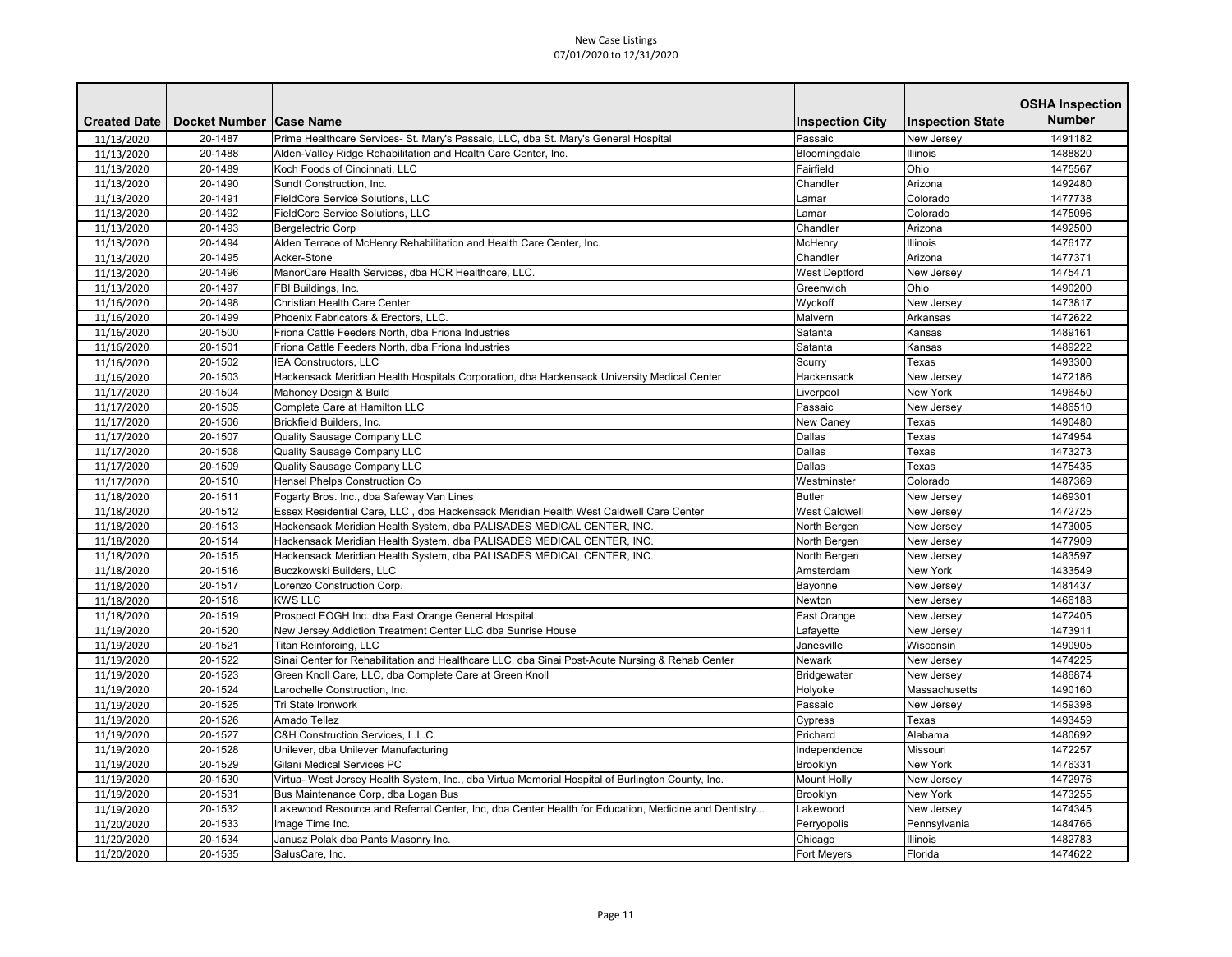| <b>Number</b><br><b>Created Date</b><br>Docket Number   Case Name<br><b>Inspection City</b><br><b>Inspection State</b><br>1487954<br>20-1536<br>Attleboro Medical Investors LLC, dba Life Care Center of Attleboro<br>Attleboro<br>Massachusetts<br>11/20/2020<br>20-1537<br>Westminster<br>Colorado<br>1487303<br>11/20/2020<br>Total Welding, Inc.<br>11/20/2020<br>20-1538<br>3 Z Masonry, Inc.<br>Wallkill<br><b>New York</b><br>1453627<br>11/20/2020<br>20-1539<br>3 Z Masonry, Inc.<br><b>New York</b><br>1465727<br>Middletown<br>Birdsboro<br>20-1540<br>11/20/2020<br>Total Recycle, Inc<br>Pennsylvania<br>1486519<br>20-1541<br>C & C Construction, Inc.<br>1476017<br>Hazel<br>South Dakota<br>11/23/2020<br>Canton<br>Ohio<br>20-1542<br>Superior Dairy, Inc.<br>1490753<br>11/23/2020<br>Grand Manor Nursing & Rehabilitation Center, L.L.C.<br>Saint Louis<br>20-1543<br>Missouri<br>1474377<br>11/23/2020<br>20-1544<br><b>Falleta Masonry LLC</b><br>Fords<br>1455907<br>11/23/2020<br>New Jersey<br>11/23/2020<br>20-1545<br>Allen Roofing<br><b>Saint Charles</b><br>Missouri<br>1485586<br>Allen Roofing<br>11/23/2020<br>20-1546<br><b>Saint Charles</b><br>1485730<br>Missouri<br>11/23/2020<br>20-1547<br>Lee Allen Contracting, Inc.<br>Wentzville<br>Missouri<br>1485757<br>Wintonbury Care Center, LLC, dba Touchpoints at Bloomfield<br>11/23/2020<br>20-1548<br>Bloomfield<br>1472908<br>Connecticut<br>1476011<br>20-1549<br>SecureCare Options, LLC, dba 60 West<br>Rocky Hill<br>Connecticut<br>11/24/2020<br>20-1550<br>Serafin Rivera<br><b>Sioux Falls</b><br>South Dakota<br>1473395<br>11/24/2020<br>20-1551<br>Trinity Hill Care Center, LLC<br>Hartford<br>Connecticut<br>1474368<br>11/24/2020<br>Connecticut<br>11/24/2020<br>20-1552<br>Chelsea Place Care Center, LLC<br>Hartford<br>1474336<br>Ohio<br>11/24/2020<br>20-1553<br>Tempus Builders Inc.<br>Greenwich<br>1475975<br>20-1554<br>1487057<br>11/24/2020<br>Tadlock Roofing, Inc.<br>Jacksonville<br>Florida<br>Kleen Environmental, LLC<br>Sour Lake<br>11/24/2020<br>20-1555<br>Texas<br>1482885<br>20-1556<br>Chicago<br>Illinois<br>11/24/2020<br><b>Concerto Renal Services LLC</b><br>1473120<br>20-1557<br>Valley Hospital Inc.<br>Ridgewood<br>New Jersey<br>1472607<br>11/24/2020<br>AAA Roofing and Construction, LLC<br><b>Fort Collins</b><br>Colorado<br>20-1558<br>1486796<br>11/24/2020<br>20-1559<br>Navejas Electric LLC.<br>1474028<br>11/25/2020<br>Austin<br>Texas<br>11/25/2020<br>20-1560<br>LJA Surveying, Inc.<br>Dickinson<br>Texas<br>1480179<br>11/25/2020<br>20-1561<br>Valley Physician Services Inc., dba Valley Medical Group<br>Waldwick<br>1472609<br>New Jersey<br>20-1562<br>Long Island Jewish-Forest Hills Hospital<br><b>Forest Hills</b><br>New York<br>1474759<br>11/27/2020<br>735 Putnam Pike Operations LLC, dba Greenville Center<br>11/27/2020<br>20-1563<br>Greenville<br>Rhode Island<br>1477127<br>20-1564<br>New York<br>Cold Spring Hill Acquisition LLC, dba Cold Spring Hills Center for Nursing and Rehab<br>Woodbury<br>1487532<br>11/27/2020<br>11/27/2020<br>20-1565<br>Texas Underground Utilities, Inc.<br>Houston<br>Texas<br>1496152<br>Damasceno Landscaping & Construction LLC<br>Connecticut<br>1472978<br>20-1566<br>Norwalk<br>11/27/2020<br>ManorCare Health Services, dba HCR Healthcare, LLC.<br>20-1567<br>1475560<br>11/27/2020<br><b>West Deptford</b><br>New Jersey<br><b>New York</b><br>11/30/2020<br>20-1568<br>Amsterdam Nursing Home Corporation<br><b>New York</b><br>1475704<br>11/30/2020<br>Rodanthe<br>North Carolina<br>20-1569<br>Flatiron Constructors, Inc.<br>1490033<br>11/30/2020<br>20-1570<br>Hillside Rehabilitation Hospital<br>Warren<br>Ohio<br>1474193<br>20-1571<br>Virtua- West Jersey Health System, Inc., dba Virtua Voorhees Hospital<br>Voorhees<br>New Jersey<br>1473925<br>11/30/2020<br>Eagle Natrium LLC<br>20-1572<br>Proctor<br>West Virginia<br>1483733<br>11/30/2020<br>Steward Holy Family Hospital, Inc., dba Holy Family Hospital<br>11/30/2020<br>20-1573<br>Haverhill<br>Massachusetts<br>1475984<br>Hackensack Meridian Jersey Shore University Medical Center<br>20-1574<br>New Jersey<br>1473469<br>11/30/2020<br>Neptune<br>11/30/2020<br>20-1575<br>Universal Construction, Inc.<br>Massachusetts<br>1316829<br>Framingham<br>20-1576<br><b>ADUSA Distribution, LLC</b><br>12/01/2020<br>Winthrop<br>Maine<br>1489776<br>Best Value Kosher Food, Inc.<br>New York<br>12/01/2020<br>20-1577<br><b>Kew Gardens</b><br>1475901<br>20-1578<br>Quality Sausage Company LLC<br>Dallas<br>12/01/2020<br>Texas<br>1480502<br>Northstar Energy Services, Inc. /NC Northstar Energy Services, Inc.<br>Cherokee<br>20-1579<br>1498273<br>12/01/2020<br>Texas<br>20-1580<br>Jimmy A Dunn Excavating Company, Inc.<br>1473335<br>Sissonville<br>West Virginia<br>12/01/2020<br>Ohio<br>20-1581<br>Menard, Inc<br><b>Tipp City</b><br>1484558<br>12/02/2020<br>Marlboro Hills MA SNF LLC<br>Massachusetts<br>12/02/2020<br>20-1582<br>1474928<br>Marlborough<br>12/02/2020<br>20-1583<br>Kan-Do Construction<br>Middleton<br>Wisconsin<br>1485887<br>12/02/2020<br>20-1584<br>St. Mary's Center for Rehabilitation & Healthcare<br><b>Cherry Hill</b><br>New Jersey<br>1486247 |  |  | <b>OSHA Inspection</b> |
|----------------------------------------------------------------------------------------------------------------------------------------------------------------------------------------------------------------------------------------------------------------------------------------------------------------------------------------------------------------------------------------------------------------------------------------------------------------------------------------------------------------------------------------------------------------------------------------------------------------------------------------------------------------------------------------------------------------------------------------------------------------------------------------------------------------------------------------------------------------------------------------------------------------------------------------------------------------------------------------------------------------------------------------------------------------------------------------------------------------------------------------------------------------------------------------------------------------------------------------------------------------------------------------------------------------------------------------------------------------------------------------------------------------------------------------------------------------------------------------------------------------------------------------------------------------------------------------------------------------------------------------------------------------------------------------------------------------------------------------------------------------------------------------------------------------------------------------------------------------------------------------------------------------------------------------------------------------------------------------------------------------------------------------------------------------------------------------------------------------------------------------------------------------------------------------------------------------------------------------------------------------------------------------------------------------------------------------------------------------------------------------------------------------------------------------------------------------------------------------------------------------------------------------------------------------------------------------------------------------------------------------------------------------------------------------------------------------------------------------------------------------------------------------------------------------------------------------------------------------------------------------------------------------------------------------------------------------------------------------------------------------------------------------------------------------------------------------------------------------------------------------------------------------------------------------------------------------------------------------------------------------------------------------------------------------------------------------------------------------------------------------------------------------------------------------------------------------------------------------------------------------------------------------------------------------------------------------------------------------------------------------------------------------------------------------------------------------------------------------------------------------------------------------------------------------------------------------------------------------------------------------------------------------------------------------------------------------------------------------------------------------------------------------------------------------------------------------------------------------------------------------------------------------------------------------------------------------------------------------------------------------------------------------------------------------------------------------------------------------------------------------------------------------------------------------------------------------------------------------------------------------------------------------------------------------------------------------------------------------------------------------------------------------------------------------------------------------------------------------------------------------------------------------------------------------------------------------------------------------------------------------------------------------------------------------------------------------------------------------------------------------------------------------------------------------------------------------------------------------------------------------------------------------------------------------------------------------------------------------------------------------------------------------------|--|--|------------------------|
|                                                                                                                                                                                                                                                                                                                                                                                                                                                                                                                                                                                                                                                                                                                                                                                                                                                                                                                                                                                                                                                                                                                                                                                                                                                                                                                                                                                                                                                                                                                                                                                                                                                                                                                                                                                                                                                                                                                                                                                                                                                                                                                                                                                                                                                                                                                                                                                                                                                                                                                                                                                                                                                                                                                                                                                                                                                                                                                                                                                                                                                                                                                                                                                                                                                                                                                                                                                                                                                                                                                                                                                                                                                                                                                                                                                                                                                                                                                                                                                                                                                                                                                                                                                                                                                                                                                                                                                                                                                                                                                                                                                                                                                                                                                                                                                                                                                                                                                                                                                                                                                                                                                                                                                                                                                                                              |  |  |                        |
|                                                                                                                                                                                                                                                                                                                                                                                                                                                                                                                                                                                                                                                                                                                                                                                                                                                                                                                                                                                                                                                                                                                                                                                                                                                                                                                                                                                                                                                                                                                                                                                                                                                                                                                                                                                                                                                                                                                                                                                                                                                                                                                                                                                                                                                                                                                                                                                                                                                                                                                                                                                                                                                                                                                                                                                                                                                                                                                                                                                                                                                                                                                                                                                                                                                                                                                                                                                                                                                                                                                                                                                                                                                                                                                                                                                                                                                                                                                                                                                                                                                                                                                                                                                                                                                                                                                                                                                                                                                                                                                                                                                                                                                                                                                                                                                                                                                                                                                                                                                                                                                                                                                                                                                                                                                                                              |  |  |                        |
|                                                                                                                                                                                                                                                                                                                                                                                                                                                                                                                                                                                                                                                                                                                                                                                                                                                                                                                                                                                                                                                                                                                                                                                                                                                                                                                                                                                                                                                                                                                                                                                                                                                                                                                                                                                                                                                                                                                                                                                                                                                                                                                                                                                                                                                                                                                                                                                                                                                                                                                                                                                                                                                                                                                                                                                                                                                                                                                                                                                                                                                                                                                                                                                                                                                                                                                                                                                                                                                                                                                                                                                                                                                                                                                                                                                                                                                                                                                                                                                                                                                                                                                                                                                                                                                                                                                                                                                                                                                                                                                                                                                                                                                                                                                                                                                                                                                                                                                                                                                                                                                                                                                                                                                                                                                                                              |  |  |                        |
|                                                                                                                                                                                                                                                                                                                                                                                                                                                                                                                                                                                                                                                                                                                                                                                                                                                                                                                                                                                                                                                                                                                                                                                                                                                                                                                                                                                                                                                                                                                                                                                                                                                                                                                                                                                                                                                                                                                                                                                                                                                                                                                                                                                                                                                                                                                                                                                                                                                                                                                                                                                                                                                                                                                                                                                                                                                                                                                                                                                                                                                                                                                                                                                                                                                                                                                                                                                                                                                                                                                                                                                                                                                                                                                                                                                                                                                                                                                                                                                                                                                                                                                                                                                                                                                                                                                                                                                                                                                                                                                                                                                                                                                                                                                                                                                                                                                                                                                                                                                                                                                                                                                                                                                                                                                                                              |  |  |                        |
|                                                                                                                                                                                                                                                                                                                                                                                                                                                                                                                                                                                                                                                                                                                                                                                                                                                                                                                                                                                                                                                                                                                                                                                                                                                                                                                                                                                                                                                                                                                                                                                                                                                                                                                                                                                                                                                                                                                                                                                                                                                                                                                                                                                                                                                                                                                                                                                                                                                                                                                                                                                                                                                                                                                                                                                                                                                                                                                                                                                                                                                                                                                                                                                                                                                                                                                                                                                                                                                                                                                                                                                                                                                                                                                                                                                                                                                                                                                                                                                                                                                                                                                                                                                                                                                                                                                                                                                                                                                                                                                                                                                                                                                                                                                                                                                                                                                                                                                                                                                                                                                                                                                                                                                                                                                                                              |  |  |                        |
|                                                                                                                                                                                                                                                                                                                                                                                                                                                                                                                                                                                                                                                                                                                                                                                                                                                                                                                                                                                                                                                                                                                                                                                                                                                                                                                                                                                                                                                                                                                                                                                                                                                                                                                                                                                                                                                                                                                                                                                                                                                                                                                                                                                                                                                                                                                                                                                                                                                                                                                                                                                                                                                                                                                                                                                                                                                                                                                                                                                                                                                                                                                                                                                                                                                                                                                                                                                                                                                                                                                                                                                                                                                                                                                                                                                                                                                                                                                                                                                                                                                                                                                                                                                                                                                                                                                                                                                                                                                                                                                                                                                                                                                                                                                                                                                                                                                                                                                                                                                                                                                                                                                                                                                                                                                                                              |  |  |                        |
|                                                                                                                                                                                                                                                                                                                                                                                                                                                                                                                                                                                                                                                                                                                                                                                                                                                                                                                                                                                                                                                                                                                                                                                                                                                                                                                                                                                                                                                                                                                                                                                                                                                                                                                                                                                                                                                                                                                                                                                                                                                                                                                                                                                                                                                                                                                                                                                                                                                                                                                                                                                                                                                                                                                                                                                                                                                                                                                                                                                                                                                                                                                                                                                                                                                                                                                                                                                                                                                                                                                                                                                                                                                                                                                                                                                                                                                                                                                                                                                                                                                                                                                                                                                                                                                                                                                                                                                                                                                                                                                                                                                                                                                                                                                                                                                                                                                                                                                                                                                                                                                                                                                                                                                                                                                                                              |  |  |                        |
|                                                                                                                                                                                                                                                                                                                                                                                                                                                                                                                                                                                                                                                                                                                                                                                                                                                                                                                                                                                                                                                                                                                                                                                                                                                                                                                                                                                                                                                                                                                                                                                                                                                                                                                                                                                                                                                                                                                                                                                                                                                                                                                                                                                                                                                                                                                                                                                                                                                                                                                                                                                                                                                                                                                                                                                                                                                                                                                                                                                                                                                                                                                                                                                                                                                                                                                                                                                                                                                                                                                                                                                                                                                                                                                                                                                                                                                                                                                                                                                                                                                                                                                                                                                                                                                                                                                                                                                                                                                                                                                                                                                                                                                                                                                                                                                                                                                                                                                                                                                                                                                                                                                                                                                                                                                                                              |  |  |                        |
|                                                                                                                                                                                                                                                                                                                                                                                                                                                                                                                                                                                                                                                                                                                                                                                                                                                                                                                                                                                                                                                                                                                                                                                                                                                                                                                                                                                                                                                                                                                                                                                                                                                                                                                                                                                                                                                                                                                                                                                                                                                                                                                                                                                                                                                                                                                                                                                                                                                                                                                                                                                                                                                                                                                                                                                                                                                                                                                                                                                                                                                                                                                                                                                                                                                                                                                                                                                                                                                                                                                                                                                                                                                                                                                                                                                                                                                                                                                                                                                                                                                                                                                                                                                                                                                                                                                                                                                                                                                                                                                                                                                                                                                                                                                                                                                                                                                                                                                                                                                                                                                                                                                                                                                                                                                                                              |  |  |                        |
|                                                                                                                                                                                                                                                                                                                                                                                                                                                                                                                                                                                                                                                                                                                                                                                                                                                                                                                                                                                                                                                                                                                                                                                                                                                                                                                                                                                                                                                                                                                                                                                                                                                                                                                                                                                                                                                                                                                                                                                                                                                                                                                                                                                                                                                                                                                                                                                                                                                                                                                                                                                                                                                                                                                                                                                                                                                                                                                                                                                                                                                                                                                                                                                                                                                                                                                                                                                                                                                                                                                                                                                                                                                                                                                                                                                                                                                                                                                                                                                                                                                                                                                                                                                                                                                                                                                                                                                                                                                                                                                                                                                                                                                                                                                                                                                                                                                                                                                                                                                                                                                                                                                                                                                                                                                                                              |  |  |                        |
|                                                                                                                                                                                                                                                                                                                                                                                                                                                                                                                                                                                                                                                                                                                                                                                                                                                                                                                                                                                                                                                                                                                                                                                                                                                                                                                                                                                                                                                                                                                                                                                                                                                                                                                                                                                                                                                                                                                                                                                                                                                                                                                                                                                                                                                                                                                                                                                                                                                                                                                                                                                                                                                                                                                                                                                                                                                                                                                                                                                                                                                                                                                                                                                                                                                                                                                                                                                                                                                                                                                                                                                                                                                                                                                                                                                                                                                                                                                                                                                                                                                                                                                                                                                                                                                                                                                                                                                                                                                                                                                                                                                                                                                                                                                                                                                                                                                                                                                                                                                                                                                                                                                                                                                                                                                                                              |  |  |                        |
|                                                                                                                                                                                                                                                                                                                                                                                                                                                                                                                                                                                                                                                                                                                                                                                                                                                                                                                                                                                                                                                                                                                                                                                                                                                                                                                                                                                                                                                                                                                                                                                                                                                                                                                                                                                                                                                                                                                                                                                                                                                                                                                                                                                                                                                                                                                                                                                                                                                                                                                                                                                                                                                                                                                                                                                                                                                                                                                                                                                                                                                                                                                                                                                                                                                                                                                                                                                                                                                                                                                                                                                                                                                                                                                                                                                                                                                                                                                                                                                                                                                                                                                                                                                                                                                                                                                                                                                                                                                                                                                                                                                                                                                                                                                                                                                                                                                                                                                                                                                                                                                                                                                                                                                                                                                                                              |  |  |                        |
|                                                                                                                                                                                                                                                                                                                                                                                                                                                                                                                                                                                                                                                                                                                                                                                                                                                                                                                                                                                                                                                                                                                                                                                                                                                                                                                                                                                                                                                                                                                                                                                                                                                                                                                                                                                                                                                                                                                                                                                                                                                                                                                                                                                                                                                                                                                                                                                                                                                                                                                                                                                                                                                                                                                                                                                                                                                                                                                                                                                                                                                                                                                                                                                                                                                                                                                                                                                                                                                                                                                                                                                                                                                                                                                                                                                                                                                                                                                                                                                                                                                                                                                                                                                                                                                                                                                                                                                                                                                                                                                                                                                                                                                                                                                                                                                                                                                                                                                                                                                                                                                                                                                                                                                                                                                                                              |  |  |                        |
|                                                                                                                                                                                                                                                                                                                                                                                                                                                                                                                                                                                                                                                                                                                                                                                                                                                                                                                                                                                                                                                                                                                                                                                                                                                                                                                                                                                                                                                                                                                                                                                                                                                                                                                                                                                                                                                                                                                                                                                                                                                                                                                                                                                                                                                                                                                                                                                                                                                                                                                                                                                                                                                                                                                                                                                                                                                                                                                                                                                                                                                                                                                                                                                                                                                                                                                                                                                                                                                                                                                                                                                                                                                                                                                                                                                                                                                                                                                                                                                                                                                                                                                                                                                                                                                                                                                                                                                                                                                                                                                                                                                                                                                                                                                                                                                                                                                                                                                                                                                                                                                                                                                                                                                                                                                                                              |  |  |                        |
|                                                                                                                                                                                                                                                                                                                                                                                                                                                                                                                                                                                                                                                                                                                                                                                                                                                                                                                                                                                                                                                                                                                                                                                                                                                                                                                                                                                                                                                                                                                                                                                                                                                                                                                                                                                                                                                                                                                                                                                                                                                                                                                                                                                                                                                                                                                                                                                                                                                                                                                                                                                                                                                                                                                                                                                                                                                                                                                                                                                                                                                                                                                                                                                                                                                                                                                                                                                                                                                                                                                                                                                                                                                                                                                                                                                                                                                                                                                                                                                                                                                                                                                                                                                                                                                                                                                                                                                                                                                                                                                                                                                                                                                                                                                                                                                                                                                                                                                                                                                                                                                                                                                                                                                                                                                                                              |  |  |                        |
|                                                                                                                                                                                                                                                                                                                                                                                                                                                                                                                                                                                                                                                                                                                                                                                                                                                                                                                                                                                                                                                                                                                                                                                                                                                                                                                                                                                                                                                                                                                                                                                                                                                                                                                                                                                                                                                                                                                                                                                                                                                                                                                                                                                                                                                                                                                                                                                                                                                                                                                                                                                                                                                                                                                                                                                                                                                                                                                                                                                                                                                                                                                                                                                                                                                                                                                                                                                                                                                                                                                                                                                                                                                                                                                                                                                                                                                                                                                                                                                                                                                                                                                                                                                                                                                                                                                                                                                                                                                                                                                                                                                                                                                                                                                                                                                                                                                                                                                                                                                                                                                                                                                                                                                                                                                                                              |  |  |                        |
|                                                                                                                                                                                                                                                                                                                                                                                                                                                                                                                                                                                                                                                                                                                                                                                                                                                                                                                                                                                                                                                                                                                                                                                                                                                                                                                                                                                                                                                                                                                                                                                                                                                                                                                                                                                                                                                                                                                                                                                                                                                                                                                                                                                                                                                                                                                                                                                                                                                                                                                                                                                                                                                                                                                                                                                                                                                                                                                                                                                                                                                                                                                                                                                                                                                                                                                                                                                                                                                                                                                                                                                                                                                                                                                                                                                                                                                                                                                                                                                                                                                                                                                                                                                                                                                                                                                                                                                                                                                                                                                                                                                                                                                                                                                                                                                                                                                                                                                                                                                                                                                                                                                                                                                                                                                                                              |  |  |                        |
|                                                                                                                                                                                                                                                                                                                                                                                                                                                                                                                                                                                                                                                                                                                                                                                                                                                                                                                                                                                                                                                                                                                                                                                                                                                                                                                                                                                                                                                                                                                                                                                                                                                                                                                                                                                                                                                                                                                                                                                                                                                                                                                                                                                                                                                                                                                                                                                                                                                                                                                                                                                                                                                                                                                                                                                                                                                                                                                                                                                                                                                                                                                                                                                                                                                                                                                                                                                                                                                                                                                                                                                                                                                                                                                                                                                                                                                                                                                                                                                                                                                                                                                                                                                                                                                                                                                                                                                                                                                                                                                                                                                                                                                                                                                                                                                                                                                                                                                                                                                                                                                                                                                                                                                                                                                                                              |  |  |                        |
|                                                                                                                                                                                                                                                                                                                                                                                                                                                                                                                                                                                                                                                                                                                                                                                                                                                                                                                                                                                                                                                                                                                                                                                                                                                                                                                                                                                                                                                                                                                                                                                                                                                                                                                                                                                                                                                                                                                                                                                                                                                                                                                                                                                                                                                                                                                                                                                                                                                                                                                                                                                                                                                                                                                                                                                                                                                                                                                                                                                                                                                                                                                                                                                                                                                                                                                                                                                                                                                                                                                                                                                                                                                                                                                                                                                                                                                                                                                                                                                                                                                                                                                                                                                                                                                                                                                                                                                                                                                                                                                                                                                                                                                                                                                                                                                                                                                                                                                                                                                                                                                                                                                                                                                                                                                                                              |  |  |                        |
|                                                                                                                                                                                                                                                                                                                                                                                                                                                                                                                                                                                                                                                                                                                                                                                                                                                                                                                                                                                                                                                                                                                                                                                                                                                                                                                                                                                                                                                                                                                                                                                                                                                                                                                                                                                                                                                                                                                                                                                                                                                                                                                                                                                                                                                                                                                                                                                                                                                                                                                                                                                                                                                                                                                                                                                                                                                                                                                                                                                                                                                                                                                                                                                                                                                                                                                                                                                                                                                                                                                                                                                                                                                                                                                                                                                                                                                                                                                                                                                                                                                                                                                                                                                                                                                                                                                                                                                                                                                                                                                                                                                                                                                                                                                                                                                                                                                                                                                                                                                                                                                                                                                                                                                                                                                                                              |  |  |                        |
|                                                                                                                                                                                                                                                                                                                                                                                                                                                                                                                                                                                                                                                                                                                                                                                                                                                                                                                                                                                                                                                                                                                                                                                                                                                                                                                                                                                                                                                                                                                                                                                                                                                                                                                                                                                                                                                                                                                                                                                                                                                                                                                                                                                                                                                                                                                                                                                                                                                                                                                                                                                                                                                                                                                                                                                                                                                                                                                                                                                                                                                                                                                                                                                                                                                                                                                                                                                                                                                                                                                                                                                                                                                                                                                                                                                                                                                                                                                                                                                                                                                                                                                                                                                                                                                                                                                                                                                                                                                                                                                                                                                                                                                                                                                                                                                                                                                                                                                                                                                                                                                                                                                                                                                                                                                                                              |  |  |                        |
|                                                                                                                                                                                                                                                                                                                                                                                                                                                                                                                                                                                                                                                                                                                                                                                                                                                                                                                                                                                                                                                                                                                                                                                                                                                                                                                                                                                                                                                                                                                                                                                                                                                                                                                                                                                                                                                                                                                                                                                                                                                                                                                                                                                                                                                                                                                                                                                                                                                                                                                                                                                                                                                                                                                                                                                                                                                                                                                                                                                                                                                                                                                                                                                                                                                                                                                                                                                                                                                                                                                                                                                                                                                                                                                                                                                                                                                                                                                                                                                                                                                                                                                                                                                                                                                                                                                                                                                                                                                                                                                                                                                                                                                                                                                                                                                                                                                                                                                                                                                                                                                                                                                                                                                                                                                                                              |  |  |                        |
|                                                                                                                                                                                                                                                                                                                                                                                                                                                                                                                                                                                                                                                                                                                                                                                                                                                                                                                                                                                                                                                                                                                                                                                                                                                                                                                                                                                                                                                                                                                                                                                                                                                                                                                                                                                                                                                                                                                                                                                                                                                                                                                                                                                                                                                                                                                                                                                                                                                                                                                                                                                                                                                                                                                                                                                                                                                                                                                                                                                                                                                                                                                                                                                                                                                                                                                                                                                                                                                                                                                                                                                                                                                                                                                                                                                                                                                                                                                                                                                                                                                                                                                                                                                                                                                                                                                                                                                                                                                                                                                                                                                                                                                                                                                                                                                                                                                                                                                                                                                                                                                                                                                                                                                                                                                                                              |  |  |                        |
|                                                                                                                                                                                                                                                                                                                                                                                                                                                                                                                                                                                                                                                                                                                                                                                                                                                                                                                                                                                                                                                                                                                                                                                                                                                                                                                                                                                                                                                                                                                                                                                                                                                                                                                                                                                                                                                                                                                                                                                                                                                                                                                                                                                                                                                                                                                                                                                                                                                                                                                                                                                                                                                                                                                                                                                                                                                                                                                                                                                                                                                                                                                                                                                                                                                                                                                                                                                                                                                                                                                                                                                                                                                                                                                                                                                                                                                                                                                                                                                                                                                                                                                                                                                                                                                                                                                                                                                                                                                                                                                                                                                                                                                                                                                                                                                                                                                                                                                                                                                                                                                                                                                                                                                                                                                                                              |  |  |                        |
|                                                                                                                                                                                                                                                                                                                                                                                                                                                                                                                                                                                                                                                                                                                                                                                                                                                                                                                                                                                                                                                                                                                                                                                                                                                                                                                                                                                                                                                                                                                                                                                                                                                                                                                                                                                                                                                                                                                                                                                                                                                                                                                                                                                                                                                                                                                                                                                                                                                                                                                                                                                                                                                                                                                                                                                                                                                                                                                                                                                                                                                                                                                                                                                                                                                                                                                                                                                                                                                                                                                                                                                                                                                                                                                                                                                                                                                                                                                                                                                                                                                                                                                                                                                                                                                                                                                                                                                                                                                                                                                                                                                                                                                                                                                                                                                                                                                                                                                                                                                                                                                                                                                                                                                                                                                                                              |  |  |                        |
|                                                                                                                                                                                                                                                                                                                                                                                                                                                                                                                                                                                                                                                                                                                                                                                                                                                                                                                                                                                                                                                                                                                                                                                                                                                                                                                                                                                                                                                                                                                                                                                                                                                                                                                                                                                                                                                                                                                                                                                                                                                                                                                                                                                                                                                                                                                                                                                                                                                                                                                                                                                                                                                                                                                                                                                                                                                                                                                                                                                                                                                                                                                                                                                                                                                                                                                                                                                                                                                                                                                                                                                                                                                                                                                                                                                                                                                                                                                                                                                                                                                                                                                                                                                                                                                                                                                                                                                                                                                                                                                                                                                                                                                                                                                                                                                                                                                                                                                                                                                                                                                                                                                                                                                                                                                                                              |  |  |                        |
|                                                                                                                                                                                                                                                                                                                                                                                                                                                                                                                                                                                                                                                                                                                                                                                                                                                                                                                                                                                                                                                                                                                                                                                                                                                                                                                                                                                                                                                                                                                                                                                                                                                                                                                                                                                                                                                                                                                                                                                                                                                                                                                                                                                                                                                                                                                                                                                                                                                                                                                                                                                                                                                                                                                                                                                                                                                                                                                                                                                                                                                                                                                                                                                                                                                                                                                                                                                                                                                                                                                                                                                                                                                                                                                                                                                                                                                                                                                                                                                                                                                                                                                                                                                                                                                                                                                                                                                                                                                                                                                                                                                                                                                                                                                                                                                                                                                                                                                                                                                                                                                                                                                                                                                                                                                                                              |  |  |                        |
|                                                                                                                                                                                                                                                                                                                                                                                                                                                                                                                                                                                                                                                                                                                                                                                                                                                                                                                                                                                                                                                                                                                                                                                                                                                                                                                                                                                                                                                                                                                                                                                                                                                                                                                                                                                                                                                                                                                                                                                                                                                                                                                                                                                                                                                                                                                                                                                                                                                                                                                                                                                                                                                                                                                                                                                                                                                                                                                                                                                                                                                                                                                                                                                                                                                                                                                                                                                                                                                                                                                                                                                                                                                                                                                                                                                                                                                                                                                                                                                                                                                                                                                                                                                                                                                                                                                                                                                                                                                                                                                                                                                                                                                                                                                                                                                                                                                                                                                                                                                                                                                                                                                                                                                                                                                                                              |  |  |                        |
|                                                                                                                                                                                                                                                                                                                                                                                                                                                                                                                                                                                                                                                                                                                                                                                                                                                                                                                                                                                                                                                                                                                                                                                                                                                                                                                                                                                                                                                                                                                                                                                                                                                                                                                                                                                                                                                                                                                                                                                                                                                                                                                                                                                                                                                                                                                                                                                                                                                                                                                                                                                                                                                                                                                                                                                                                                                                                                                                                                                                                                                                                                                                                                                                                                                                                                                                                                                                                                                                                                                                                                                                                                                                                                                                                                                                                                                                                                                                                                                                                                                                                                                                                                                                                                                                                                                                                                                                                                                                                                                                                                                                                                                                                                                                                                                                                                                                                                                                                                                                                                                                                                                                                                                                                                                                                              |  |  |                        |
|                                                                                                                                                                                                                                                                                                                                                                                                                                                                                                                                                                                                                                                                                                                                                                                                                                                                                                                                                                                                                                                                                                                                                                                                                                                                                                                                                                                                                                                                                                                                                                                                                                                                                                                                                                                                                                                                                                                                                                                                                                                                                                                                                                                                                                                                                                                                                                                                                                                                                                                                                                                                                                                                                                                                                                                                                                                                                                                                                                                                                                                                                                                                                                                                                                                                                                                                                                                                                                                                                                                                                                                                                                                                                                                                                                                                                                                                                                                                                                                                                                                                                                                                                                                                                                                                                                                                                                                                                                                                                                                                                                                                                                                                                                                                                                                                                                                                                                                                                                                                                                                                                                                                                                                                                                                                                              |  |  |                        |
|                                                                                                                                                                                                                                                                                                                                                                                                                                                                                                                                                                                                                                                                                                                                                                                                                                                                                                                                                                                                                                                                                                                                                                                                                                                                                                                                                                                                                                                                                                                                                                                                                                                                                                                                                                                                                                                                                                                                                                                                                                                                                                                                                                                                                                                                                                                                                                                                                                                                                                                                                                                                                                                                                                                                                                                                                                                                                                                                                                                                                                                                                                                                                                                                                                                                                                                                                                                                                                                                                                                                                                                                                                                                                                                                                                                                                                                                                                                                                                                                                                                                                                                                                                                                                                                                                                                                                                                                                                                                                                                                                                                                                                                                                                                                                                                                                                                                                                                                                                                                                                                                                                                                                                                                                                                                                              |  |  |                        |
|                                                                                                                                                                                                                                                                                                                                                                                                                                                                                                                                                                                                                                                                                                                                                                                                                                                                                                                                                                                                                                                                                                                                                                                                                                                                                                                                                                                                                                                                                                                                                                                                                                                                                                                                                                                                                                                                                                                                                                                                                                                                                                                                                                                                                                                                                                                                                                                                                                                                                                                                                                                                                                                                                                                                                                                                                                                                                                                                                                                                                                                                                                                                                                                                                                                                                                                                                                                                                                                                                                                                                                                                                                                                                                                                                                                                                                                                                                                                                                                                                                                                                                                                                                                                                                                                                                                                                                                                                                                                                                                                                                                                                                                                                                                                                                                                                                                                                                                                                                                                                                                                                                                                                                                                                                                                                              |  |  |                        |
|                                                                                                                                                                                                                                                                                                                                                                                                                                                                                                                                                                                                                                                                                                                                                                                                                                                                                                                                                                                                                                                                                                                                                                                                                                                                                                                                                                                                                                                                                                                                                                                                                                                                                                                                                                                                                                                                                                                                                                                                                                                                                                                                                                                                                                                                                                                                                                                                                                                                                                                                                                                                                                                                                                                                                                                                                                                                                                                                                                                                                                                                                                                                                                                                                                                                                                                                                                                                                                                                                                                                                                                                                                                                                                                                                                                                                                                                                                                                                                                                                                                                                                                                                                                                                                                                                                                                                                                                                                                                                                                                                                                                                                                                                                                                                                                                                                                                                                                                                                                                                                                                                                                                                                                                                                                                                              |  |  |                        |
|                                                                                                                                                                                                                                                                                                                                                                                                                                                                                                                                                                                                                                                                                                                                                                                                                                                                                                                                                                                                                                                                                                                                                                                                                                                                                                                                                                                                                                                                                                                                                                                                                                                                                                                                                                                                                                                                                                                                                                                                                                                                                                                                                                                                                                                                                                                                                                                                                                                                                                                                                                                                                                                                                                                                                                                                                                                                                                                                                                                                                                                                                                                                                                                                                                                                                                                                                                                                                                                                                                                                                                                                                                                                                                                                                                                                                                                                                                                                                                                                                                                                                                                                                                                                                                                                                                                                                                                                                                                                                                                                                                                                                                                                                                                                                                                                                                                                                                                                                                                                                                                                                                                                                                                                                                                                                              |  |  |                        |
|                                                                                                                                                                                                                                                                                                                                                                                                                                                                                                                                                                                                                                                                                                                                                                                                                                                                                                                                                                                                                                                                                                                                                                                                                                                                                                                                                                                                                                                                                                                                                                                                                                                                                                                                                                                                                                                                                                                                                                                                                                                                                                                                                                                                                                                                                                                                                                                                                                                                                                                                                                                                                                                                                                                                                                                                                                                                                                                                                                                                                                                                                                                                                                                                                                                                                                                                                                                                                                                                                                                                                                                                                                                                                                                                                                                                                                                                                                                                                                                                                                                                                                                                                                                                                                                                                                                                                                                                                                                                                                                                                                                                                                                                                                                                                                                                                                                                                                                                                                                                                                                                                                                                                                                                                                                                                              |  |  |                        |
|                                                                                                                                                                                                                                                                                                                                                                                                                                                                                                                                                                                                                                                                                                                                                                                                                                                                                                                                                                                                                                                                                                                                                                                                                                                                                                                                                                                                                                                                                                                                                                                                                                                                                                                                                                                                                                                                                                                                                                                                                                                                                                                                                                                                                                                                                                                                                                                                                                                                                                                                                                                                                                                                                                                                                                                                                                                                                                                                                                                                                                                                                                                                                                                                                                                                                                                                                                                                                                                                                                                                                                                                                                                                                                                                                                                                                                                                                                                                                                                                                                                                                                                                                                                                                                                                                                                                                                                                                                                                                                                                                                                                                                                                                                                                                                                                                                                                                                                                                                                                                                                                                                                                                                                                                                                                                              |  |  |                        |
|                                                                                                                                                                                                                                                                                                                                                                                                                                                                                                                                                                                                                                                                                                                                                                                                                                                                                                                                                                                                                                                                                                                                                                                                                                                                                                                                                                                                                                                                                                                                                                                                                                                                                                                                                                                                                                                                                                                                                                                                                                                                                                                                                                                                                                                                                                                                                                                                                                                                                                                                                                                                                                                                                                                                                                                                                                                                                                                                                                                                                                                                                                                                                                                                                                                                                                                                                                                                                                                                                                                                                                                                                                                                                                                                                                                                                                                                                                                                                                                                                                                                                                                                                                                                                                                                                                                                                                                                                                                                                                                                                                                                                                                                                                                                                                                                                                                                                                                                                                                                                                                                                                                                                                                                                                                                                              |  |  |                        |
|                                                                                                                                                                                                                                                                                                                                                                                                                                                                                                                                                                                                                                                                                                                                                                                                                                                                                                                                                                                                                                                                                                                                                                                                                                                                                                                                                                                                                                                                                                                                                                                                                                                                                                                                                                                                                                                                                                                                                                                                                                                                                                                                                                                                                                                                                                                                                                                                                                                                                                                                                                                                                                                                                                                                                                                                                                                                                                                                                                                                                                                                                                                                                                                                                                                                                                                                                                                                                                                                                                                                                                                                                                                                                                                                                                                                                                                                                                                                                                                                                                                                                                                                                                                                                                                                                                                                                                                                                                                                                                                                                                                                                                                                                                                                                                                                                                                                                                                                                                                                                                                                                                                                                                                                                                                                                              |  |  |                        |
|                                                                                                                                                                                                                                                                                                                                                                                                                                                                                                                                                                                                                                                                                                                                                                                                                                                                                                                                                                                                                                                                                                                                                                                                                                                                                                                                                                                                                                                                                                                                                                                                                                                                                                                                                                                                                                                                                                                                                                                                                                                                                                                                                                                                                                                                                                                                                                                                                                                                                                                                                                                                                                                                                                                                                                                                                                                                                                                                                                                                                                                                                                                                                                                                                                                                                                                                                                                                                                                                                                                                                                                                                                                                                                                                                                                                                                                                                                                                                                                                                                                                                                                                                                                                                                                                                                                                                                                                                                                                                                                                                                                                                                                                                                                                                                                                                                                                                                                                                                                                                                                                                                                                                                                                                                                                                              |  |  |                        |
|                                                                                                                                                                                                                                                                                                                                                                                                                                                                                                                                                                                                                                                                                                                                                                                                                                                                                                                                                                                                                                                                                                                                                                                                                                                                                                                                                                                                                                                                                                                                                                                                                                                                                                                                                                                                                                                                                                                                                                                                                                                                                                                                                                                                                                                                                                                                                                                                                                                                                                                                                                                                                                                                                                                                                                                                                                                                                                                                                                                                                                                                                                                                                                                                                                                                                                                                                                                                                                                                                                                                                                                                                                                                                                                                                                                                                                                                                                                                                                                                                                                                                                                                                                                                                                                                                                                                                                                                                                                                                                                                                                                                                                                                                                                                                                                                                                                                                                                                                                                                                                                                                                                                                                                                                                                                                              |  |  |                        |
|                                                                                                                                                                                                                                                                                                                                                                                                                                                                                                                                                                                                                                                                                                                                                                                                                                                                                                                                                                                                                                                                                                                                                                                                                                                                                                                                                                                                                                                                                                                                                                                                                                                                                                                                                                                                                                                                                                                                                                                                                                                                                                                                                                                                                                                                                                                                                                                                                                                                                                                                                                                                                                                                                                                                                                                                                                                                                                                                                                                                                                                                                                                                                                                                                                                                                                                                                                                                                                                                                                                                                                                                                                                                                                                                                                                                                                                                                                                                                                                                                                                                                                                                                                                                                                                                                                                                                                                                                                                                                                                                                                                                                                                                                                                                                                                                                                                                                                                                                                                                                                                                                                                                                                                                                                                                                              |  |  |                        |
|                                                                                                                                                                                                                                                                                                                                                                                                                                                                                                                                                                                                                                                                                                                                                                                                                                                                                                                                                                                                                                                                                                                                                                                                                                                                                                                                                                                                                                                                                                                                                                                                                                                                                                                                                                                                                                                                                                                                                                                                                                                                                                                                                                                                                                                                                                                                                                                                                                                                                                                                                                                                                                                                                                                                                                                                                                                                                                                                                                                                                                                                                                                                                                                                                                                                                                                                                                                                                                                                                                                                                                                                                                                                                                                                                                                                                                                                                                                                                                                                                                                                                                                                                                                                                                                                                                                                                                                                                                                                                                                                                                                                                                                                                                                                                                                                                                                                                                                                                                                                                                                                                                                                                                                                                                                                                              |  |  |                        |
|                                                                                                                                                                                                                                                                                                                                                                                                                                                                                                                                                                                                                                                                                                                                                                                                                                                                                                                                                                                                                                                                                                                                                                                                                                                                                                                                                                                                                                                                                                                                                                                                                                                                                                                                                                                                                                                                                                                                                                                                                                                                                                                                                                                                                                                                                                                                                                                                                                                                                                                                                                                                                                                                                                                                                                                                                                                                                                                                                                                                                                                                                                                                                                                                                                                                                                                                                                                                                                                                                                                                                                                                                                                                                                                                                                                                                                                                                                                                                                                                                                                                                                                                                                                                                                                                                                                                                                                                                                                                                                                                                                                                                                                                                                                                                                                                                                                                                                                                                                                                                                                                                                                                                                                                                                                                                              |  |  |                        |
|                                                                                                                                                                                                                                                                                                                                                                                                                                                                                                                                                                                                                                                                                                                                                                                                                                                                                                                                                                                                                                                                                                                                                                                                                                                                                                                                                                                                                                                                                                                                                                                                                                                                                                                                                                                                                                                                                                                                                                                                                                                                                                                                                                                                                                                                                                                                                                                                                                                                                                                                                                                                                                                                                                                                                                                                                                                                                                                                                                                                                                                                                                                                                                                                                                                                                                                                                                                                                                                                                                                                                                                                                                                                                                                                                                                                                                                                                                                                                                                                                                                                                                                                                                                                                                                                                                                                                                                                                                                                                                                                                                                                                                                                                                                                                                                                                                                                                                                                                                                                                                                                                                                                                                                                                                                                                              |  |  |                        |
|                                                                                                                                                                                                                                                                                                                                                                                                                                                                                                                                                                                                                                                                                                                                                                                                                                                                                                                                                                                                                                                                                                                                                                                                                                                                                                                                                                                                                                                                                                                                                                                                                                                                                                                                                                                                                                                                                                                                                                                                                                                                                                                                                                                                                                                                                                                                                                                                                                                                                                                                                                                                                                                                                                                                                                                                                                                                                                                                                                                                                                                                                                                                                                                                                                                                                                                                                                                                                                                                                                                                                                                                                                                                                                                                                                                                                                                                                                                                                                                                                                                                                                                                                                                                                                                                                                                                                                                                                                                                                                                                                                                                                                                                                                                                                                                                                                                                                                                                                                                                                                                                                                                                                                                                                                                                                              |  |  |                        |
|                                                                                                                                                                                                                                                                                                                                                                                                                                                                                                                                                                                                                                                                                                                                                                                                                                                                                                                                                                                                                                                                                                                                                                                                                                                                                                                                                                                                                                                                                                                                                                                                                                                                                                                                                                                                                                                                                                                                                                                                                                                                                                                                                                                                                                                                                                                                                                                                                                                                                                                                                                                                                                                                                                                                                                                                                                                                                                                                                                                                                                                                                                                                                                                                                                                                                                                                                                                                                                                                                                                                                                                                                                                                                                                                                                                                                                                                                                                                                                                                                                                                                                                                                                                                                                                                                                                                                                                                                                                                                                                                                                                                                                                                                                                                                                                                                                                                                                                                                                                                                                                                                                                                                                                                                                                                                              |  |  |                        |
|                                                                                                                                                                                                                                                                                                                                                                                                                                                                                                                                                                                                                                                                                                                                                                                                                                                                                                                                                                                                                                                                                                                                                                                                                                                                                                                                                                                                                                                                                                                                                                                                                                                                                                                                                                                                                                                                                                                                                                                                                                                                                                                                                                                                                                                                                                                                                                                                                                                                                                                                                                                                                                                                                                                                                                                                                                                                                                                                                                                                                                                                                                                                                                                                                                                                                                                                                                                                                                                                                                                                                                                                                                                                                                                                                                                                                                                                                                                                                                                                                                                                                                                                                                                                                                                                                                                                                                                                                                                                                                                                                                                                                                                                                                                                                                                                                                                                                                                                                                                                                                                                                                                                                                                                                                                                                              |  |  |                        |
|                                                                                                                                                                                                                                                                                                                                                                                                                                                                                                                                                                                                                                                                                                                                                                                                                                                                                                                                                                                                                                                                                                                                                                                                                                                                                                                                                                                                                                                                                                                                                                                                                                                                                                                                                                                                                                                                                                                                                                                                                                                                                                                                                                                                                                                                                                                                                                                                                                                                                                                                                                                                                                                                                                                                                                                                                                                                                                                                                                                                                                                                                                                                                                                                                                                                                                                                                                                                                                                                                                                                                                                                                                                                                                                                                                                                                                                                                                                                                                                                                                                                                                                                                                                                                                                                                                                                                                                                                                                                                                                                                                                                                                                                                                                                                                                                                                                                                                                                                                                                                                                                                                                                                                                                                                                                                              |  |  |                        |
|                                                                                                                                                                                                                                                                                                                                                                                                                                                                                                                                                                                                                                                                                                                                                                                                                                                                                                                                                                                                                                                                                                                                                                                                                                                                                                                                                                                                                                                                                                                                                                                                                                                                                                                                                                                                                                                                                                                                                                                                                                                                                                                                                                                                                                                                                                                                                                                                                                                                                                                                                                                                                                                                                                                                                                                                                                                                                                                                                                                                                                                                                                                                                                                                                                                                                                                                                                                                                                                                                                                                                                                                                                                                                                                                                                                                                                                                                                                                                                                                                                                                                                                                                                                                                                                                                                                                                                                                                                                                                                                                                                                                                                                                                                                                                                                                                                                                                                                                                                                                                                                                                                                                                                                                                                                                                              |  |  |                        |
|                                                                                                                                                                                                                                                                                                                                                                                                                                                                                                                                                                                                                                                                                                                                                                                                                                                                                                                                                                                                                                                                                                                                                                                                                                                                                                                                                                                                                                                                                                                                                                                                                                                                                                                                                                                                                                                                                                                                                                                                                                                                                                                                                                                                                                                                                                                                                                                                                                                                                                                                                                                                                                                                                                                                                                                                                                                                                                                                                                                                                                                                                                                                                                                                                                                                                                                                                                                                                                                                                                                                                                                                                                                                                                                                                                                                                                                                                                                                                                                                                                                                                                                                                                                                                                                                                                                                                                                                                                                                                                                                                                                                                                                                                                                                                                                                                                                                                                                                                                                                                                                                                                                                                                                                                                                                                              |  |  |                        |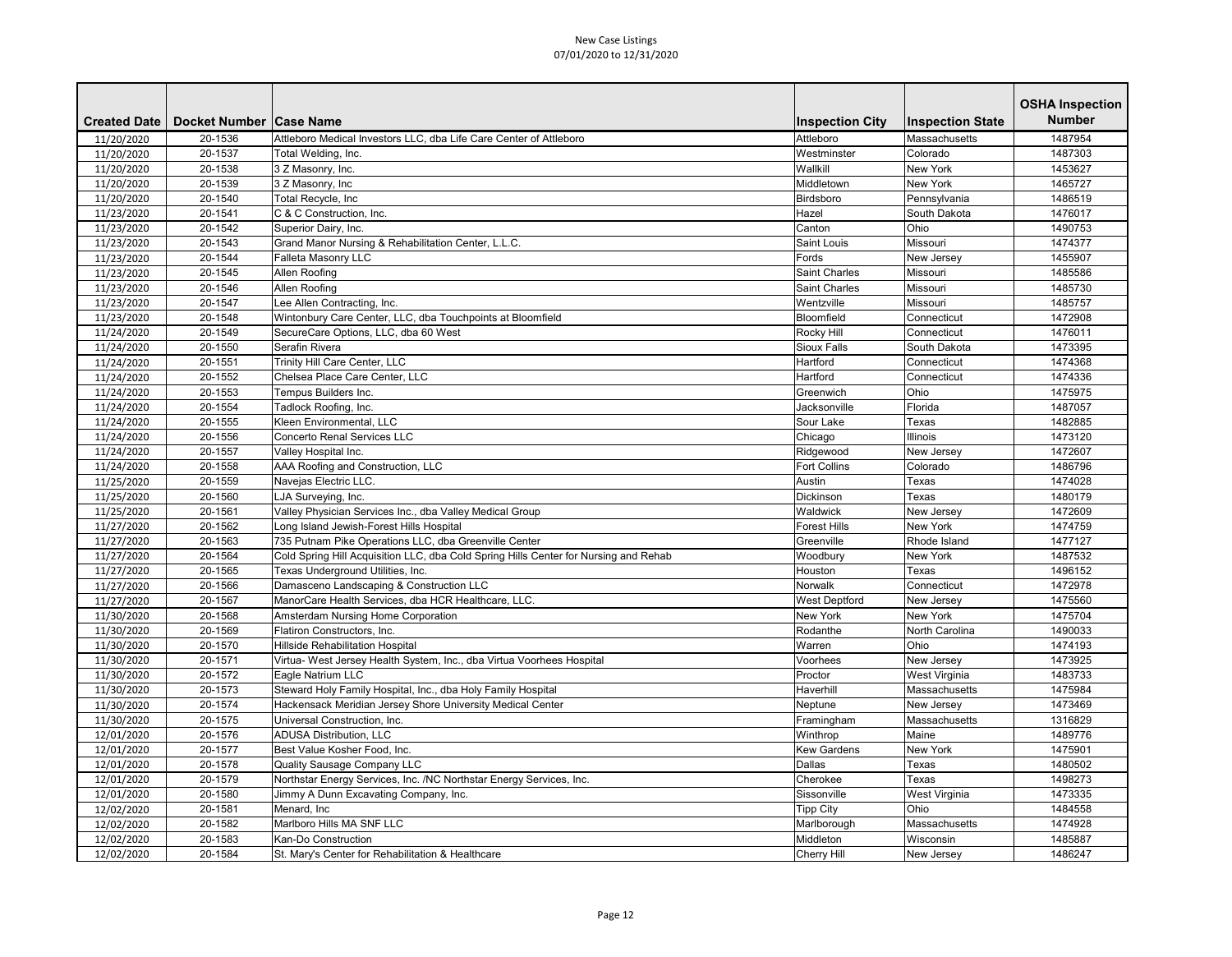|                     |                           |                                                                                                   |                        |                         | <b>OSHA Inspection</b> |
|---------------------|---------------------------|---------------------------------------------------------------------------------------------------|------------------------|-------------------------|------------------------|
| <b>Created Date</b> | Docket Number   Case Name |                                                                                                   | <b>Inspection City</b> | <b>Inspection State</b> | <b>Number</b>          |
| 12/02/2020          | 20-1585                   | 2020 Route 23 North Operating Company d/b/a Atrium Post-Acurate Care of Wayneview                 | Wayne                  | New Jersey              | 1487634                |
| 12/02/2020          | 20-1586                   | Ambulnz, Inc.                                                                                     | <b>New York</b>        | <b>New York</b>         | 1473780                |
| 12/03/2020          | 20-1587                   | Y Espinal Roofing, LLC                                                                            | <b>Texas City</b>      | Texas                   | 1489130                |
| 12/03/2020          | 20-1588                   | 150 Riverside Op. LLC, dba The Riverside Premier Rehabilitation & Healing Center                  | <b>New York</b>        | <b>New York</b>         | 1473664                |
| 12/03/2020          | 20-1589                   | Geneva Nursing and Rehabilitation Center, LLC, dba Bria Health Services of Geneva                 | Geneva                 | Illinois                | 1474458                |
| 12/03/2020          | 20-1590                   | Teofilo Silva, dba Teofilo Silva                                                                  | Leeds                  | Alabama                 | 1491294                |
| 12/03/2020          | 20-1591                   | Amorim Construction Inc.                                                                          | <b>West Roxbury</b>    | Massachusetts           | 1483990                |
| 12/03/2020          | 20-1592                   | V. Nanfito Roofing and Siding, Inc.                                                               | <b>Berlin</b>          | Connecticut             | 1481412                |
| 12/03/2020          | 20-1593                   | Elmwood Evesham Associates, LLC                                                                   | Marlton                | New Jersey              | 1487353                |
| 12/04/2020          | 20-1594                   | LCB Senior Living, LLC, dba Traditions of Wayland                                                 | Wayland                | Massachusetts           | 1473461                |
| 12/04/2020          | 20-1595                   | Merrimack Valley Operations, LLC, dba Life Care Center of Merrimack Valley                        | N Billerica            | Massachusetts           | 1487917                |
| 12/04/2020          | 20-1596                   | Hunterdon Care Center                                                                             | Flemington             | New Jersey              | 1475844                |
| 12/04/2020          | 20-1597                   | Athena Health Care Systems, dba Oakland Grove Health Care Center                                  | Woonsocket             | Rhode Island            | 1487891                |
| 12/04/2020          | 20-1598                   | South Shore Medical Investors, LLC, dba Life Care Center of the South Shore                       | Scituate               | Massachusetts           | 1478069                |
| 12/04/2020          | 20-1599                   | Mount Vernon Mills, Inc.                                                                          | Alto                   | Georgia                 | 1436200                |
| 12/04/2020          | 20-1600                   | SRS Distribution Inc., dba Willoughby Supply, dba Willoughby Supply                               | Sandyville             | Ohio                    | 1483146                |
| 12/07/2020          | 20-1601                   | Emerson Convalescent Center, dba Emerson Health & Rehabilitation Center                           | Emerson                | New Jersey              | 1473663                |
| 12/07/2020          | 20-1602                   | Air Force One Inc.                                                                                | Pioneer                | Ohio                    | 1499823                |
| 12/07/2020          | 20-1603                   | Waters Edge Healthcare & Rehab Center, LLC.                                                       | Trenton                | New Jersey              | 1476010                |
| 12/07/2020          | 20-1604                   | Isabella Geriatric Center, dba Isabella Center for Nursing and Rehabilitation                     | New York               | New York                | 1481982                |
| 12/07/2020          | 20-1605                   | Ridley Electric Co. Inc.                                                                          | Oswego                 | <b>New York</b>         | 1475429                |
| 12/07/2020          | 20-1606                   | P&T Custom Homes Inc.                                                                             | Hinsdale               | <b>Illinois</b>         | 1496186                |
| 12/07/2020          | 20-1607                   | Hackensack Meridian Health Residential Care Inc., The Harborage                                   | North Bergen           | New Jersey              | 1474325                |
| 12/07/2020          | 20-1608                   | Hackensack Meridian Health System, d/b/a PALISADES MEDICAL CENTER, INC.                           | North Bergen           | New Jersey              | 1474055                |
| 12/07/2020          | 20-1609                   | USPS Philadelphia Metro P&DC, dba United States Postal Service                                    | Philadelphia           | Pennsylvania            | 1466908                |
| 12/07/2020          | 20-1610                   | Family of Care Healthcare at Montclair, LLC                                                       | Montclair              | New Jersey              | 1484158                |
| 12/07/2020          | 20-1611                   | Prime Healthcare Services LLC, dba Saint Clare's Health-Denville                                  | Stockholm              | New Jersey              | 1446180                |
| 12/07/2020          | 20-1612                   | Colonnelli Bros Inc.                                                                              | South Orange           | New Jersey              | 1482914                |
| 12/07/2020          | 20-1613                   | Katerra Construction LLC                                                                          | <b>White Plains</b>    | <b>New York</b>         | 1492126                |
| 12/07/2020          | 20-1614                   | MWH Constructors, Inc.                                                                            | Denver                 | Colorado                | 1479777                |
| 12/07/2020          | 20-1615                   | Hackensack Meridian Health Hospitals Corporation, dba Hackensack University Medical Center        | Hackensack             | New Jersey              | 1472295                |
| 12/07/2020          | 20-1616                   | LT Roofing LLC                                                                                    | <b>Berlin</b>          | Connecticut             | 1477990                |
| 12/08/2020          | 20-1617                   | Lawrence + Memorial Hospital, Inc.                                                                | New London             | Connecticut             | 1476231                |
| 12/08/2020          | 20-1618                   | Brooklyn-Anthony & Robert Construction INC., dba BAR Construction                                 | Thornton               | Colorado                | 1482362                |
| 12/08/2020          | 20-1619                   | Menorah Home and Hospital for the Aged and Infirm, dba Menorah Center for Rehabilitation and      | Brooklyn               | New York                | 1488543                |
| 12/08/2020          | 20-1620                   | The Timken Company                                                                                | <b>Bucyrus</b>         | Ohio                    | 1490920                |
| 12/09/2020          | 20-1621                   | American Medical Response                                                                         | <b>Bronx</b>           | <b>New York</b>         | 1477156                |
| 12/09/2020          | 20-1622                   | Marlin Services Inc.                                                                              | Mont Belvieu           | Texas                   | 1486224                |
| 12/09/2020          | 20-1623                   | Prime Healthcare Services - St. Michael's LLC                                                     | <b>Newark</b>          | New Jersey              | 1479171                |
| 12/09/2020          | 20-1624                   | Armeton US Co.                                                                                    | Norwalk                | Ohio                    | 1489759                |
| 12/09/2020          | 20-1625                   | Accord Steel and Precast Erectors, Inc.                                                           | Brighton               | Massachusetts           | 1480685                |
| 12/09/2020          | 20-1626                   | Virtua-West Jersey Health System, Inc., dba Virtua Health and Rehabilitation Center at Mt. Holly, | Lumberton Township     | New Jersey              | 1474907                |
| 12/10/2020          | 20-1627                   | Asphalt Industries, LLC                                                                           | Gloversville           | New York                | 1441892                |
| 12/10/2020          | 20-1628                   | Ventura Foods, LLC                                                                                | Birmingham             | Alabama                 | 1492861                |
| 12/10/2020          | 20-1629                   | Odom Construction Services, LLC.                                                                  | Batesville             | Arkansas                | 1476796                |
| 12/10/2020          | 20-1630                   | Brighton Rehabilitation and Wellness Center                                                       | Beaver                 | Pennsylvania            | 1483734                |
| 12/10/2020          | 20-1631                   | Flint Hills Rural Electric Coop Association Inc.                                                  | Cottonwood Falls       | Kansas                  | 1494832                |
| 12/10/2020          | 20-1632                   | Long Island Jewish- Forest Hills Hospital                                                         | <b>Forrest Hills</b>   | New York                | 1478317                |
| 12/10/2020          | 20-1633                   | The Silvercrest Center for Nursing and Rehabilitation                                             | Briarwood              | New York                | 1477403                |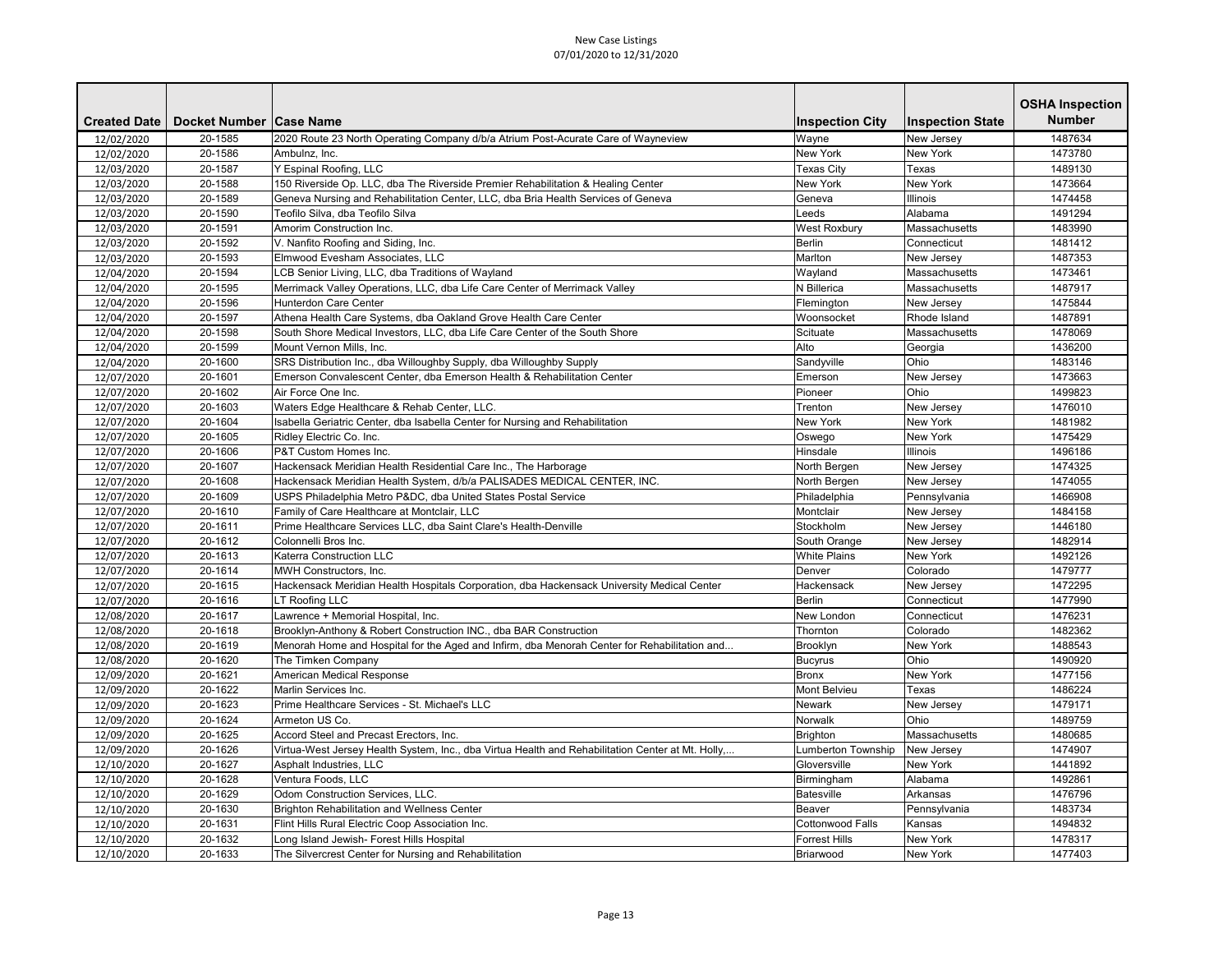|                     |                           |                                                                                                |                        |                         | <b>OSHA Inspection</b> |
|---------------------|---------------------------|------------------------------------------------------------------------------------------------|------------------------|-------------------------|------------------------|
| <b>Created Date</b> | Docket Number   Case Name |                                                                                                | <b>Inspection City</b> | <b>Inspection State</b> | <b>Number</b>          |
| 12/10/2020          | 20-1634                   | Butterfield Health Care VIII LLC dba Meadowbrook Manor                                         | Bolingbrook            | <b>Illinois</b>         | 1474191                |
| 12/10/2020          | 20-1635                   | NEWARK BETH ISRAEL MEDICAL CENTER                                                              | <b>Newark</b>          | New Jersey              | 1476463                |
| 12/10/2020          | 20-1636                   | Catholic Health System, Inc, dba McAuley Residence                                             | Kenmore                | <b>New York</b>         | 1475264                |
| 12/10/2020          | 20-1637                   | Kaleida Health, dba Buffalo General Medical Center                                             | <b>Buffalo</b>         | <b>New York</b>         | 1474063                |
| 12/10/2020          | 20-1638                   | Rego Park Health Care, dba Rego Park N H LTD                                                   | Flushing               | <b>New York</b>         | 1488595                |
| 12/14/2020          | 20-1639                   | Capital Concrete NY Inc.                                                                       | Brooklyn               | <b>New York</b>         | 1476321                |
| 12/14/2020          | 20-1640                   | Schnell Contracting Systems L.L.C.                                                             | <b>New York</b>        | <b>New York</b>         | 1475322                |
| 12/14/2020          | 20-1641                   | Magellan Concrete Structures Corp.                                                             | Brooklyn               | <b>New York</b>         | 1476047                |
| 12/14/2020          | 20-1642                   | <b>United Cocoa Processor</b>                                                                  | <b>Newark</b>          | Delaware                | 1477553                |
| 12/14/2020          | 20-1643                   | Barber Foods, LLC                                                                              | Portland               | Maine                   | 1477143                |
| 12/14/2020          | 20-1644                   | Divine Masonry & Concrete, LLC                                                                 | Hartford               | Connecticut             | 1479182                |
| 12/14/2020          | 20-1645                   | Hackensack Meridian Health Hospitals Corporation, dba Hackensack University Medical Center     | Hackensack             | New Jersey              | 1474520                |
| 12/14/2020          | 20-1646                   | ArcelorMittal-Weirton, LLC                                                                     | Weirton                | <b>West Virginia</b>    | 1475905                |
| 12/15/2020          | 20-1647                   | Poly-America, L.P.                                                                             | <b>Grand Prairie</b>   | Texas                   | 1481522                |
| 12/15/2020          | 20-1648                   | Poly-America, L.P.                                                                             | <b>Grand Prairie</b>   | Texas                   | 1479962                |
| 12/15/2020          | 20-1649                   | <b>Arnold Walter Nursing Rehabilitation Center</b>                                             | Hazlet                 | New Jersey              | 1486407                |
| 12/15/2020          | 20-1650                   | Rudy Yoder, dba Rudy Yoder                                                                     | <b>Mars</b>            | Pennsylvania            | 1477022                |
| 12/15/2020          | 20-1651                   | ZMDR LLC, dba Republic Foods                                                                   | Lone Jack              | Missouri                | 1475907                |
| 12/15/2020          | 20-1652                   | ZMDR LLC, dba Republic Foods                                                                   | Lone Jack              | Missouri                | 1478081                |
| 12/16/2020          | 20-1653                   | <b>SMSE Construction LLC</b>                                                                   | <b>Cliffside Park</b>  | New Jersey              | 1470584                |
| 12/16/2020          | 20-1654                   | United Scrap Metal, Inc.                                                                       | Cicero                 | Illinois                | 1474879                |
| 12/16/2020          | 20-1655                   | Southwest Research Institute                                                                   | San Antonio            | Texas                   | 1488147                |
| 12/16/2020          | 20-1656                   | Lampire Biological Laboratories                                                                | Everett                | Pennsylvania            | 1500386                |
| 12/16/2020          | 20-1657                   | Marguerite Concrete, Inc.                                                                      | <b>Boston</b>          | Massachusetts           | 1482713                |
| 12/17/2020          | 20-1658                   | Jonathan Byler Construction                                                                    | Mars                   | Pennsylvania            | 1478073                |
| 12/17/2020          | 20-1659                   | Senior Philanthropy of Milford B, LLC, dba Golden Hill Rehab Pavilion                          | Milford                | Connecticut             | 1474612                |
| 12/17/2020          | 20-1660                   | MDLG, Inc., dba Phenix Lumber Company                                                          | <b>Phenix City</b>     | Alabama                 | 1476807                |
| 12/17/2020          | 20-1661                   | Custom European Imports, Inc., dba Tristate Awnings & Signs Corp.                              | Sloatsburg             | <b>New York</b>         | 1400604                |
| 12/17/2020          | 20-1662                   | Florida Southern Roofing & Sheet Metal, Inc.                                                   | Bradenton              | Florida                 | 1478134                |
| 12/17/2020          | 20-1663                   | Flores Home Repair                                                                             | <b>Webb City</b>       | Missouri                | 1381187                |
| 12/17/2020          | 20-1664                   | Sutter Roofing Company of Florida                                                              | Royal Palm Beach       | Florida                 | 1477346                |
| 12/17/2020          | 20-1665                   | JL Closets                                                                                     | Boca Raton             | Florida                 | 1493786                |
| 12/18/2020          | 20-1666                   | Michael Carlson, dba Carmel Log Homes                                                          | Newtown                | Connecticut             | 1487289                |
| 12/18/2020          | 20-1667                   | Mountain Reload LLC.                                                                           | Denver                 | Colorado                | 1477588                |
| 12/18/2020          | 20-1668                   | Comcast Cable Communications, LLC, dba Comcast                                                 | Atlanta                | Georgia                 | 1475779                |
| 12/18/2020          | 20-1669                   | <b>Riedman Companies</b>                                                                       | Corning                | New York                | 1477345                |
| 12/18/2020          | 20-1670                   | Friendship Senior Options, NFP                                                                 | Schaumburg             | <b>Illinois</b>         | 1478469                |
| 12/21/2020          | 20-1671                   | Fortune Painting Company, Inc. dba Fortune Restoration Painting & Masonry                      | Chicago                | <b>Illinois</b>         | 1476041                |
| 12/21/2020          | 20-1672                   | Fortune Painting Company, Inc. dba Fortune Restoration Painting & Masonry                      | Chicago                | <b>Illinois</b>         | 1476182                |
| 12/21/2020          | 20-1673                   | Providence Rest, Inc.                                                                          | <b>Bronx</b>           | New York                | 1488827                |
| 12/21/2020          | 20-1674                   | Riverside Developers USA Inc.                                                                  | Brooklyn               | New York                | 1476046                |
| 12/21/2020          | 20-1675                   | Hackensack Meridian Health Nursing & Rehab- Regent Care Center, dba HMH Residential Care, Inc. | Hackensack             | New Jersey              | 1486544                |
| 12/22/2020          | 20-1676                   | W & W Steel Erectors                                                                           | Arlington              | Texas                   | 1451723A               |
| 12/23/2020          | 20-1677                   | Elmwood Hills Healthcare Center LLC, dba Northbrook Behavioral Health Hospital                 | Blackwood              | New Jersey              | 1482157                |
| 12/23/2020          | 20-1678                   | Oakland Operator LLC                                                                           | Oakland                | New Jersey              | 1476994                |
| 12/23/2020          | 20-1679                   | Industrial Insulation and Coatings, LLC                                                        | Mars                   | Pennsylvania            | 1476984                |
| 12/28/2020          | 20-1680                   | H&S Towing Services, Inc                                                                       | Bethel                 | Pennsylvania            | 1485027                |
| 12/28/2020          | 20-1681                   | 2509 South Fourth Operating, LLC, dba St. Monica Center for Rehabilitation and Healthcare      | Philadelphia           | Pennsylvania            | 1490507                |
| 12/28/2020          | 20-1682                   | Bulldog Rack of Weirton, Inc., dba Bulldog Rack Company                                        | Weirton                | West Virginia           | 1471353                |